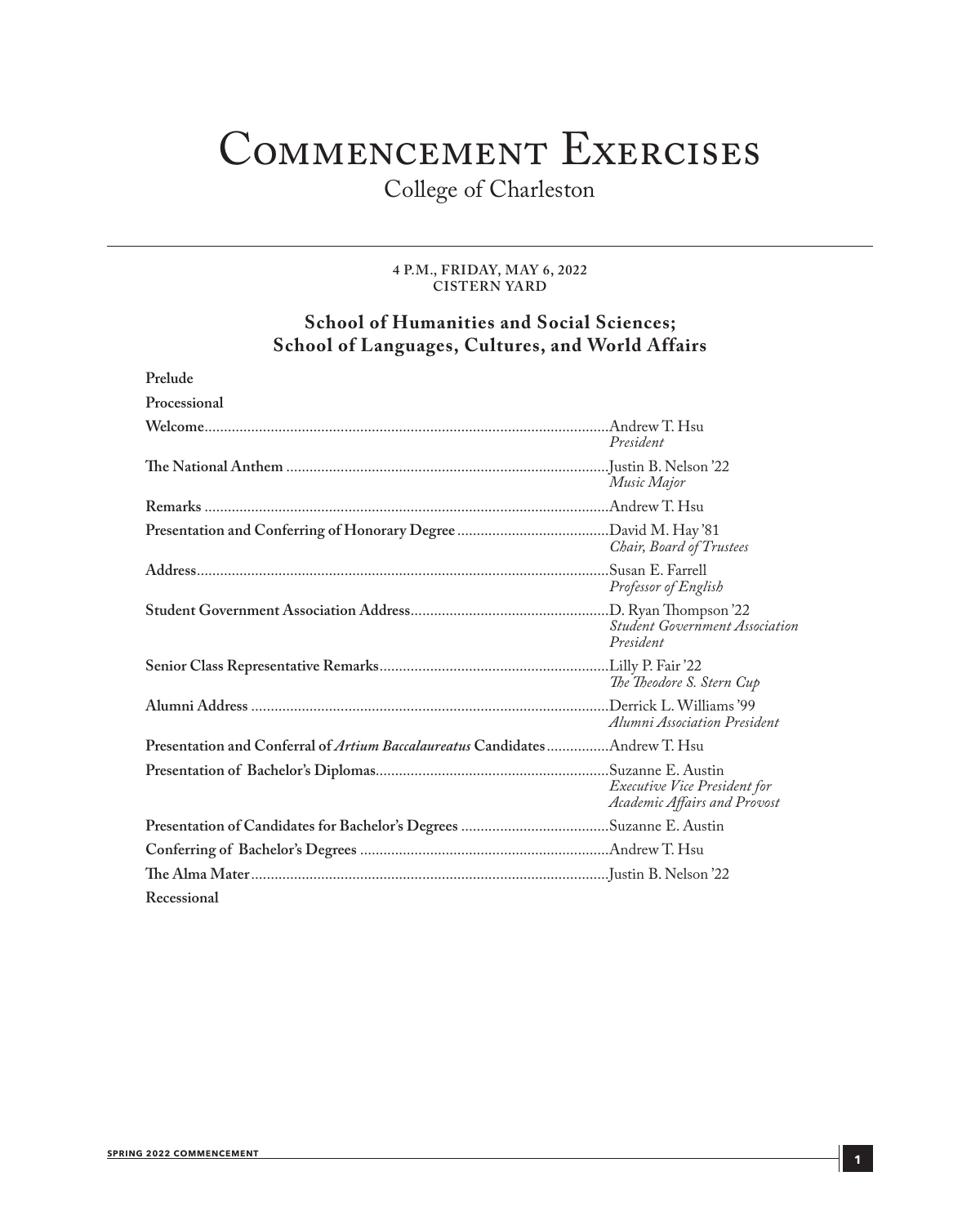## Commencement Exercises

College of Charleston

#### **10 A.M., SATURDAY, MAY 7, 2022 CISTERN YARD**

### **School of Business; School of Education, Health, and Human Performance**

| Prelude                                                                            |                                                                     |
|------------------------------------------------------------------------------------|---------------------------------------------------------------------|
| Processional                                                                       |                                                                     |
|                                                                                    | President                                                           |
|                                                                                    |                                                                     |
|                                                                                    | Professor of Hospitality and<br>Tourism Management                  |
|                                                                                    | <b>Student Government Association</b><br>President                  |
|                                                                                    | Presidential Award for Scholarship,<br>Leadership and Service       |
|                                                                                    | Alumni Association President                                        |
| Presentation and Conferral of <i>Artium Baccalaureatus</i> CandidatesAndrew T. Hsu |                                                                     |
|                                                                                    | <i>Executive Vice President for</i><br>Academic Affairs and Provost |
|                                                                                    |                                                                     |
|                                                                                    |                                                                     |
|                                                                                    |                                                                     |
| Recessional                                                                        |                                                                     |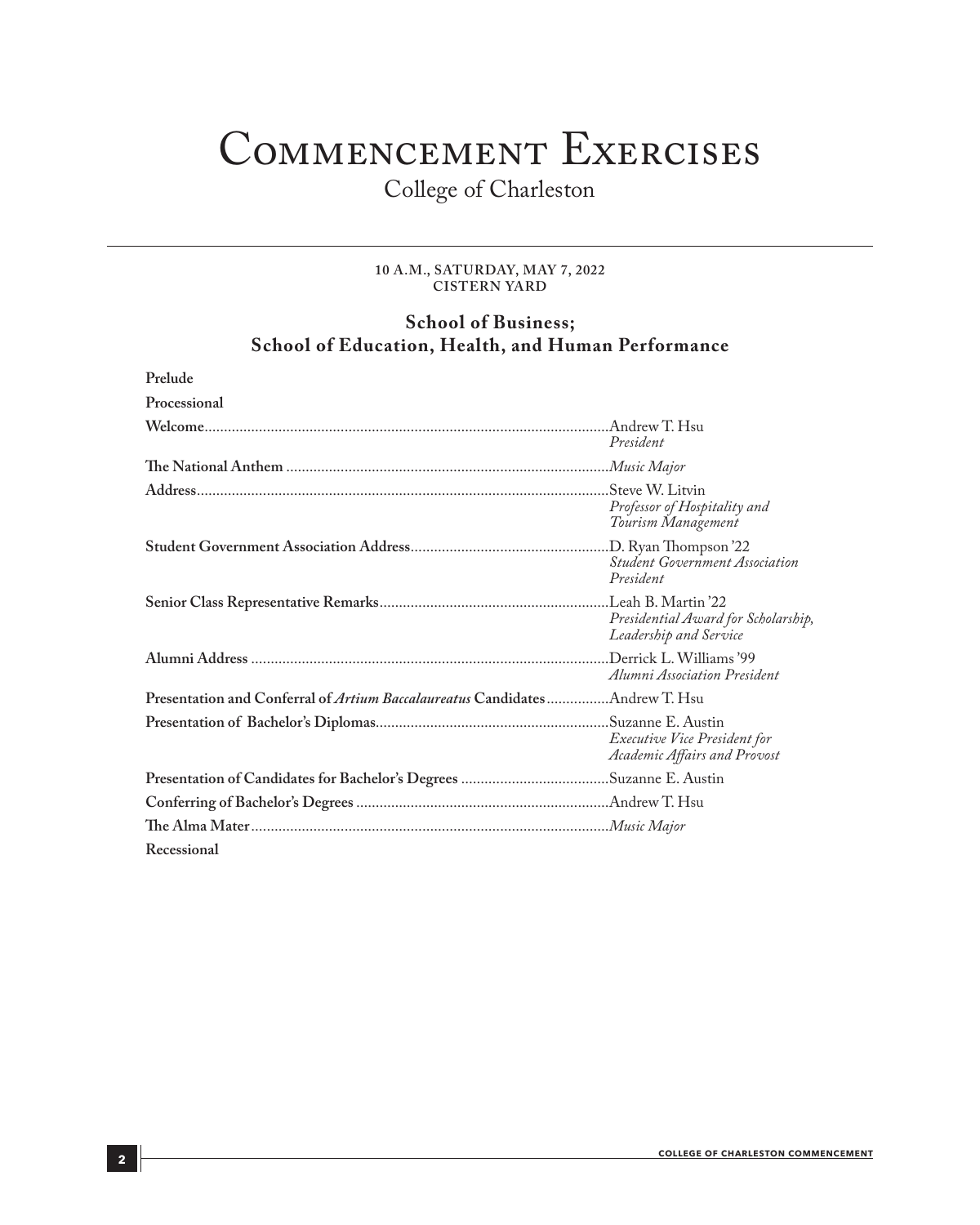## Commencement Exercises

University of Charleston, South Carolina College of Charleston

> **4 P.M., SATURDAY, MAY 7, 2022 CISTERN YARD**

### **Graduate School; School of the Arts; School of Sciences and Mathematics**

| Prelude                                                                              |                                                                                                                                  |
|--------------------------------------------------------------------------------------|----------------------------------------------------------------------------------------------------------------------------------|
| Processional                                                                         |                                                                                                                                  |
|                                                                                      | President                                                                                                                        |
|                                                                                      | Charity A. Jones '22, Mary E. Matsler '22,<br>Justin B. Nelson '22, Abby C. Walker '22,<br>Seth C. Younglove '22<br>Music Majors |
|                                                                                      |                                                                                                                                  |
|                                                                                      | Chair, Board of Trustees                                                                                                         |
|                                                                                      | U.S. District Judge                                                                                                              |
|                                                                                      | Graduate Student Association<br>President                                                                                        |
|                                                                                      | <b>Student Government Association</b><br>President                                                                               |
|                                                                                      | Presidential Award for Scholarship,<br>Leadership and Service                                                                    |
|                                                                                      | Past Alumni Association President                                                                                                |
|                                                                                      | Dean, Graduate School of the<br>University of Charleston, South Carolina                                                         |
|                                                                                      | Executive Vice President for<br>Academic Affairs and Provost                                                                     |
|                                                                                      |                                                                                                                                  |
|                                                                                      |                                                                                                                                  |
| Presentation and Conferral of <i>Artium Baccalaureatus</i> Candidates  Andrew T. Hsu |                                                                                                                                  |
|                                                                                      |                                                                                                                                  |
|                                                                                      |                                                                                                                                  |
|                                                                                      |                                                                                                                                  |
|                                                                                      |                                                                                                                                  |
| Recessional                                                                          |                                                                                                                                  |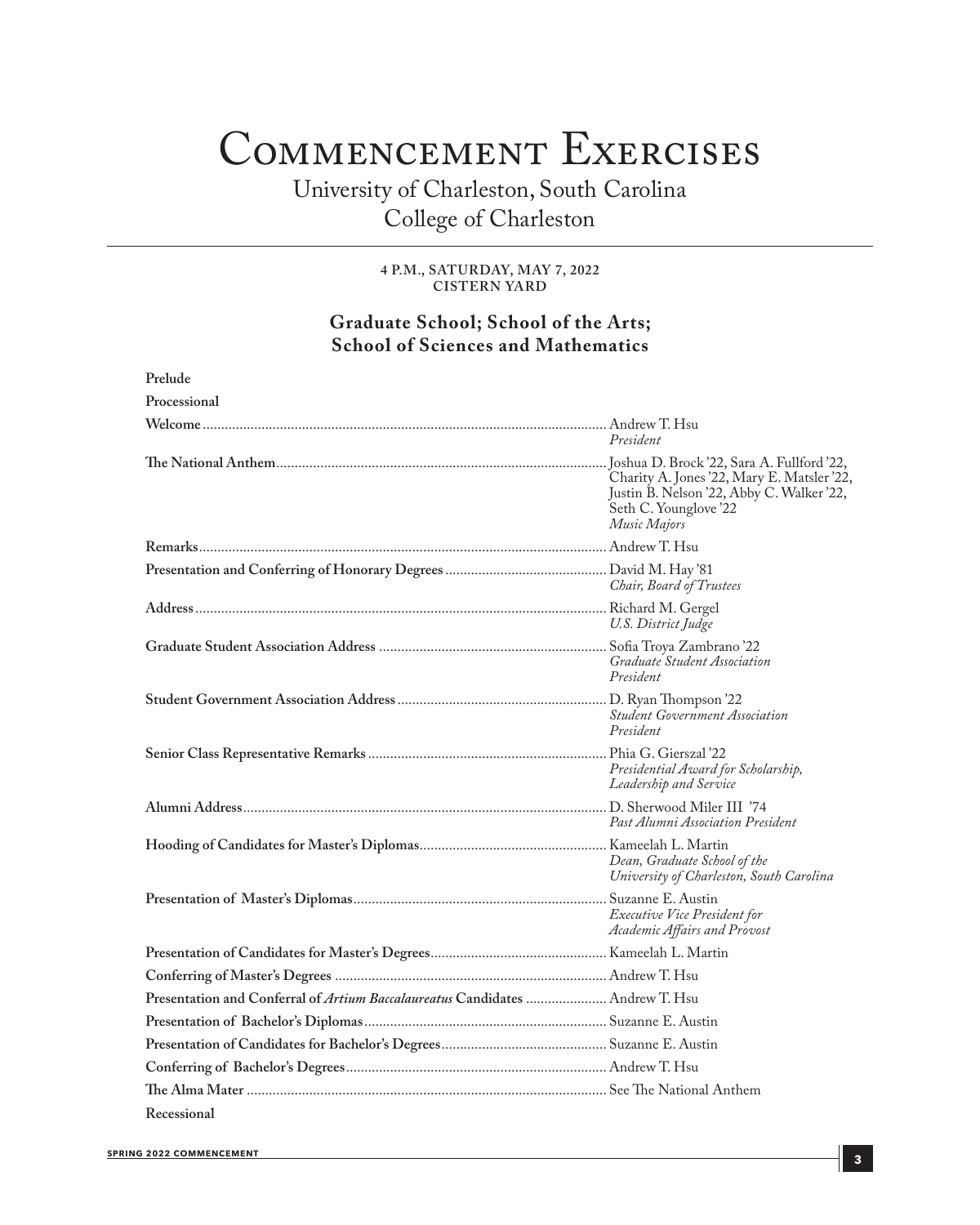## BOARD OF Trustees

**The Board of Trustees consists of 20 members: two members from each of the South Carolina congressional districts, three at-large members elected by the S.C. General Assembly, one member who is the governor or designee, one member appointed from the state at-large by the governor and one member appointed by the governor upon the recommendation of the College of Charleston Alumni Association.**

> David M. Hay *Chair*

Demetria Noisette Clemons *Vice Chair* Renée Buyck Romberger *Secretary*

Charles J. Baker III R. McLaurin Burch Elizabeth Middleton Burke John Hartnett Busch Henry A. Futch Jr. Andrew A. Gianoukos Henrietta U. Golding Shawn M. Holland Randolph R. Lowell Toya D. Pound Penelope S. Rosner Brian J. Stern Steven D. Swanson August G. Swarat II Craig C. Thornton Ricci Land Welch John B. Wood Jr.

## College of CHARLESTON SEAL

*Sapientia Ipsa Libertas* — "Wisdom Itself Is Liberty" *Ædes Mores Juraque Curat* — "She Cares for Her Temples, Customs and Rights"



In 1783, the City of Charleston adopted its official seal. It features a seated woman holding a scepter pointing toward the mouth of the harbor. The city skyline and a sailing vessel making for port are in the background; the motto *Ædes Mores Juraque Curat* surrounds the image. Traditionally, the woman portrayed in the seal is described as a personification of Charleston itself, and evokes an image of a city that derives its livelihood from the sea and is prepared to defend itself.

The College of Charleston seal is an adaptation of the city seal and was approved by the Board of Trustees in 1843. The phrase *Sapientia Ipsa Libertas* and the image of a young man holding a diploma were added to the College seal; the original, 19th-century Main Building (today's Randolph Hall) is in the background. The seated woman is presenting a laurel wreath to the young man (the City of Charleston incorporated the laurel wreath into its seal early in the 20th century).

## Core Values

As members of the College of Charleston community, we affirm, embrace and hold ourselves accountable to the following core values:

**INTEGRITY**: adherence to the highest ethical standards in all our professional obligations and personal responsibilities.

**ACADEMIC EXCELLENCE:** commitment to a dynamic intellectual community, high academic standards, strong academic programs and a highquality faculty of engaged and engaging teacher-scholars.

**LIBERAL ARTS EDUCATION:** dedication to a liberal arts and sciences education that encourages intellectual curiosity and fosters each student's ability to think creatively and analyze, synthesize, apply and communicate knowledge from many sources.

**RESPECT FOR THE INDIVIDUAL STUDENT:** devotion to the intellectual, ethical and social development of each student.

**DIVERSITY:** commitment to a globally-oriented and diverse academic community.

**COMMUNITY:** commitment to compassion, mutual trust, respect, civility, collegial shared governance, teamwork and the general welfare of the institution and the individual.

**PUBLIC MISSION:** commitment to our social responsibilities and to serving the educational needs of the state of South Carolina and our community.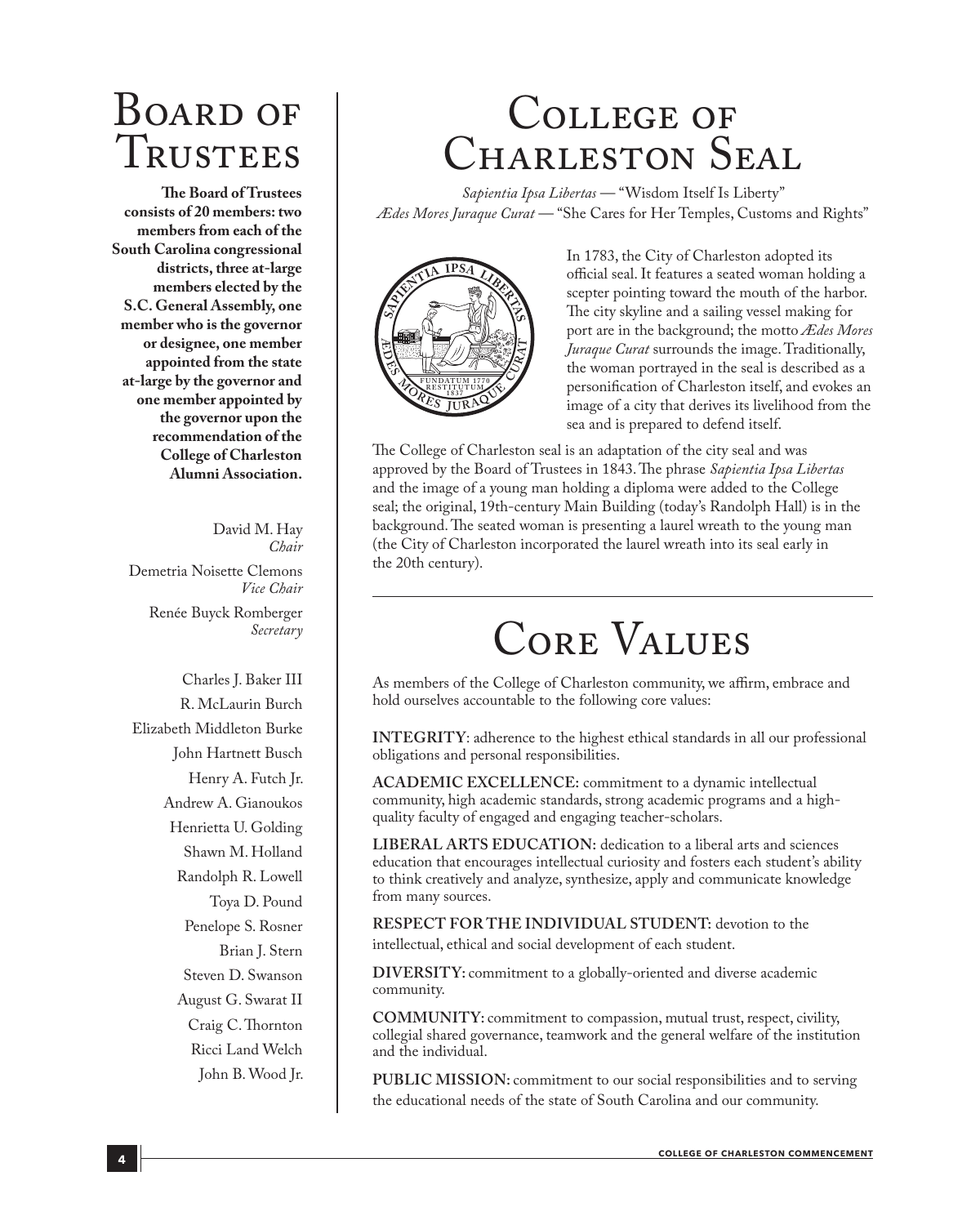## Commencement Speakers

#### **FRIDAY AF TERNOON CEREMONY**

#### **Susan E. Farrell**

Susan Farrell is a professor of English at the College of Charleston and the 2009 Bill Moore Distinguished Teacher-Scholar Award recipient. She joined the faculty in 1993 after completing her graduate studies at the University of Texas at Austin. She specializes in contemporary American fiction and teaches a variety of courses on American literature, contemporary fiction, women's studies and academic writing. She has published articles on contemporary American authors Toni Morrison, Alice Walker, Alice McDermott, Louise Erdrich and others.

Professor Farrell's research has focused largely on American war literature, culminating in her most recent book, *Imagining Home: American War Fiction from Hemingway to 9/11*. Her research and published work on American war fiction are closely intertwined with her teaching, which includes courses on 20th and 21st century war fiction as well as past courses on the Vietnam War and 9/11 war fiction.

Professor Farrell is a founding member of the international Kurt Vonnegut Society and has published books on Kurt Vonnegut and Tim O'Brien. The Vonnegut Society has members from across the country, including some of the nation's top Vonnegut experts.

#### **SATURDAY MORNING CEREMONY**

#### **Stephen "Steve" W. Litvin**

A professor of hospitality and tourism management at the College of Charleston since 2001, Steve Litvin earned his Doctor of Business Administration from the University of South Australia. His previous experience includes working as a CPA for two international accounting firms and starting a travel agency in Phoenix, Arizona.

As a professor at the College, Litvin's main areas of research relate to tourism issues affecting communities and tourism consumer behavior. He has been ranked the seventh most productive tourism researcher in the world for the decade 2000-2010 and has received the outstanding researcher award in the School of Business four times. He has published more than 100 research articles in academic journals.

In Charleston, Professor Litvin actively works with the city on tourism issues affecting the community. He is proud to have been awarded the University of Guelph, Ontario, Canada Fulbright research chair in sustainable commerce. He then served for three years on Fulbright selection committees, followed by a U.S. State Department appointment as a Fulbright Scholar Alumni Ambassador, traveling to universities across the country promoting the Fulbright program. Litvin lives in Charleston with his wife, Allegra.

#### **SATURDAY AF TERNOON CEREMONY**

#### **The Honorable Richard M. Gergel**

A native of Columbia, South Carolina, Richard Gergel is a U.S. District Judge for the District of South Carolina. A graduate of Duke University (B.A. *summa cum laude*, 1975) and the Duke University School of Law (J.D., 1979), he practiced law in Columbia, South Carolina for more than 30 years, specializing in complex civil litigation. He was nominated to the District Court bench by President Barack Obama in December 2009 and confirmed by the U.S Senate in a unanimous vote in August 2010. Judge Gergel presides in the J. Waties Waring Federal Judicial Center in Charleston, South Carolina.

Judge Gergel is the author of *Unexampled Courage: The Blinding of Sgt. Isaac Woodard and the Awakening of President Harry S. Truman and Judge J. Waties Waring* and co-author with his wife, Belinda Gergel, Ph.D., of *In Pursuit of the Tree of Life: The History of the Early Jews of Columbia, South Carolina*. The Gergels have two sons, Robert Richard, an attorney in Charleston, and Joseph, an art curator and consultant in Lagos, Nigeria.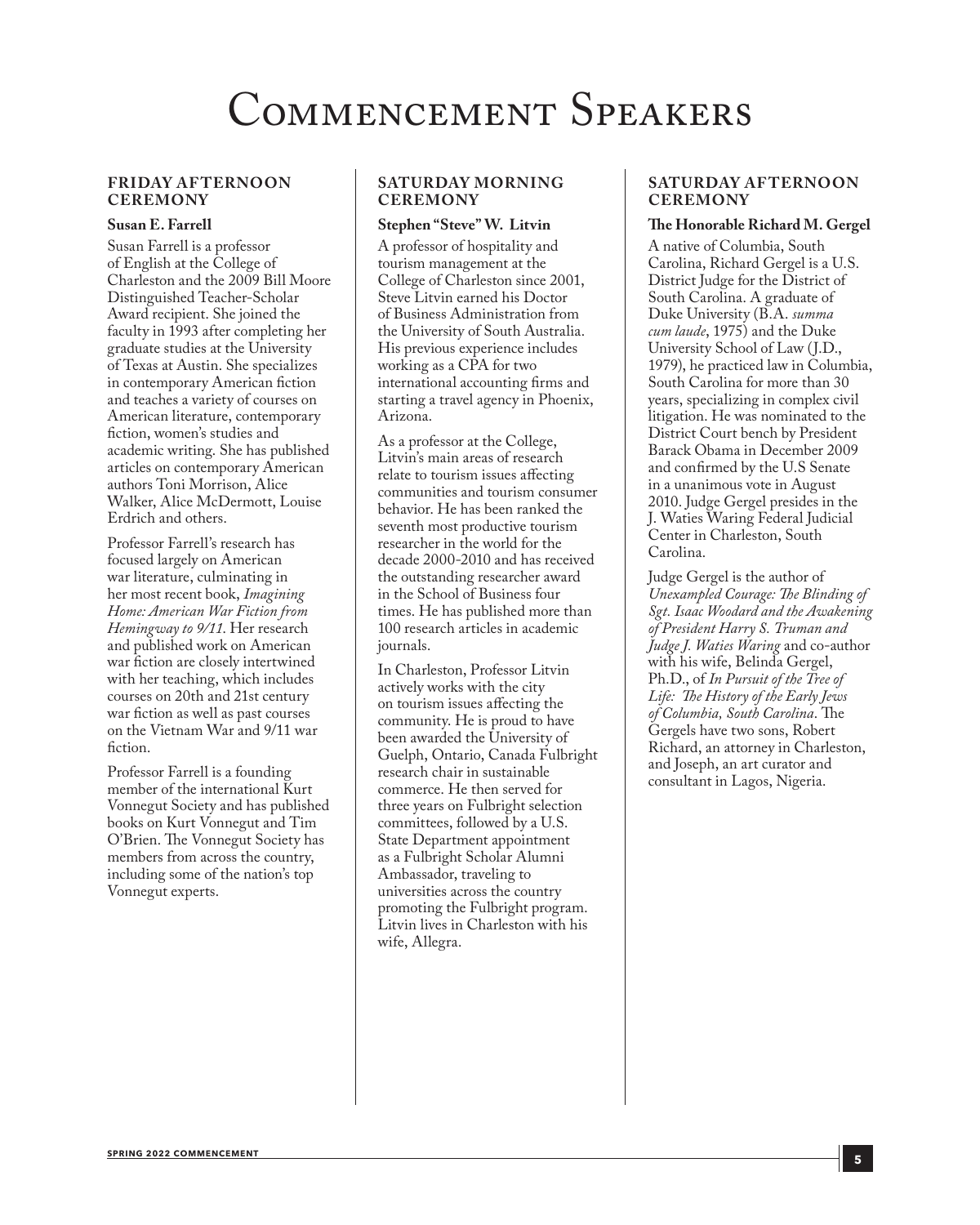## Honorary Degree Recipients

#### **FRIDAY AF TERNOON CEREMONY**

#### **John Winthrop**

John Winthrop was born in Boston, Massachusetts. He received a B.A. in English literature at Harvard University, where he later established the John Winthrop Fund for Environmental Studies. After graduating from Harvard, John joined the U.S. Navy and worked as a journalist. He went on to earn his MBA at Columbia University and continued his journalism career, first during the Kennedy administration at *The Atlantic Council*  in Washington, D.C., and later at *The Boston Globe*. Today, he lives in Charleston and runs his own financial services firm, John Winthrop & Company, Inc.

Mr. Winthrop established the Winthrop Roundtable in the early 1990s to bring idea leaders to Charleston to incite thought-provoking discourse about current events, politics, business, leadership or cultural exchange. Renowned speakers have included U.S. Senator John Kerry, George Plimpton, head of representatives in the Iran captives' group; and Nicholas Platt, Ambassador and head of the Japan Society. The Winthrop Roundtable is the College's Friends of the Libraries' signature event.

Mr. Winthrop has served on numerous for-profit and not-for-profit boards, including the American Farmland Trust in Washington, D.C., the Fresh Air Fund in New York and the Board of Overseers at the Massachusetts Historical Society.

Mr. Winthrop and his wife, Libby, have four sons and six grandchildren. Their youngest son, Edward (Teddy), graduated from the College of Charleston in 2009.

#### **SATURDAY AF TERNOON CEREMONY**

#### **The Honorable Leonidas "Leon" Stavrinakis '88**

Leon Stavrinakis is a lifelong resident of Charleston, South Carolina. His distinguished legal career and service as an elected official have established him as a highly respected member of the Charleston community. After graduating from the College of Charleston with a degree in political science, he earned his law degree from the University of South Carolina in 1992. He joined the local prosecutor's office, where he earned a reputation as an honest, fair prosecutor and a top notch trial lawyer. In 1996, he founded the Stavrinakis Law Firm where he has effectively represented clients in state and federal courts for more than two decades. In 1998, he was elected to the Charleston County Council and served as chairman from 2004 to 2006. In 2006 he was elected to the South Carolina House of Representatives where he has served on the Judiciary, Ethics, and Ways and Means Committees.

Representative Stavrinakis has received numerous awards including Legislator of the Year (South Carolina Maritime Association), Elected Leader of the Year (Charleston Metro Chamber of Commerce) and Best Local Legislator by the *Charleston City Paper*. Representative Stavrinakis and his wife Anne live in West Ashley with their three children, Clara Anne, Emanuel and Emma.

#### **The Honorable J. Gary Simrill**

Gary Simrill is a businessman from Rock Hill, South Carolina who graduated from Winthrop University in 1991 with a B.S. in marketing. Representative Simrill has served on the South Carolina State House for nearly 30 years as a three-term Republican House leader and an influential negotiator in the Legislature. Elected in 1992, he was the first Republican to represent his Rock Hill, South Carolina seat. In 2016 he was elected House majority leader, and in 2018 he was named chair of the higher education panel.

Representative Simrill has received numerous awards including the Distinguished Service Award (S.C. Chapter of National Federation of the Blind), Public Servant of the Year (S.C. Chamber of Commerce), Advocate of the Year (S.C. Advocates for Agriculture) and the 2020 Wilkins Award for Excellence in Legislative Leadership (Riley Institute at Furman University). He is a member of the Chamber of Commerce, Kiwanis International, Agency Head Salary Commission and a Board member of the S.C. Transportation Infrastructure Bank.

Representative Simrill and his wife, Mary Ruth, have three children, Mallory, Sarah Kate and Dozier. They are members of the Westminster Presbyterian Church in Rock Hill.

#### **The Honorable Richard M. Gergel**

See bio on previous page.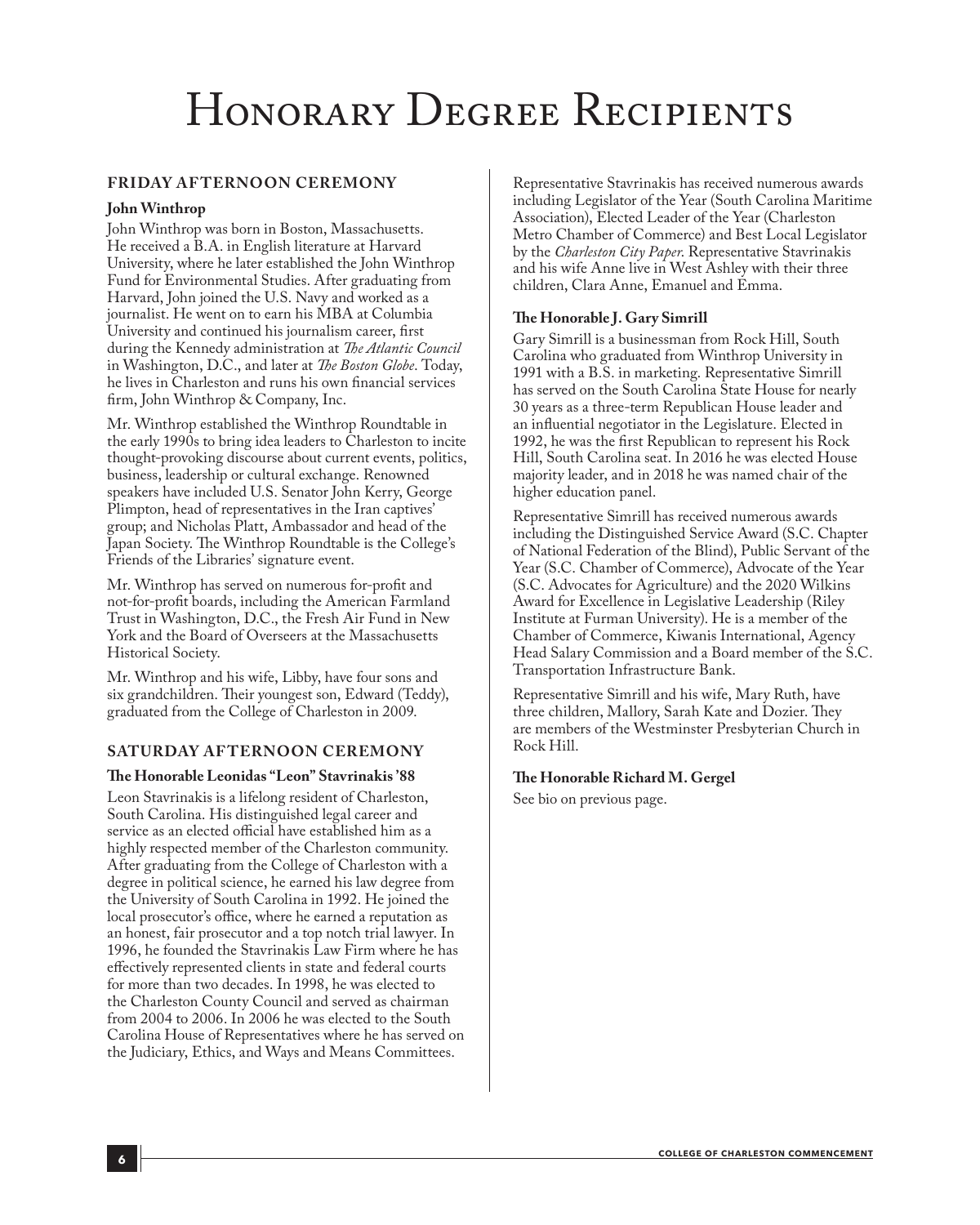## AWARD RECIPIENTS

### FACULTY AWARDS OF DISTINCTION

**Each academic year, faculty members are presented awards for distinguished performance in seven areas. Candidates are nominated by colleagues, and recipients are chosen by a committee comprised of prior awardees or other designees. The Distinguished Teaching Award and Distinguished Adjunct Faculty Teaching Award honor those who typify high standards and commitment to teaching excellence. The Distinguished Research Award honors a faculty member for significant research. The Distinguished Service Award recognizes the outstanding contributions of a colleague who, beyond his/her required duties, has served the College community in an outstanding and distinguished manner. The Distinguished Advising Award honors individuals who have demonstrated a dedication to students in the area of academic advising. The William V. Moore Distinguished Teacher-Scholar Award recognizes a faculty member whose exemplary scholarship and teaching have together enriched the intellectual lives of our students. The Distinguished Undergraduate Mentor Award honors individuals who have demonstrated an outstanding commitment to providing exceptionally high-quality mentoring to undergraduate students in individual research or creative projects.**

**DISTINGUISHED ADJUNCT TEACHING AWARD** Glenda J. Byars (Department of Theatre and Dance)

**DISTINGUISHED ADVISING AWARD** Allison Marie Welch (Department of Biology)

**DISTINGUISHED RESEARCH AWARD** Deborah A. Boyle (Department of Philosophy)

**DISTINGUISHED SERVICE AWARD** James P. Deavor (Department of Chemistry)

**DISTINGUISHED TEACHING AWARD** Cynthia P. May (Department of Psychology)

**DISTINGUISHED UNDERGRADUATE MENTOR AWARD**

Lancie Anthony Affonso (Department of Computer Science, Department of Management and Marketing, Honors College)

**WILLIAM V. MOORE DISTINGUISHED TEACHER-SCHOLAR AWARD**  Matthew T. Rutter (Department of Biology)

### COLLEGE-WIDE STUDENT AWARDS

#### **ALEXANDER CHAMBLISS CONNELLE Y AWARD** Leah B. Martin

**JOHN LEWIS GERVAIS JR. AWARD** Emma Lynn Burton Rowan G. Emerson Christina N. Ferrell Julia E. Hormann Zachary A. Kronsberg Angus J. McCord Madeline E. Methvin

#### **PRESIDENTIAL AWARDS FOR SCHOLARSHIP, LEADERSHIP AND SERVICE** Phia G. Gierszal

Kate E. Coffey

#### **STEPHEN OSBORNE AND GEORGE WATT BONNER LEADER** Emma Lynn Burton

**THE THEODORE S. STERN CUP** D. Ryan Thompson Lilly P. Fair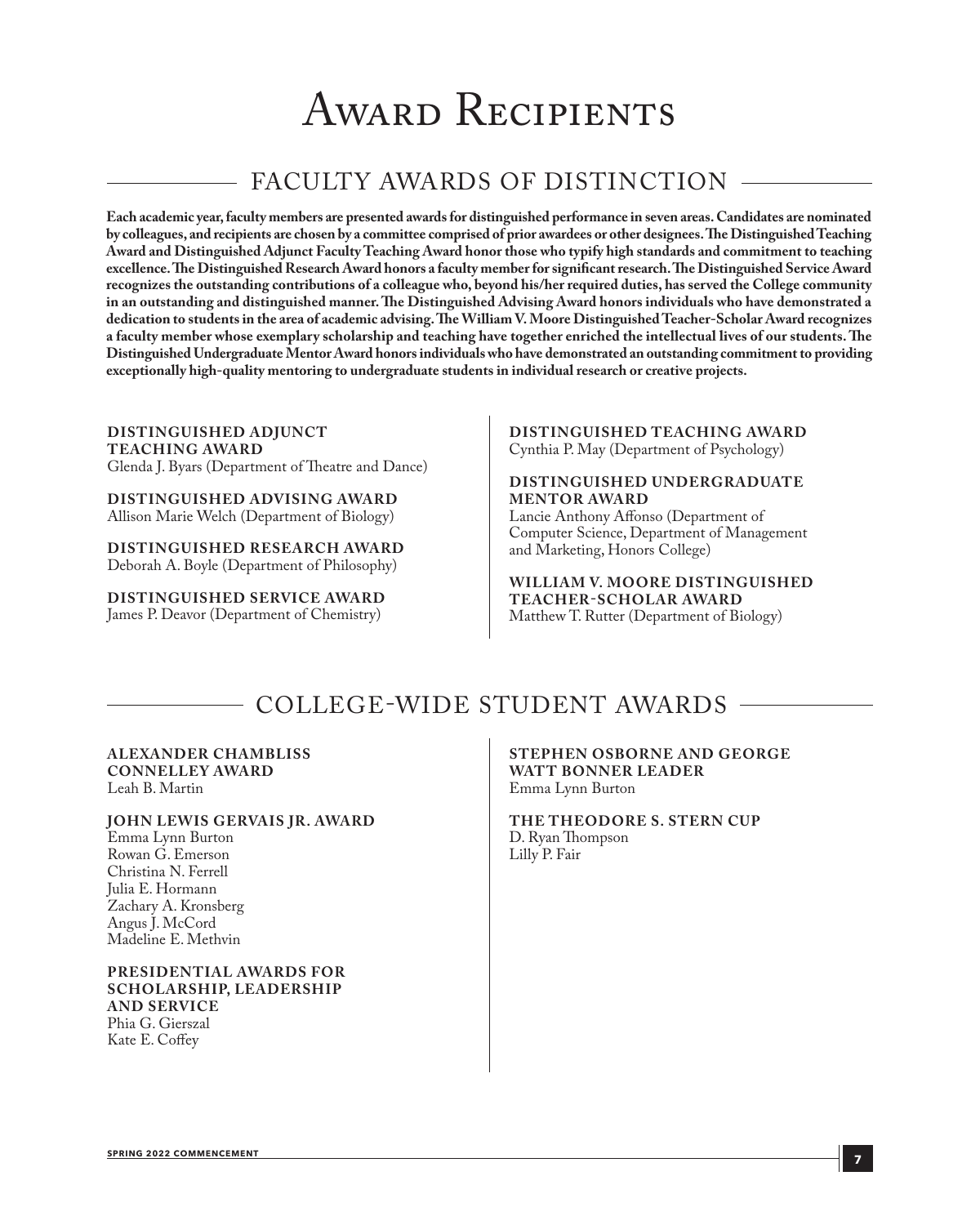## CANDIDATES FOR MASTER'S DEGREES

**‡ Denotes graduates who have received an Outstanding Graduate Student Award for their program for Spring 2022**

*\* Posthumous*

### SCHOOL OF THE ARTS

#### **MASTER OF ARTS IN COMMUNITY PLANNING, POLICY, AND DESIGN** Solomon McKenzie

Michael Mishoe Emily Pinkston Shelby Kristine Sweet Emma Unger

#### **MASTER OF SCIENCE IN HISTORIC PRESERVATION**

Elizabeth N. Bellersen Kelly Brown Bulak\* Jessica D. Chunat

**ADMINISTRATION**

Lauren Bell Kendal Blakewood Jack Lawson Brown Rachel Alexis Bruce Cameron Carruth Kendyl Churchman **‡** Joseph Howard Colella Alexa Rephan Coyle Jennifer Rose DiLoreto Whitt Dunning Olivia Duva Patrick Reilly Farrell Dawson T. Fields Brooke Frey Meaghan Frost Hannah Frund Julie Boltin George

#### Travis Daniel Galli Isabella Ray Gordineer Branden Lee Gunn Nicole Adele LaRochelle James Lee McEnerney Riley Nicole Morris Maria Victoria Short

#### **GRADUATE CERTIFICATE IN ARTS AND CULTURAL MANAGEMENT** Sarah Bowdoin **‡**

Margaret Tayloe Hussey Angelica S. Manglona

### SCHOOL OF BUSINESS

# **MASTER OF BUSINESS**  Catherine Amanda Haenel Grace Orr Jack Vainisi Tony Vu

Jonathan Hayden Low Lucas Michael Luquire Lulu Kathleen Mackenzie Samantha N. Malley John McGue Kimberly Nicole Meighan Kendra Murphy Sidney Suzanne Perry Hope Victoria Pritchard Camila Ranta Benjamin Raymond Nicole Rosania Gabriella Rubino Lunden Steckline Katelin Studrawa **‡** Sarah Thanhauser **‡** Parker Vicich Abigail Vogel Madeline Rose Watson Zachrey Whiteman Catherine Grace Williams Damon Williams Isabella Yagodich

## Latesha Smith **‡**

Abigale Frances Rigamonti

#### **MASTER OF SCIENCE**

**IN ACCOUNTANCY** Burke Sanford Anvari Beverly Jaye Odessa Davis Paul Francis Dobies Brooke Marie Hendrickson Salma Raouf Mongy Jennifer Anne Patala Eliza Quillen Jacqueline Wirszyla

Morgan Hafer William Holman III Insha Jahan

Michael Coughlin Lee **‡** Andrea L. Leslie Annina Lin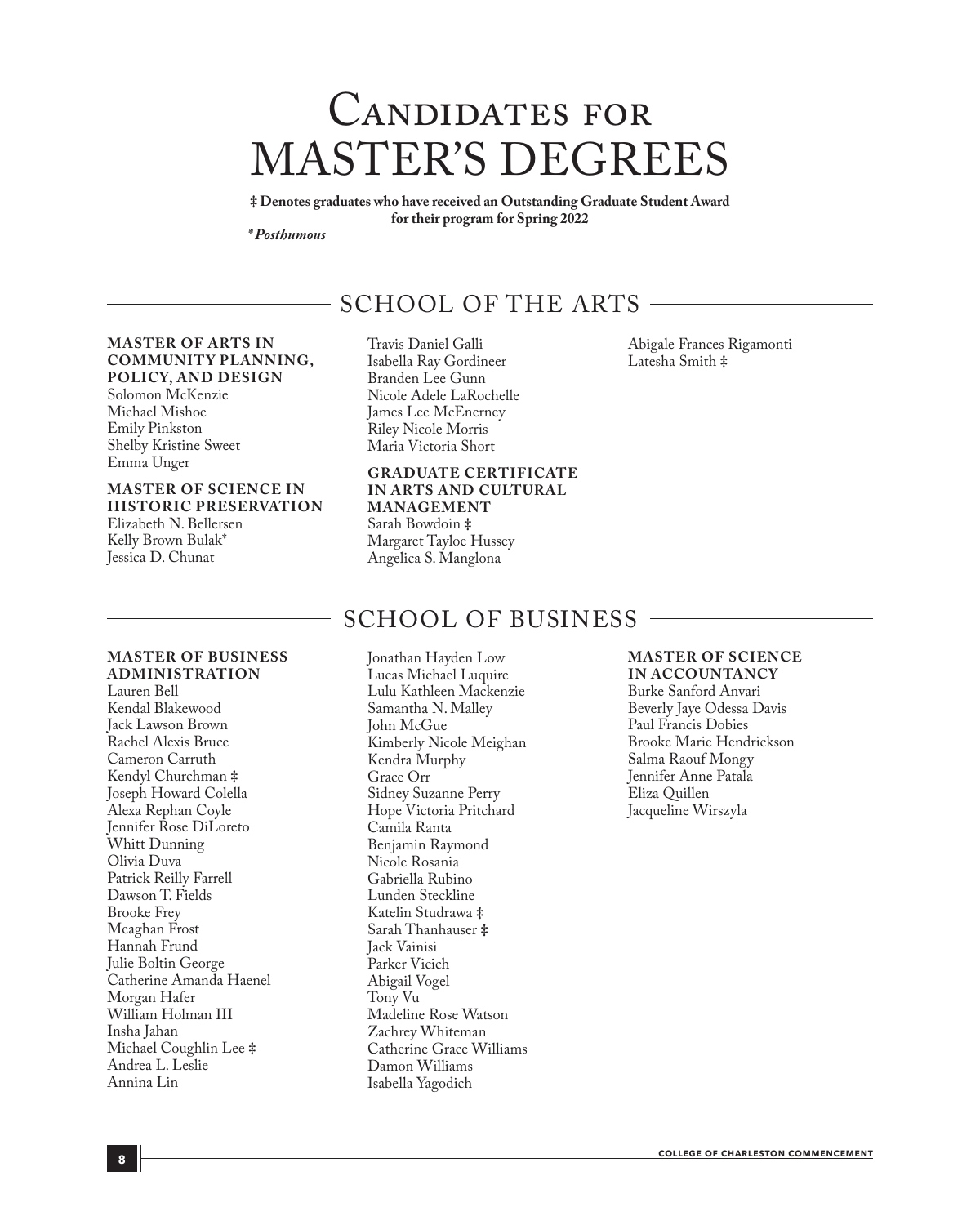### SCHOOL OF EDUCATION, HEALTH, AND HUMAN PERFORMANCE

#### **MASTER OF ARTS IN TEACHING EARLY CHILDHOOD EDUCATION**

Nalani Alexes Malie Kaua Ceili O'Donnell **‡** Noe O Ke Kai Roe Eliza Schultz

#### **MASTER OF ARTS IN TEACHING ELEMENTARY EDUCATION**

Mackenzie Anderson Madison Nicole Baxley Corin E. Beam Kathryn Brash Haleigh Amalia Donovan Elizabeth Ann Harrelson Eryn Kelly Madison Mei-li Maniaci Joshua Matsen Emily Laura Quinn Derek Thomas Smith Anna June Stahl Jere Stevens Tyler C. Warren Katherine Ann Wilson

#### **MASTER OF ARTS IN TEACHING PERFORMING ARTS EDUCATION**

Tessa Flesher Jill Goodman **‡** Deondre Pendergrass Brenten Merrill Weeks

#### **MASTER OF EDUCATION IN LANGUAGES**

Julie Bryant Olga Long **‡** Jennifer Renee Painter Nikki Lynn Parrott Daniela Mirela Tripon **‡** Elizabeth Bree Trott Dakaisha Imanti White Emily Wilson **‡**

Joshua Daniel McCall **‡**

#### **MASTER OF EDUCATION IN TEACHING, LEARNING, AND ADVOCACY** Bernice Howell Kayla Danielle King Elizabeth Marie Lesley

**GRADUATE CERTIFICATE IN ENGLISH TO SPEAKERS** 

Jessica Montezuma **‡** Jenna Danielle Pagano

### **OF OTHER LANGUAGES**

Carrie Geimer Lisa Heytink Pamela Killingsworth Celina Patton Haley Perez Nancy Rangel Powell Taylor Propst Anna Catherine Stokes Traci Thurber Zachary Dante Williams

#### **GRADUATE CERTIFICATE IN SPECIAL EDUCATION**

Tara Anderson Fay Andrea Greene Andrea Krantz Dorothy Davis Rogers Adrianne Chavous Sapp Kathryn Windon

### SCHOOL OF HUMANITIES AND SOCIAL SCIENCES

#### **MASTER OF ARTS IN COMMUNICATION**

Francine Barrett Leah Estelle Deutsch McLendon Lee Sears Victoria B. Ward

#### **MASTER OF ARTS IN ENGLISH MASTER OF PUBLIC**  Noah Maddux Goodman **‡**

Abby L. Stahl **‡**

#### **MASTER OF ARTS IN HISTORY**

Danielle Alexandra Reams Cox Specer Fierszt Grayson Harris Megan Holtkamp Emily Roberta Jaskwhich Hannah Cowan Jones Jack Leo Schaffer Norbert St. Pierre Victoria Steagall Olivia V. Williams

#### **MASTER OF FINE ARTS IN CREATIVE WRITING**

Abigail Fitzpatrick **‡** Angelica S. Manglona **‡** Michael Plunkett **‡** Robert A. Welborn **‡**

**ADMINISTRATION** Megan Renee Arnett Christina Auth Sylvie Gabrielle Rose Baele Michael-Devereux Louis Bertin LaToya Bowers Bates Kimberly Brown Cassandra Burnham Rebecca Kathleen Carrell Susan L. Hallatt Trent Matthew Humphrey Bridget Rose Knutson Vikki Matsis Amanda Namsinh Kasey F. Read William Griffin Reeder Latesha Smith

Maria Belén Vitello **‡** Kenneth Eakin Watson IV Hannah Marie Wayne **‡** Nicole Weirich Evan James Wilson John Workman Zemp Jr.

### **MASTER OF SCIENCE**

**IN CHILD LIFE** Amanda Ablan Alexis Barker Amelia Kathleen Brackett Nicole Degeorge Alexandra E. Devuono **‡** Bethany Gallion Shanel Macom Hali Palmer Kathryn Yochim

**GRADUATE CERTIFICATE IN URBAN AND REGIONAL PLANNING** Maria Belén Vitello Kenneth Eakin Watson IV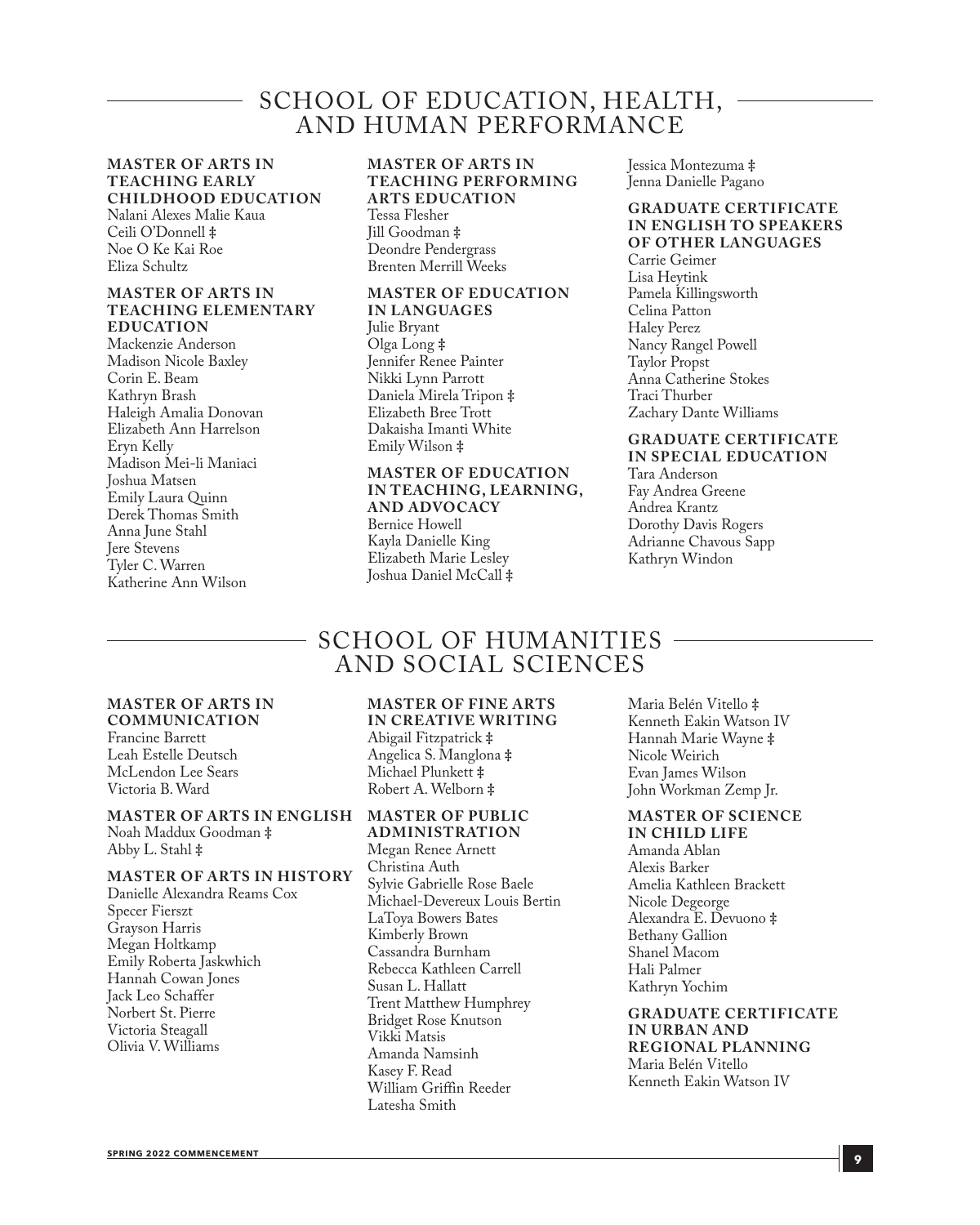### SCHOOL OF SCIENCES AND MATHEMATICS

#### **MASTER OF SCIENCE IN COMPUTER AND INFORMATION SCIENCES**

Marcelo Cordova Joseph O'Neill Gregory Wyatt Slominski Ashley E. Woods

#### **MASTER OF SCIENCE IN ENVIRONMENTAL AND SUSTAINABILITY STUDIES**

Megan Renee Arnett Sylvie Gabrielle Rose Baele Caroline E. Burner Taylor Alexandra Cronin Trent Matthew Humphrey Haley Elizabeth Kenyon Bridget Rose Knutson Michel McComb Kaiya McGhaw Emmi S. Palenbaum Kaylee Smith Judith Taylor Sofia Troya Zambrano Nicole Weirich Evan James Wilson

#### **MASTER OF SCIENCE IN MARINE BIOLOGY**

Brooke Caroline Blosser Jacob Elias Cashour Jeffrey Good Augustus Snyder **‡** Lindsey Morrell Transue Caroline Tribble Taylor Williams **‡**

#### **MASTER OF SCIENCE IN MATHEMATICAL SCIENCES**

Brianna Gwynne Brunson Maddox Sullivan Johnston Kevin Grant Lancaster Michael David Lanier II May Y. Nguyen Lucas J. Vaughan Andrew Wright

#### **GRADUATE CERTIFICATE IN OPERATIONS RESEARCH**

Kevin Grant Lancaster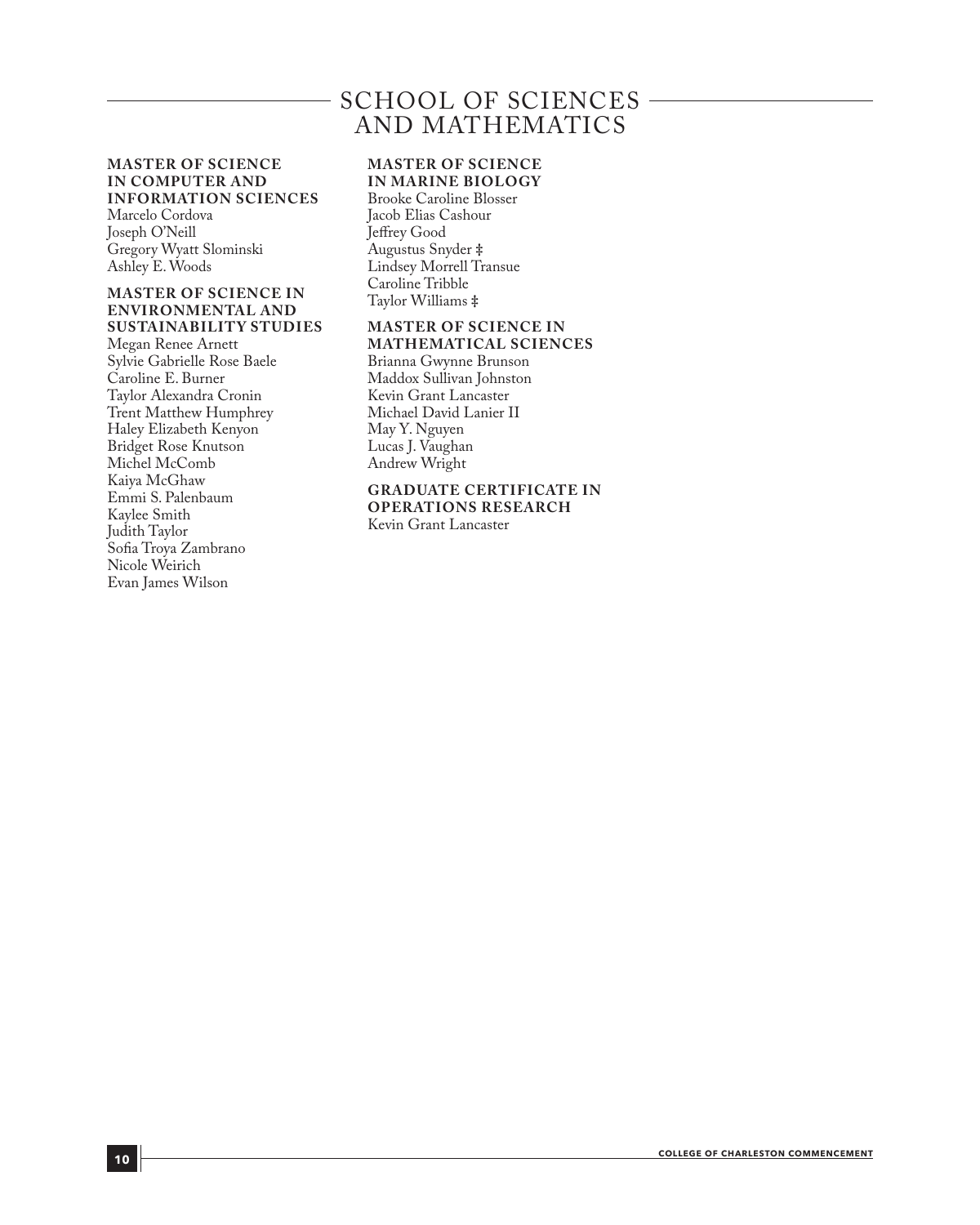## Candidates for BACHELOR'S DEGREES

### GRADUATION WITH HONORS

**Students who earn a grade point average (GPA) of 3.900 to 4.000 will graduate** *Summa Cum Laude***. Students who earn a GPA of 3.750 to 3.899 will graduate** *Magna Cum Laude***. Students who earn a GPA of 3.500 to 3.749 will graduate** *Cum Laude***. To be eligible for graduation with honors, at least 62 hours of the coursework to be applied to the degree must have been performed at the College of Charleston. These honor graduates are wearing a maroon ribbon and medallion. Members of the honor society**  *Phi Kappa Phi* **can be recognized by the blue ribbon and medallion each is wearing. Members of the Golden Key International Honor Society can be recognized by the blue and gold cord each is wearing. Members of the honor society** *Phi Eta Sigma* **can be recognized by the black and gold cord or medallion each is wearing. Please note that student honors in the printed program are presumptive, reflecting academic achievement through December 2021. Official honors will be awarded once final grades have been computed, and they will be recognized on the diploma and transcript.** 

> SCHOOL OF HUMANITIES AND SOCIAL SCIENCES

#### **\* Honors College**

**† Denotes graduates who have completed the REACH certificate program requirements**

#### **ANTHROPOLOGY**

Grayson Nell Addy *magna cum laude* Aubrey Bryce Anthony Michaela Christine Berkebile D'artagnan Thomas Brownlee Justin Gregory Burbelo Rebecca Anne Byrum Sean Michael Daly Linda Gabrielle Drusin *magna cum laude* Isabella Clair Floyd *magna cum laude* Morgan O. Gadson Emma Kay Gilleland\* Tia D. Gordon *cum laude* Savannah Hunter Harder *summa cum laude* Emily Jo Hart Erin Grace Hauptmann Laura I. Joaqui-Alizander Nelli Aleksandrovna Kirpach Kaya Logan Parham Michaela Rose Pierce Susan Mickenzee Roberts *cum laude* Margaret Abigail Salem Sabrina Lamaria Samuel Samuel Theodore Schafer Emily Maria Theresa Steinmeister

Trinity Rose Strauss Charity Zipporah Sullivan John Cody Taylor Max Alexander Votta April Lee Anne Williams

#### **COMMUNICATION**

Maris Isabella Ackerman Zoe Rose Acord Hannah Elizabeth Alexa Anne Morgan Alligood Tamara Leena Alquza Mariam Mohammad-Fadi Amireh *summa cum laude* Katherine Carroll Arrigan Jennifer Anna Ashikari Sierra R. Ashley Caroline Mae Ashton Laurin Askew Symantha Hinton Auber Ann Elizabeth Bailey *cum laude* Tanner George Bailey Frances Grace Barnett William Alan Barnett Monica Marie Becerra Alexander Nicklas Beese Tayler Lin Bell *cum laude* Ryan Kordell Biddix Courtney Jean Blum Andrew Merritt Bradt

Jack Anthony Bright Emily Margaret Brown Madeline Olds Brown Gracie Lane Bruns Ashton Rose Buchanan Dane Kyle Buckhout William Christian Bullitt III Justin Gregory Burbelo Ayanna Nichole Burgess-Martin *cum laude* Elizabeth Calder Hannah Klaire Cannon Calli Lauren Caplan Kylie Elizabeth Caputo Colby Rose Carbo Blake Chapin Mallory Cleary Jackson Franklin Clemons Kelly Michele Cochran *magna cum laude* Caroline Shim Combs Riley Christine Conover Hannah Cook Duncan Christian Cooper Catherine Taylor Cope Rhea McKenzie Copeland Conor Wylie Corcoran Olivia Grace Corso Megan Theresa Cox Sarah Grace Criswell *cum laude*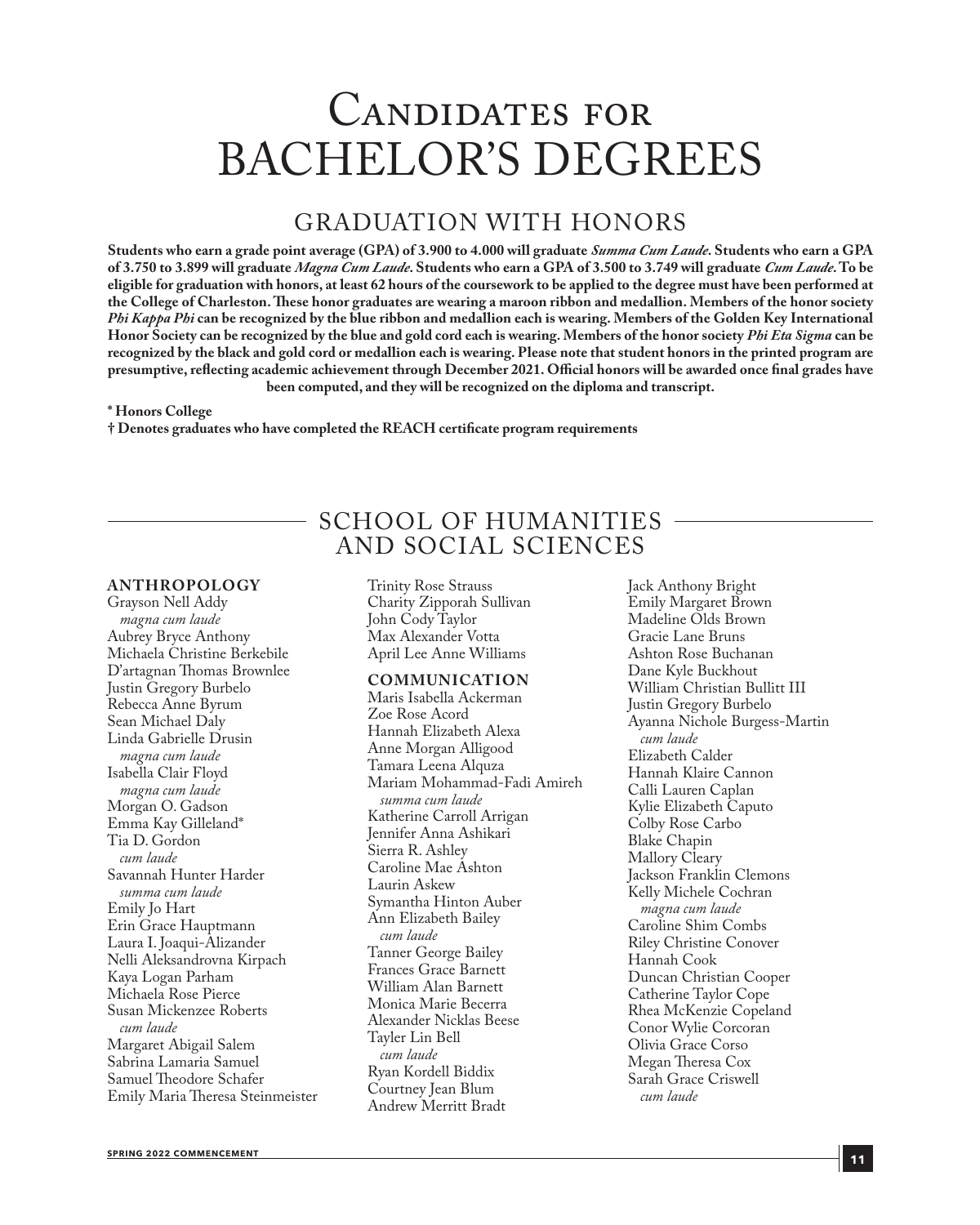Julia E. Dandridge *cum laude* Valerie Gabrielle Daquilla *cum laude* Alexandra Grace Daughtry Alexis Nicole DeLucia Maeghan Ryan Dolph Maurice Christopher DuRant Ciana Rosemary Feliccia *cum laude* Laurie Carolyn Fogleman\* *summa cum laude* Madeleine Adams Fuller *cum laude* Anna Kate Gardner *magna cum laude* Mallory Liza Gelbert Sierra Goff Ali Danielle Goracy Malcolm Floyd Graham Ashley Margaret Grice Mary Chandler Grisillo Reagan Christian Hack Chelsie Ja Nay Hagan Austin Stuart Hall Madison Elise Hall Charlotte Ann Harris Samuel Delaney Harris Olivia Marie Herndon Maggie Jean Heslin Douglas Ray Hetzel Alexandra Hildreth Elizabeth MacKenzie Rose Hipes Chase Anton Hoenscheid Makenzie Elaine Hoffman Anneliese Rose Horan *cum laude* Morgan Mary Hull Eternity Jaz'Myn Hunter Jamarcus Quantez Hunter Lindsey Anne Hyde *cum laude* Jamie Renee Isaacs Emily Elizabeth Jakacki William Joseph Jennings Elizabeth Margaret Joczik Griffin Pierce Joiner Sadie Cobb Keller Sarah Keller Emma Catherine Kerns Laura Elizabeth Key Mckynley Faith Kilgore Lanier Morgan Kirchhoff Lona Nicole Kocha Allison Elizabeth Kuralt Margaret Lynn Lackey Julianna Grace LaFollette Skyla Maiden Lamonica Tori Elizabeth Lancaster

Ryan Laubach *cum laude* Dylan Hannah Laufman Bonnie Marie Lee Annabelle Hope Leeson *cum laude* Megan Mary Leighton Robert Maxwell Linn Marionna Rose Loffredo Olivia Anne Lynch Katy Siobhan Macklin *cum laude* Stephanie Mailhot Holly Marie Malnati *cum laude* Mary Claire Massey Audrey Elizabeth Matthews Alexia Anne McCarthy Emily Grace McEvoy Sarah Therese McGonigal Julia Anne McKenna Amelia Anne McMahon Rachel Rielly McMahon *cum laude* Madison Taylor McNamara Caroline Judith Lee McNaughton Danielle McNeeley Danyel Elizabeth Meahan Elaina Paula Mell Olivia Constance Melvin Jared Miller Isabella Letizia Grace Miraldi *cum laude* Taylor William Mitchum Abby Faith Moore Nicholas James Mundo Braden Alexa Nash *cum laude* Iris Catherine Neubecker *cum laude* Molly Ni Reganne Yvonne Nowell *summa cum laude* Madeline Ann O'Brien Zachary Benton Odessa Amelia Margaret Orlando Kimbra Owens Abigail Delaney Pagett Rachel Brooke Panzano Eva Parisi\* *cum laude* Gena Lee Pellechio Hunter Penning Kalea Lynn Perez John Douglas Peterson Jr. Reese Katherine Phillips Sarah Jane Phillips Chase T. Plank Lindsey Suzanne Polk

McKinley Constance Pollard *cum laude* Zelda Aynsley Proveaux *cum laude* Caroline Madison Puccini Alexis Christine Puckett Isabella Purcell MacHai Jaylynn Lee Purnell William Hurd Ravell Caroline Stanton Rewalt Mahogany Latiece Richards Ambrea Vanesa Robinson-Simmons *cum laude* Iriana G. Rucker Nicholas Michael Ruppel Molly Michalene Russell *magna cum laude* Jerel James Sabella Jr. Ericka B. Sawtelle Caroline Frances Schneider Parker Willis Sears Rachel Seney Erin Grace Sentowski Juliet Cooper Shaw *cum laude* Jane Elizabeth Shawcross Hannah Josephine Shine Alexandra Wilds Shubert Gabriela Silipigni April Catherine Silva *cum laude* Stella Kadin Silver Grace Elizabeth Simar Morgan Linet Simmonds *magna cum laude* Greta Claire Smith Kendall Grace Soistman *summa cum laude* Jonathan Eli Sosner Ty William Stapleton Sophie Claire Stedman Seth Garrison Stephens Maria Claire Strother Katherine Lynn Sullivan Joy Pauline Swasy Caitlin Davis Swirbul Sadaris Nicole Talley Donovan Key'Shawn Tate-Davis Annette Claire Thalhimer Melissa Jean Thomas Julia Davis Thompson Shaelyn Jade Toliver John Patrick Ugast Robert Stephen Valach III *summa cum laude* Avery Lee Vanore Joseph Sauls Varner Thomas Veith Jr. Mia Morgan Velasquez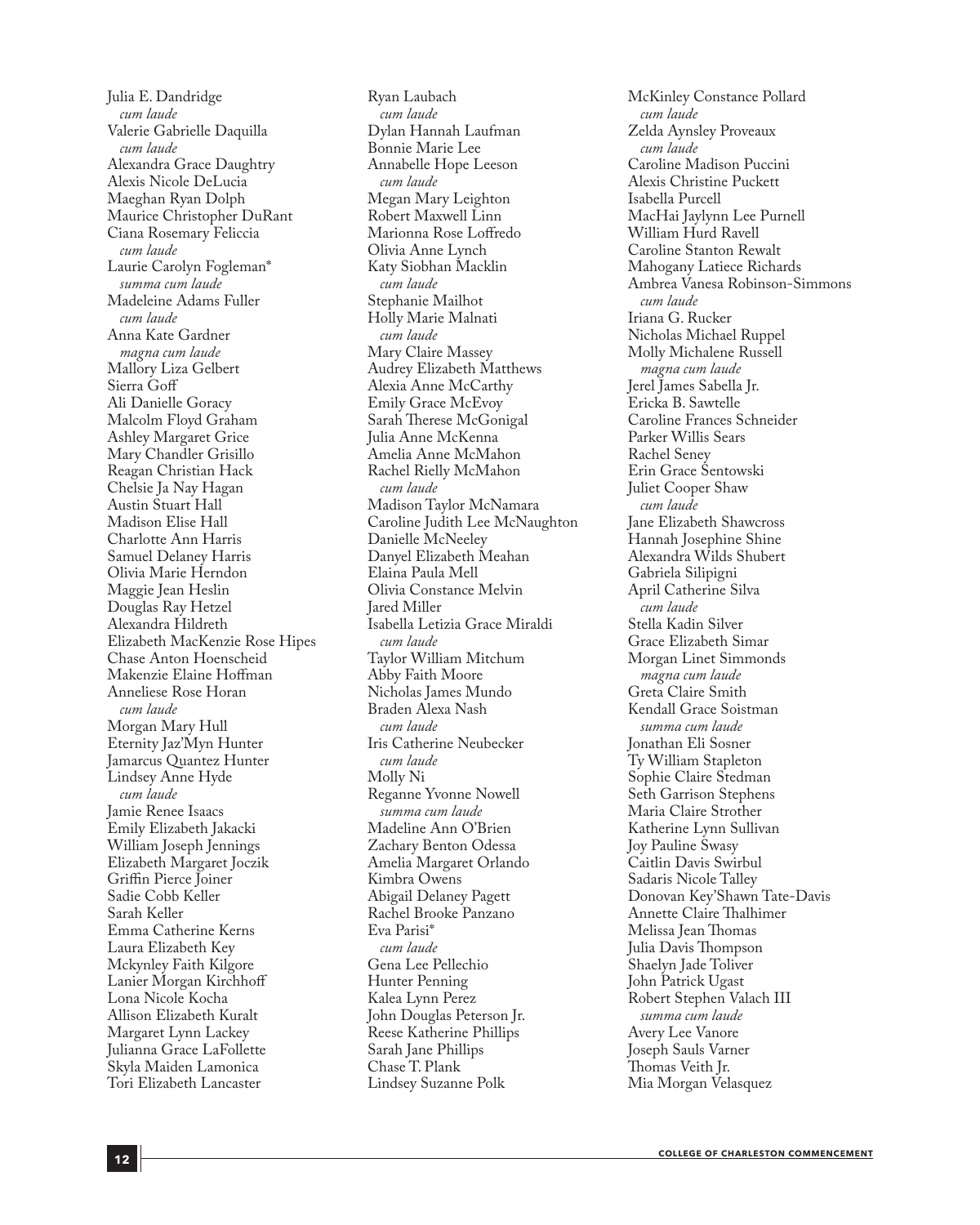Sophia Louise Vick Ruby Marie Walser Sam Ryan Weinick Amanda Ronni Weiss Laura Niccola Weston Marlee Claire White Justin Roddey Wicker Frances Margaret Wilcox Recaree Francheska Wright Grace Rose Young

#### **ENGLISH**

Marie Callahan Andrew Chase Arthur Baker Piper Alayna Beckstine Erin Mallory Berry Kiara M. Bohannon Mollie Bowman\* *summa cum laude* Margaret Claire Carroll *cum laude* Corey Lynn Chamberlain *summa cum laude* Kymberlee Deeanna Cohen *cum laude* Erin N. Conklin Rachel Jane Cramer Katherine Louise Dennis *summa cum laude* Hannah Elizabeth Finley\* *summa cum laude* Katie Ann Fleischman Kristin Rose Gallagher Carter Dean Gibb *cum laude* William Alexander Gilbert Mohamed Ali Gulamali Hannah R. Hanes\* *magna cum laude* Melanie R. Hilliard Samantha Michelle Hooker Kathleen Delaney Hopewell *summa cum laude* Anthony Raymond Jackson Jr. Samuel Krestan Lamourie Gabrielle Elizabeth Loue\* *summa cum laude* Erin Danielle Lyons Holly Marie Malnati *cum laude* Cassidy Chapin Marecki Mary G. Marshall Ashley Drew Massey Julia Anne McKenna Jordan Ashley Mercer\* *magna cum laude* Jenna C. Nesmith Grace Olivia Nichols

Alice Elizabeth Ohlandt *magna cum laude* Jessica Palombo *summa cum laude* Seven Dede Parker Jackson Grey Parsons Rachel Brei Greene Phillips\* *magna cum laude* Juliet Belle Powell Kelsey Grace Pratt *summa cum laude* Mary Elizabeth Kiser Ray Darian Yvonne Reed Tyler Robinson Katherine Aubrey Robison *cum laude* Alex Mckenzie Ronan Olivia Grace Rosado Michael Sanderson Jr. Sarah Catherine Savage Evan Walter Scheinberg Cora Christa Schipa *magna cum laude* Shepherd Mcchesney Scott Mary Margaret Dale Sutherland Ellie Reese Walker *magna cum laude* Mary Corinne Walters *magna cum laude* Dahlia Mae Watson *summa cum laude* Jackson Elliott Wedge *cum laude* Patrick Joseph Wohlscheid *summa cum laude* Cheris Lavonne Yost

#### **GENERAL STUDIES**

Ethan James Boshart Lacey T. Colon Evan Corinne Cooper Ian Edward Corry Declyn Frances Drejza Georgia Hart Ferris Josephine Sophia Fletcher Elizabeth Ann Good Zane A. Hill Forest J. James Zephaniah Dashaun Jasper Victoria Bonnie Sharon McKelvey Harold Erik Moen Aaron Kyle Neal Natalie Rose Nuchereno Gabrielle Paxton Powell Kam Mitchell Schmolze Taylor Leighann Schremp Douglas Starrett Edmund Chong-Fan Ting Talathia Bell Woodard

#### **HISTORY**

Meredith Fleming Boensch Christian Kurt Bruegger Kara Ann Burton Channing Gregory Cahoe Kennedy Alexandria Caldwell *summa cum laude* Daniel Bryce Clavier Molly Catherine Connelly Hallie Elizabeth Conrad J Cooper Crouse Jr. Jabez George Danielson III Autumn Cheyenne Dantzler Riley James Dean Nicholas Jeffrey Dicamillo Kiera Lily Eaton Lilly Pauline Fair *cum laude* Alexander Michael Fitzgerald Mary Elizabeth Scott Gilbert *cum laude* Tyler Robert Gillis *magna cum laude* Guinevere Josephine Hartman\* *magna cum laude* Chad Joseph Hockaday Caitlin Yvonne Hodges Natalie October House Emily A. Johnson Daniel Timothy Kelly Glynn Ashton King Loftin Elaine Kohn Gabriella E. Kopchinsky\* *cum laude* Edwin Lawrence Jacob Lee *summa cum laude* Robert Duncan Lee Sean Thomas Lynch Elizabeth Ann Lynch-Gadaleta\* *cum laude* Regan Michelle Meloon Kaitlyn Jo Overmier *cum laude* Ryan Michael Parshall *cum laude* John C. Pavlinec Cole W. Pearsall Dillon Michel Penning David Gardiner Phillips William Joshua Queen *cum laude* Sharon Kay Ramirez Ewan D. Reynolds Nicholas Randolph Rusovich Isabelle Irene Ryan *cum laude* William Ross Sullivan III Matthew Connor Thurston†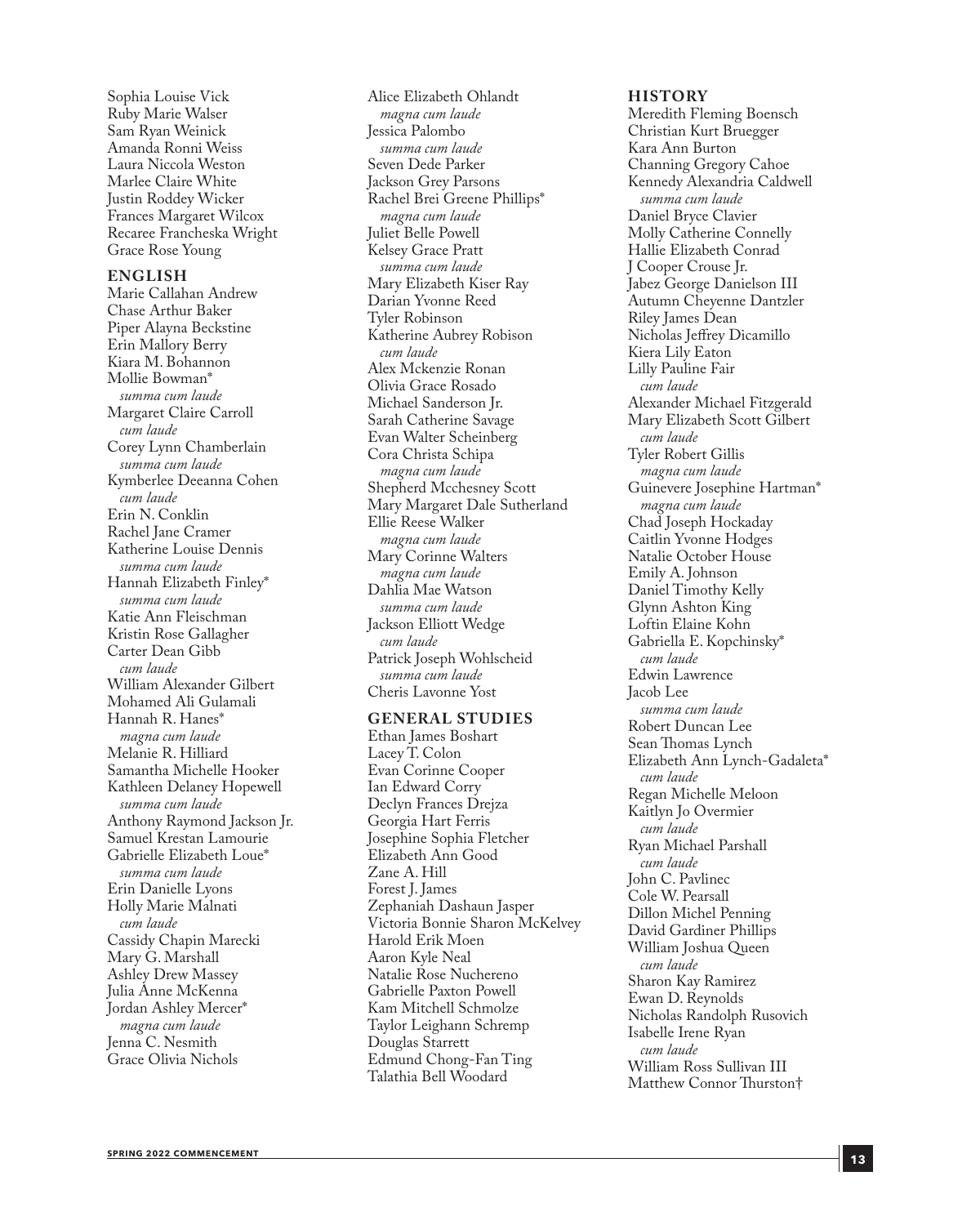Anne Marie Underwood\* *summa cum laude* Asia Chantel Williams James Walter-Alexander Williams Mason Colby Willis Noah Michael Yankovich William Robertson Ziglar

#### **PHILOSOPHY**

Kyle Iffland *magna cum laude* Riley James Kent Ireland Grace Taylor Noah Zachary Veon Hsiang Chien Wang Patrick Joseph Wohlscheid *summa cum laude*

#### **POLITICAL SCIENCE**

Nicole Agujia Alexis Marie Alvarez Michael Knowlton Antley Michael Ellis Baselice Jessica J. Beck\* *summa cum laude* Mia Caroline Benvenuto *cum laude* Ellie Christa Bernard *magna cum laude* Timothy Wayne Berry Claire Kathleen Blanton *magna cum laude* Holly Joy Boersen Megan Maureen Briody Christopher Evanoo Brown *magna cum laude* Hannah L. Brown *cum laude* Carter Coleman Buchanan Seth Chamblee Buckworth Kara Ann Burton Britney Gladys Cano *summa cum laude* Richard Douglas Harrison Carchia Sophia Rose Cifolelli Grant Christopher Collins *cum laude* MacKenzie Conley Lauryn Rendy Corry Kiona Sea Corwin Jay Maxwell Davila Kendra Elizabeth de Graaf Krizzia A. Dejesus *cum laude* Lura Rose Delaney Katherine Louise Dennis\* *summa cum laude* Kathlene Frances Dorking\* Emily Dale Duckworth\* *summa cum laude*

Lily Haixia Dutton\* Oliver Dyche William Lucas Eades Paige Abigail Enright Hayden Erwin Anna Catherine Farley *cum laude* Eleanore Sophia Reeck Fish\* Caroline Marie Flynn *cum laude* Ryan Donald Flynn Joseph Dennis Fonseca Iyanla Kitana Fuller Sierra Goff Sydney Jolene Dana Gonzales\* *summa cum laude* Alexandra Chase Gorham Carmen Blackwell Gundy William Vernon Haller Stuart Lindem Henry Katelyn Paris Herter Caitlin Yvonne Hodges Kathleen Delaney Hopewell *summa cum laude* Virginia Hanley Howell Liam Michael Hudock Claire Elizabeth Huggins Bailey R. Inabinet Lauren Michele Insinger Molly O'Grady Irwin Montana Monique James Woodley Kate James Josean Vanessa Jaramillo *cum laude* Zola Plum Jay *magna cum laude* Antonio Jones II Charles Samuel Kaylor Jr. Nicholas Ryan Kennedy Liam Jeffrey Korostynski Zachary Adam Kronsberg\* *summa cum laude* Madeleine Grantier Kufeldt *magna cum laude* Amani J. Lazarus Stephanie Joan Lemire *cum laude* Keylin Iliana Lopez Hernandez *cum laude* Emily Elizabeth Loscalzo Tyler Scott Mallory\* *magna cum laude* Lily Della Marrone Tyler E. McDede *cum laude* Adelaide Elizabeth Meny *summa cum laude* Jordan Ashley Mercer\* *magna cum laude*

Madeline E. Methvin\* *summa cum laude* Alecea M. Mexas *cum laude* Max Robert Milliken *summa cum laude* Rees McManus Moran Connor Patrick Murphy Zoe Lucille Uricchio Myers Spencer Allen Myrick Mackenzie Leigh Nienstedt David R. Nieto Lindsey B. Ocock Madeleine I. Odutayo Jasmine Renea O'Neal Pierce Lancaster Ornstein Sophia Ortiz Beck W. Oskin Ashley Marie Peidl *cum laude* Thomas Talmadge Ponder Jr. Rashad Markel Quattlebaum William Joshua Queen *cum laude* Peyton Reagan Rall Hudson Rickard Kayla Tajana Riley Olivia Grace Rosado Harrison West Rudolph Makenzie Rose Schulz Andrea G. Sears *magna cum laude* Cameron Dalton Sheffield Adriana Sierra Rachel Patricia Simpson *summa cum laude* Halle Sivalingam Abigail Caroline Smith\* *cum laude* Cameron M. Smith Dorian J. Soleimani Kendall Andre Tally *cum laude* Ava Lillian Tanner *cum laude* Madeleine L. Teems Alfonso Tellez-Aranda David Ryan Thompson\* *cum laude* Sarah Isabel Thompson Kathryn Leah-Marie Tucker *cum laude* Christopher Hunter Velonis CarolAnne Marie Walker Catherine Alice Wershing\* *magna cum laude* Sarah Morgan Whitley Joseph T. Willingham *cum laude*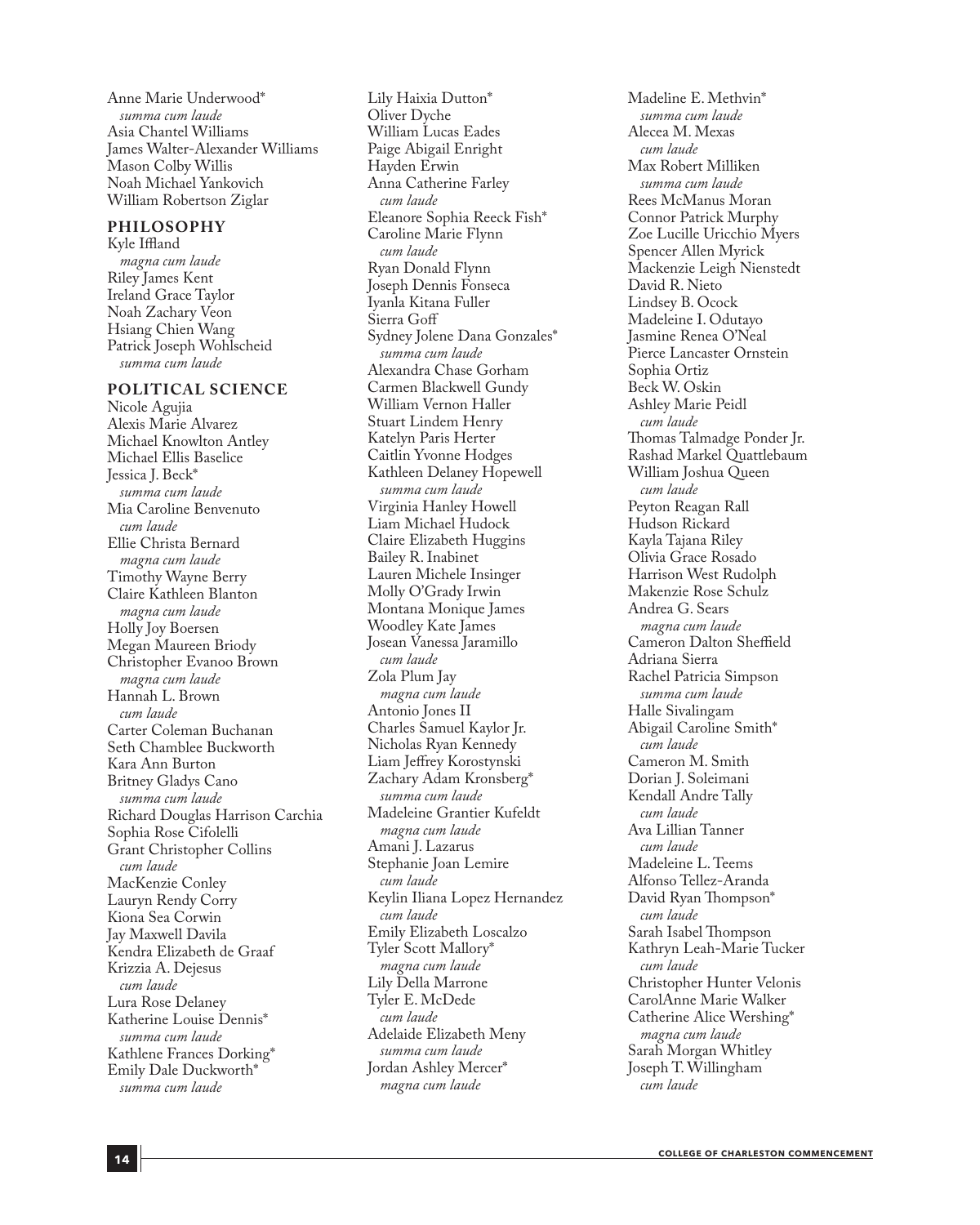Emily Kay Wilson *cum laude* Stephen Cyrus Winsberg *cum laude* De'von Tyrell Witherspoon\* *magna cum laude* Abigail Minich Wood Jada S. Young *cum laude* Kellan Alexis Young

#### **PSYCHOLOGY**

Anna Marie Abusal Hannah Bliss Adams Wahad Alnagoma Thomas Christian Amirault Elizabeth Marie Auger *cum laude* Kathryn Denise Austin *cum laude* Grace A. Avin *magna cum laude* Ka'ala K. Bajo *summa cum laude* Herman Decatur Beckman IV *cum laude* Shira Chen Bezalel\* *summa cum laude* Nour-Azza Bizri *cum laude* Ja'Errah N. Blake Caroline Marie Bliss *summa cum laude* Sophia Bay Blumberg Dustin H. Bonner *cum laude* Mary Carleton Boyd Kaiya Renee Brand\* *magna cum laude* Margaret Emily Brooker Aniston Elizabeth Brown\* *cum laude* Sophie Buchmaier\* *summa cum laude* Hunter Lynn Buckner Ha Long Minh Bui Graysen Delaney Burris Steven John Cahill Cayla F. Cain *cum laude* Quinn Caitlyn Calkins *magna cum laude* Jaiden Na-Shawn Canteen Delaney Katherine Carlisle\* *cum laude* Victoria E. Carsten *cum laude* Devon Landon Carter Jr. Tahtiana Diaminice Castillo-Garcia Sarah Ann Cavallaro\* *cum laude*

Isabella Catherine Ceraldi Alyssa Margaret Chase Genesis Chavez Gonzalez Janet Chung Faith Kathryn Clark Parker Anne Clement Kate Evelyn Coffey *cum laude* Lauren Elizabeth Collins *cum laude* Emma L. Cook *cum laude* Charlotte Dior Cortright Jessie L. Cox Sarah MaCarty Creel Erin Suzanne Daniels *summa cum laude* Savanna E. Dargan Sophia Yevette De Lucia Caitlin Hannah Dean\* *magna cum laude* Emily Eileen DeBaecke Carmella Sharon Della-Peruta *cum laude* Taylor Nicole Donadio Erin Kelly Donnelly *cum laude* Molly Claire Downey Oriel Jonathan Edri *cum laude* Torian D. Edwards Riley Ann Engstrom *cum laude* Cassidy Lynne Enright Sabrina Alessandra Fiorillo *cum laude* Elizabeth Jane Flake Mary Catherine Flanagin Anna R. Foster *cum laude* Charles Preston Foster Erica L. Foulkes *summa cum laude* Stephanie Danielle Fowler Emma Jameson Friedman *cum laude* Veronika Mikhailovna Gaevskaya Austin Parsons Gatchell Carley Margaret Gimenez *magna cum laude* Bernadette Marie Golemis Halley J. Golliher Lucy Lemoine Graham-Fleishman Daphne Cadbury Gray *cum laude* Mary Catherine Green Anna Grace Greenho *magna cum laude* Ethan Christopher Guthrie\* Megan Rae Guthrie

Elizabeth Jane Hancock\* *cum laude* Catherine Aileen Harvey Jessica Hatcher Ciera Dakota Hayes Ariail Adelle Hazel Morgan Theresa Hazeltine Catherine Herbert Magaly Hernandez Caitlin Riley Holliday\* *cum laude* Joel Thomas Horowitz Emily Madeline Horwitz KeAundra Nysia Humphrey Ally Taylor Hunt *summa cum laude* Susan Chandler Hutto Aurielle Jefferson Arianna M. Johnson Jalen Renae Johnson Kari Cecile Johnson Mary Frances Johnson Patrick John Keat Camille Kennedy Shykeria A'Jhara King *cum laude* Carlee Lynn Kinsley Jason Knapp Taylor Elizabeth Kornegay *magna cum laude* Brooke Anne Lawrence Lindsey Ann Lee Sydney Carole Leigh Alexandra Yvette Lemmer Katherine Schade Liseo\* *summa cum laude* Emily Logue *cum laude* Mariah Lee Lowther Brianna Danielle Ludlum *cum laude* Nicole Maldonado *magna cum laude* Rayne Kennedy Malkasian Darlisha Quatesha Martin Adam Robert Martz *cum laude* Mary Claire Massey Adeline Belle Maycan Riley Erin McDonald Jasmine LaNeil McDuffie Hannah Megan Meeks-Kittrell Georgia Meyer Patrick Thomas Meyer\* *magna cum laude* Paige E. Meyers\* *magna cum laude* Mary Virginia Selman Michels *cum laude* Paige Jennifer Milam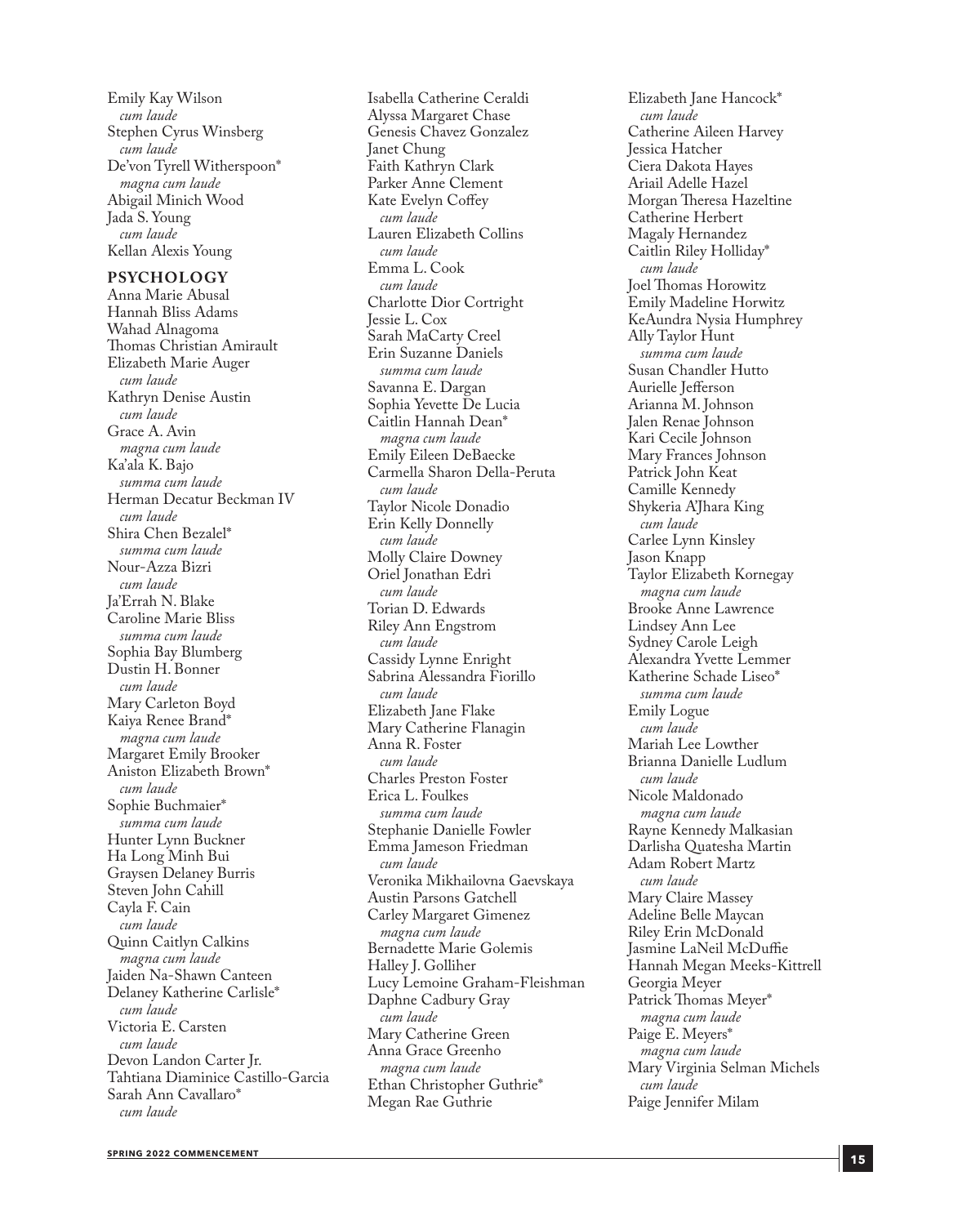Mallory Anne Moe Carson Jewel Moran *cum laude* Haley Marie Munroe Corey Elizabeth Murdaugh *cum laude* Marianna Gustin Murray Betty Carol Nelson Jake Thomas Nicholson Jenna Michelle Nightingale Jessica Gia Novo Rachel Johanna Nuottila *cum laude* Madeline Jodelle Ober Stephanie Olk Jeronimo Ortega *magna cum laude* Camille Margaret Orzech *magna cum laude* Cameron Alexis Paino Caroline Fulton Parry Anne Walker Payne\* *cum laude* Kendall Grace Pereless Mallory Lynn Perevozchikova Alyssa Lenea' Person *magna cum laude* Nicole Emily Piskorzewski Julia Ann Pitsas Valeria Plasse Joshua Allen Polk Da'von S. Prather Grace Elizabeth Price Angela Procaccini Elizabeth Katherine Rawson *cum laude* Madison Alde Redwine Jemyah P. Renrick Sabriyah Danielle Richardson Coralys Del Mar Rios Santiago Isabella Dorothy Robbins Cameron M. Robins\* *magna cum laude* Kaitlyn Elizabeth Rogers *cum laude* Zoe Walker Rogers *cum laude* Diana Abigail Saldana Amber S. Schipa Drue M. Schleif Allyson Danielle Sciortino *summa cum laude* Kennedy M. Seigler Mary Shay Imogen Rose Shearer Drayton Angela Siegling Layton Hewett Simmonds Heather Nicole Smith Nicole Ashley Sophia

Deja Aleah Stewart Samantha Quinn Stocking\* *magna cum laude* Ellinor Stouffer *cum laude* Savannah Jayne Straff\* *cum laude* Kathryn Grace Stringer Morgan Paige Summey Falon Taylor Sutton *cum laude* Carlee M. Taylor Hannah Dorothy Tompkins *magna cum laude* Katie Marie Turano Audrey Anne Turner Emily C. Turner *magna cum laude* Megan Michelle Vallario Ryan Van Caneghem Skylar Lee Vandevender Mickaela Elaine Vaughan *cum laude* David E. Webb Rachael Grace Weidman\* *magna cum laude* Olive Lee West Shantenezia Keosha Whaley Maryn Cella Whetsell Rachel Elyse Wilkinson\* *summa cum laude* Rachel Faith Williams Isabel Lauren Wilson *cum laude* Kyra Hope Wood *magna cum laude* Donald Jacob Wright Jr. Grace Wyman Megan Grace Yale *magna cum laude* Noah Michael Yankovich Shaniya Vernetta Zamora Julia Isabel Zimmerman *magna cum laude* Kate Zuckerman

#### **RELIGIOUS STUDIES**

Nicole Bell Kelsey Rowan Gallo\* *summa cum laude* Susan Mickenzee Roberts *cum laude* Sarah Rivka Rosenfeld\* *magna cum laude* Josiah A. Thomason Abigail Jane Williamson\* *summa cum laude*

#### **SOCIOLOGY**

Dalton G. Bell Caroline Leslie Best *cum laude* Ashton Haley Boland Hailey Jean Brinson Lindsay Grace Cardew Landon A. Choboy Sarah Evelyn June Dilling Kayla Symone Doctor Molly Claire Downey Naomi E. Duvall *cum laude* Carolyn Flammini Ethan Ayman Friend Mackenzie Payton Gambrill Zachary Taylor Griffith Jayson Lee Gulick† *summa cum laude* Jamarkus Tyshaun Hall Kevin Olan Harris Marissa Grace Haynes Hailey Margaret Heck Jenna Helberg Andrea Nichole Hickman Emily Stevens Hopkins Dimitra Ippolito Olivia Faith Jackson *summa cum laude* Ayvia Johnson Alden Marie King Madeleine Louise Koral Madison Leigh Kwiatkowski Hailey Lanier Tyler James Malseed Kayla Reese Mannis Clara Margaret Morse *magna cum laude* Rio Dennis Murray Savannah Leigh Myers Claire Elisabeth Nelson Kjerstin Zoe Olsen Esperanza Oralia Orozco Latrice Shauntay Perkins Stephanie Morgan Presper *cum laude* Marisa Amber Price *cum laude* Cate Lewis Regalbuto Cora Christa Schipa *magna cum laude* Emerson J. Sharrett Sarah B. Silcox *cum laude* Osinachi Bright Smart Alexandra Maria Smith Ryan Jeffery Smith Julia Katherine Smoot Grace Erin Taylor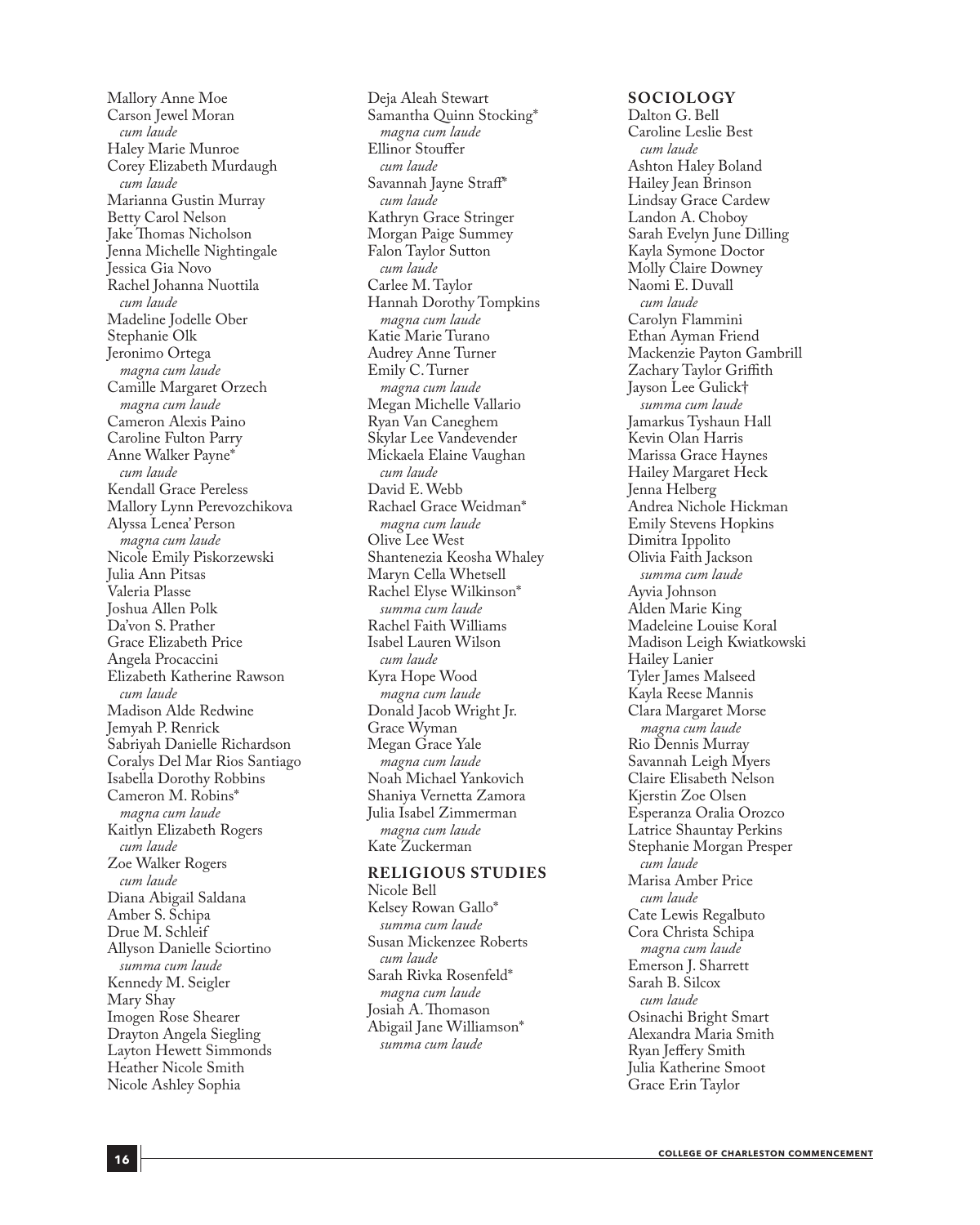Jodee Rose Tindal Savannah Michael Vories *magna cum laude* Kensley Wiggins *magna cum laude* Savannah Kathrin Young

#### **URBAN STUDIES**

Grace Louise Bilicki Emma Watson Blaylock Mary Margaret Bryan Benjamin West Cabral Joshua Khalil Cato Alison Ulla Craig *summa cum laude* Joseph Francis Rinaldi

#### **WOMEN'S AND GENDER STUDIES**

Naomi E. Duvall *cum laude* Marissa Grace Haynes KeAundra Nysia Humphrey Gillian Kelley Elaina Stern Komerofsky *cum laude* Adele Elizabeth Lamere Sarah Claire Mullis *magna cum laude* Jeronimo Ortega *magna cum laude* Jackson Grey Parsons Krashanda Joenisha Richardson

Kaylea Pallas Stallsmith Madeleine L. Teems Annalise Elizabeth Wahler

### SCHOOL OF LANGUAGES, CULTURES, AND WORLD AFFAIRS

#### **AFRICAN AMERICAN STUDIES**

Jaiden Na-Shawn Canteen Jazmine K. Dinkins Kayla Symone Doctor Iyanla Kitana Fuller Tyrea Jaroy Woodberry

#### **ARCHAEOLOGY**

Michaela Christine Berkebile Samantha E. Czwalina\* *summa cum laude* Isabella Clair Floyd *magna cum laude* Emma Kay Gilleland\* Charlotte Lee Guthrie Emily Rose Gutmann Ryan Michael Parshall *cum laude* Samuel Theodore Schafer

#### **CLASSICS**

Donovan A. Baker Michaela Christine Berkebile Kiara M. Bohannon Christian Kurt Bruegger Austin Mathews Collier Margaret Ann Daily *cum laude* Tyler Robert Gillis *magna cum laude* Alexis Nichole Graham Charlotte Lee Guthrie Emily Rose Gutmann Kaitlyn Jo Overmier *cum laude*

Bowen Thomas Powell Jonathan Michael Silva\* *cum laude* Anne Marie Underwood\* *summa cum laude* Ellie Reese Walker *magna cum laude* Mason Colby Willis Caitlyn Zoe Hart Wirszyla *cum laude*

#### **FRENCH AND FRANCOPHONE STUDIES** Ryan Devesh Ahuja Lucy Merselis Burr Kathryn Jane Catoe *magna cum laude*

Virginia James Critikos Christina Neely Ferrell\* *summa cum laude* Hannah R. Hanes\* *magna cum laude* Emily Madeline Horwitz Parrish F. Hunt *magna cum laude* Anne-Hamilton Dulany Kanellos Margaret Chapin Michel Abigayle Elizabeth Phillian *summa cum laude* Milena Urroz *magna cum laude* Claire Jean Julia Vaughan *cum laude* CarolAnne Marie Walker

#### **GERMAN**

Sofia Aurora Carrillo *magna cum laude* Margaret Ann Daily *cum laude* Hannah Rose Elia *magna cum laude* Baker Adair Garland *cum laude* Avery Ann Goff *cum laude* William Vernon Haller Erin Grace Hauptmann Jacob Wesley Hughes Cooper Scott Jay *cum laude* Anna Mary Kelley *magna cum laude* Taylor Marie Kerr\* *summa cum laude* Kite S. McGinnis *magna cum laude* Benjamin Kenneth Ross Dorian J. Soleimani Harrison Brooks Todd\*

**GERMAN STUDIES** Jason G. Davis Alexander Michael Fitzgerald Alexis Nichole Graham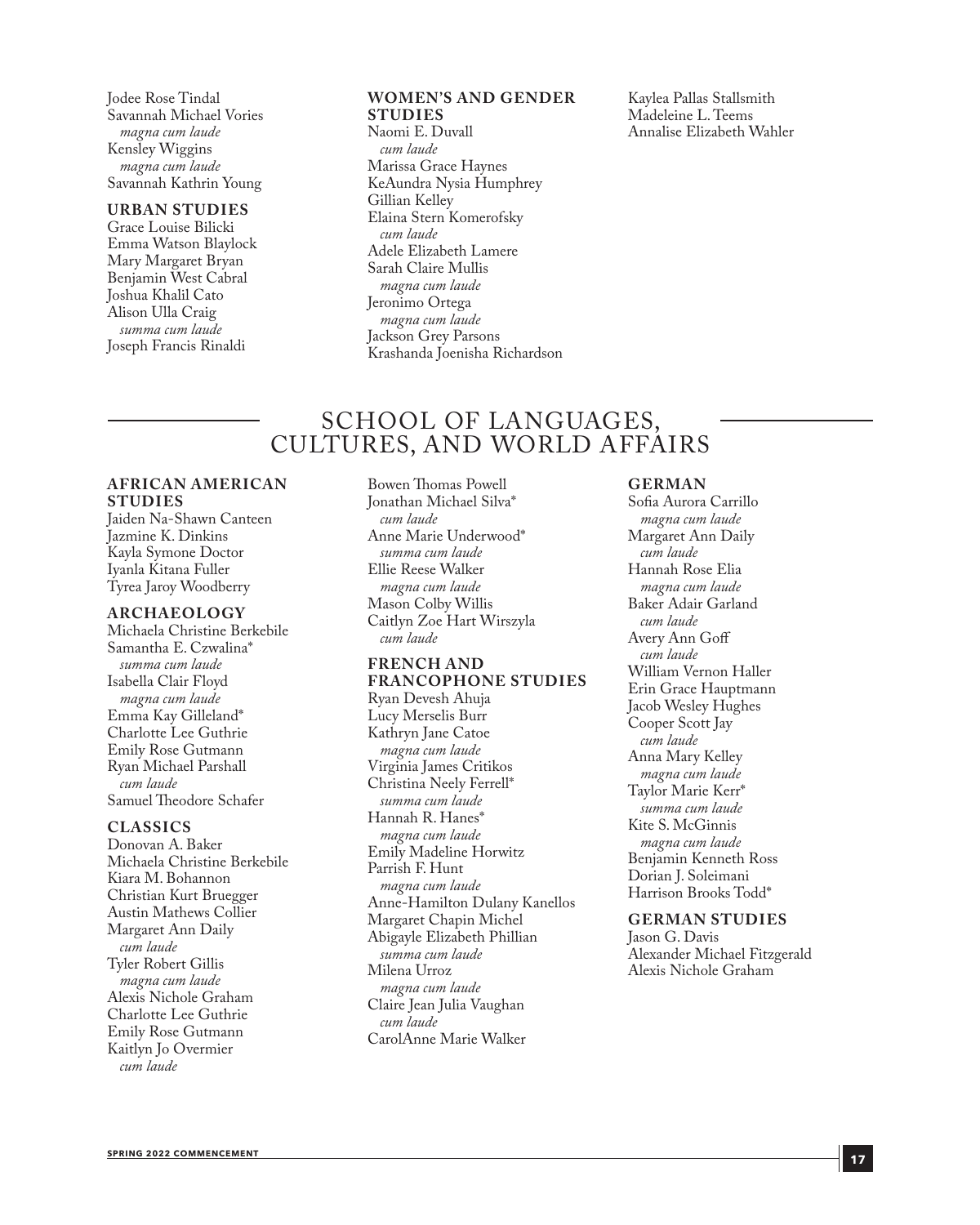#### **INTERNATIONAL STUDIES**

Richella E. Acosta Grayson Nell Addy *magna cum laude* Maya C. Allen\* Inna Artemenko *magna cum laude* Ella Rose Baxley Jessica J. Beck\* *summa cum laude* James Raymond Bender Eliza Grace Blackwell Sarah G. Bonchick Emma Lynn Burton\* *summa cum laude* Miki Jia Bao Chan Sophia Jacqueline Chauvin Roslyn Cleary *magna cum laude* Stephanie Grace Conard MacKenzie Conley Riley Christine Conover Bryson T. Cook *cum laude* Timothy P. Corder Lilly Pauline Fair *cum laude* Christina Neely Ferrell\* *summa cum laude* Samantha Rose Gaton *cum laude* John Hayden Georgeson Elizabeth Jaine Gill *cum laude* Payton Elizabeth Houser Zola Plum Jay *magna cum laude* Gabriella E. Kopchinsky\* *cum laude* Madeleine Grantier Kufeldt *magna cum laude* Keylin Iliana Lopez Hernandez *cum laude* Gabrielle Elizabeth Loue\* *summa cum laude* Elizabeth Ann Lynch-Gadaleta\* *cum laude* Tyler Scott Mallory\* *magna cum laude* Chloe Mei Ann Mattila\* *summa cum laude* Garrett Michael McKinnon Emilia Adelle Olson\* *summa cum laude* Jasmine Renea O'Neal Emma Pierce\* *summa cum laude* John Andrew Quirk\* *summa cum laude*

Daniel Nielsen Reid Haley Reiner Sarah Rivka Rosenfeld\* *magna cum laude* Tally Daniel Sessions Tyece Shelton Kathleen Redmond Strawn Misti Andes Tapscott *magna cum laude* Josiah A. Thomason Linda Thuy Duong Tran Sophia H. Trotter Milena Urroz *magna cum laude* Claire Jean Julia Vaughan *cum laude* Annalise Elizabeth Wahler Veronica Rose Wareham *cum laude* Mazzy Grace Weiland\* *summa cum laude* Ethan S. Weiss Catherine Alice Wershing\* *magna cum laude*

#### **JEWISH STUDIES**

Gal Benjamin *cum laude* Nicholas Ryan Kennedy Elaina Stern Komerofsky *cum laude* Lauren Elizabeth O'Steen *summa cum laude*

#### **LATIN AMERICAN AND CARIBBEAN STUDIES**

Arianna Victoria Alvarado Garcia *cum laude* Isabel Marie Del Mastro *magna cum laude* Linson Todd Funderburk Jr. *summa cum laude* Alecea M. Mexas *cum laude* Beck W. Oskin Alfonso Tellez-Aranda

#### **SPANISH**

Madelyn Lucile Anderson Christian Andrew Benke Hunter Bergmann Cameron Ava Brown Emma Lynn Burton\* *summa cum laude* Roslyn Cleary *magna cum laude* Bryson T. Cook *cum laude* Jacob William Cousart *summa cum laude*

Isabel Marie Del Mastro *magna cum laude* Elizabeth P. Edmunds *summa cum laude* Jenna Feaster Bailey Lauren Ferreira Kelsey Rowan Gallo\* *summa cum laude* Timothy Robert Gasparik *cum laude* Elizabeth Jane Hancock\* *cum laude* Laura Adyson Kurtz Eric Leon Audrey Elizabeth Matthews Kathleen Mairead Miceli\* *summa cum laude* Elena Minolfo\* *magna cum laude* Christopher Budd Morley John Andrew Quirk\* *summa cum laude* Cameron M. Robins\* *magna cum laude* Creighton S. Shelby *cum laude* Abigail Caroline Smith\* *cum laude* Camryn Nicholette Snell *cum laude Camille* Rachel Sullivan\* *magna cum laude* Riley Joseph Taylor *cum laude* Jewel Hannah Wilgus Mollie Zuyus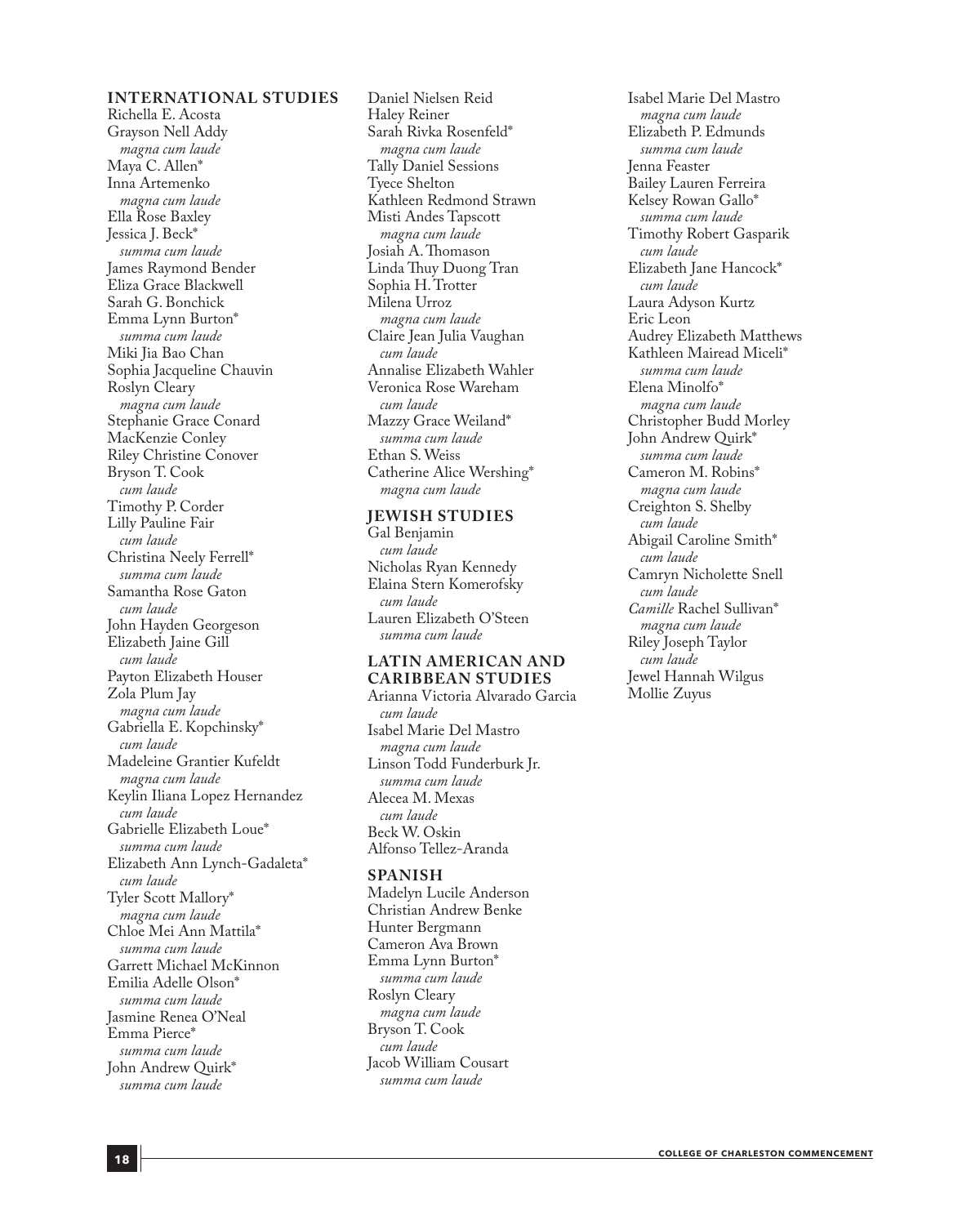### SCHOOL OF BUSINESS

#### **ACCOUNTING**

Ryan Devesh Ahuja Roy David Aish *magna cum laude* Drew Kristan Asadorian *cum laude* Aidan Carroll Bareford Alexandria Michelle Brannen Alyx Riley Brimacomb *cum laude* Buckley Richmond Chevalier *cum laude* Cahlin Robert-James Clow Amelia Mae Connelley Briana Symone Cooper Devin Jason Cortright *magna cum laude* Rosa Cecilia Dominguez-Rojas Arynn Maria Eady Lydia Beth Estes Dominick Frank Megan Marie Hall *cum laude* Jerrica Ruth Hamilton Ian Macneill Hance Cody Reed Harris *cum laude* Desmond Jerrod Haywood Elizabeth Hernandez Perez Bailey Carleen Hook Savannah Lindstrom Howard Hayden Frances Jones Jack Robert Koreyva Lauren Julia Mai-Sum Leung *cum laude* Kate Lynn Lipari William Joseph Lochte\* *summa cum laude* Alexa Marie Matsko *cum laude* Coleman Patrick Murphy\* Hailey Lyn Nicolau *cum laude* Vinicius Nunes Lopes *magna cum laude* Sara Ryan O'malley Keaton Landes Penney Cole Putman Colin Lee Rhea John Travis Rhodes III Layton M. Stevens Zemirah Oz Vander-Heyden Madyson Waddingham *cum laude* Victoria Walter *summa cum laude* Brendan Joseph Webb

Keri Wooten

*magna cum laude* Andrew Troy Yancey Wellington Tyler Young *cum laude* Mason Harris Zimmerman *cum laude*

#### **BUSINESS ADMINISTRATION**

Megan Grace Adair *magna cum laude* Ashley Aquilina Tea F. Asllanaj John Joseph Augustino Carl Robert Barnard II Astrid Patrice Barth *cum laude* Sarah Elizabeth Beck Oliver Grayson Beringer Zachary Thomas Bess William C. Blackmon Grace Margaret Blocha *cum laude* Chase Bomeisler Cameron Scott Bonomo Kyle Christopher Brackley Moultrie B. Brailsford Noah Emerson Bridges Kierrah Noel Brown Michael Luke Buccolo Ethan Forrestal Burger *cum laude* Samuel Griffin Burts Regina Cabrera Flores Cassidy P. Caldwell Alexandra Christine Carr James Joel Cashman *magna cum laude* Steven Jude Cataldo Zakera Nicole Chadmon Eden Lake Chaise Jah'Mar Thomas Fred Coakley Michael C. Coccoli Lauren Michael Coggins Michael X. Colligan Georgia Cassidy Collins William Cole Comerford Caroline Grace Condon\* *cum laude* Jonathan James Connolly Drew Simon Cote Elise Lynn Courtney\* *cum laude* Ciarra Nicolle Cunningham *cum laude* Kendall Lauren Curtin *cum laude*

Joseph Thomas D'Annunzio Gracyn Barbara Demby Ian Jenkins Devlin Alexandra Jean Disher Harrison Drury Fiona Elizabeth Duffy Gavin Joseph Duffy Alexander Gray Fairfax Nichole Rosemarie Ferro John F. Fleming III Dillon Ty Flood Caleb McClain Flowers *cum laude* Jackson Floyd Matthew David Fusco George Frederick Geils III Charlotte Michele Getsey Katherine Alexandria Gilsenan Clara Ansleigh Godfrey Ashlee Hope Godwin Karley Madigan Grady Alexa-Leigh Greco Breeze Marie Hafenstein Drewry Woodson Hall Robert Joseph Hammele Destiny R. Hester *cum laude* Jackson N. Hoel Daniel Wilcox Horlbeck Casey Ryan Inabinet Elizabeth Grace Ivey *cum laude* Lillian Hadley Johnson Sasha Alexis Johnson Troy Alan Johnson Andrew Peter Johnston Sarvar Kamolov Taylor Marie Kerr\* *summa cum laude* Kayla Nichole Kozak *summa cum laude* Alexander Paul Kreuch Jordi Alexander Lagares Bradleigh Kennedi Latimer Guston Patrick LeBlanc *cum laude* David Cale Lewis Crystal D. Lindner *summa cum laude* Brooke Faith Llewellyn Gabriella Alexandra Lo Bello Fredrick William Long Labruce Mortimer Seabrook Lucas Jr. Christopher Joseph Lucia Andrew Stanley Malinowski IV Lindsey Mallory\* Alexandria Marie Marcos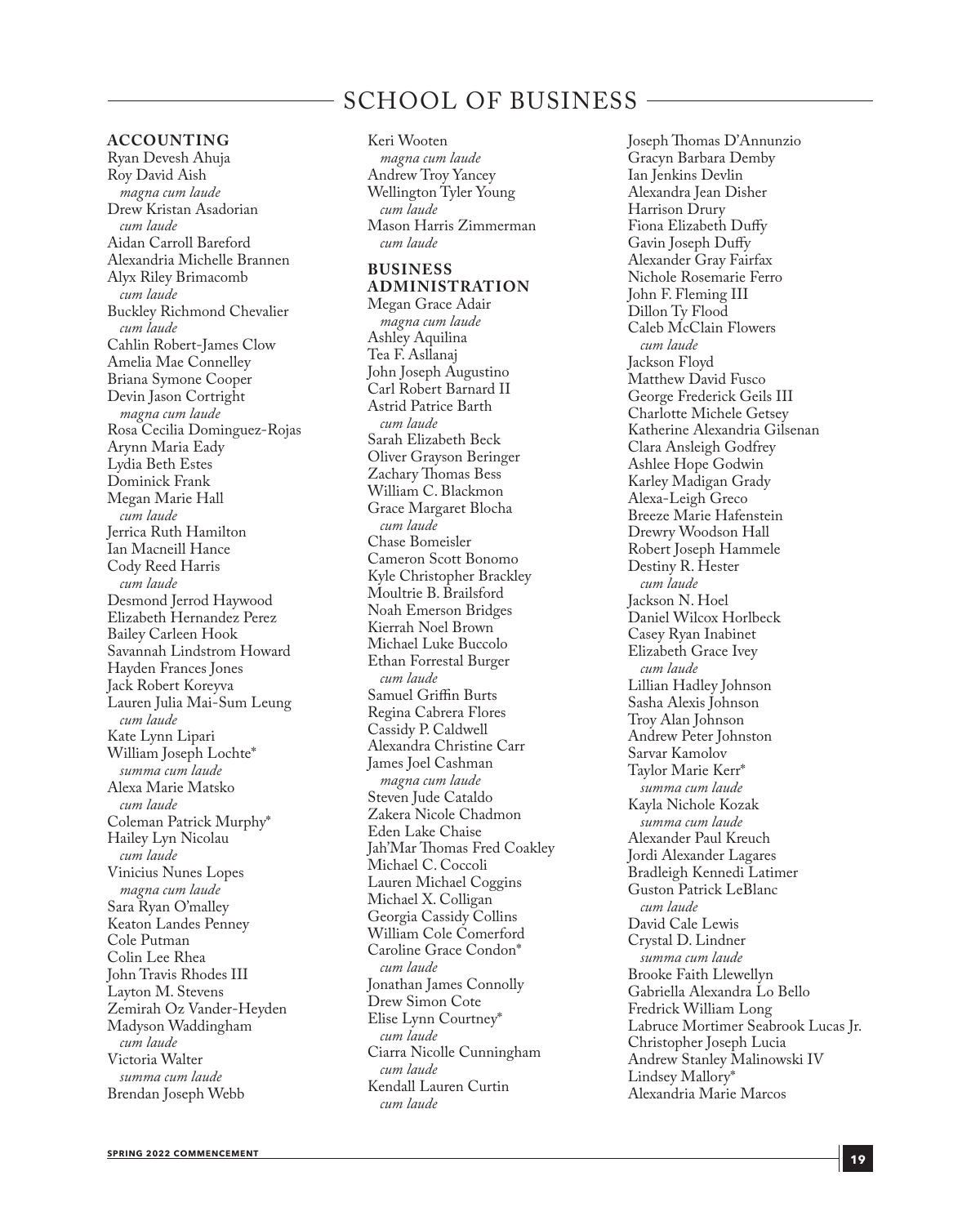Carley Elizabeth Margetts *cum laude* Christopher Craig Matheny *cum laude* Madison Faith McCuiston *cum laude* Nira Jean McNiven Merritt Royellen Mendenhall Austin Michels Patrick Henry Miele Jr. Veronica Ashley Miller William Jackson Milton III Anthony John Moffett III Riley W. Moore Benjamin Chase Murray Kevin A. Myhre *magna cum laude* Nicholas Andrew Myhre *cum laude* Spencer Thomas Neave John Brett Needham Emma Brye Nester\* Maci Brooke Newberry Matthew Joseph Obermann James Daniel Obrien Liam Kelly Odierna *cum laude* Cole Bradford Ofsanko Angus McLennan Ogilvie John Cullen O'neill Emilee Pearl Opoien Kiera Ashling O'reardon Gregory Dugan Osborne *cum laude* Hayden Montgomery Page Kevin Palacio Matthew Craig Perfect Elizabeth Perkins Gunner Brooks Perry Kayla Thaiss Pina Jack Thomas Pocock Hayden Brannon Poe Isabella Jeanne Polo *cum laude* Cameron Leonard Potter *cum laude* Isabel Powers Nicholas Scott Price *cum laude* Francesca Joy Radeka Benjamin James Raith Jackson Ramsager Gabriella M. Ream Ella Ann Reames Lauren A. Reichardt *magna cum laude* Clarke Thomas Rettaliata John Collins Reyes Joshua M. Reynolds

Guilherme Galante Ribeiro James Michael Robbins III Madeline Roberts Andrew G. Robinson Gregory Maxwell Robinson Yazmeen Bella Rodrigues *cum laude* Sarah Nicole Rosseter Samantha Florentina Russell Paul Michael Salvaggio *cum laude* Brianna Reyes Samonte *summa cum laude* Preston Andre Sayyah William Clayton Schell Janet Brooke Schmeusser Christopher James Schweich Rebekah Grace Seymour *cum laude* Briana Nicole Sharper *cum laude* Carson Alexander Shields Connor Ridgway Sivel Anson Clayne Slaven Lauren Paige Smith *cum laude* Mattile Smith Edward Patrick Snyder Thomas Martin Stall Tanner David Steffy Tess Victoria Stephen Alwyn Berlin Strange Abigail Ruby Stratton Connor George Suplee Ansley J. Sweetin Alexander John Syragakis Reilly Taft William Marshall Talley Blake Edward Taylor Ashley Taylor Thornton Janine de Leon Tierney *cum laude* Jackson Robert Tiller Mara Kathleen Torres Adrianna Toslluku Zachary Jay-Thomas Tudor Philip Wagner Usonis Blaise Patrick Vevon Carter Jeffery Vincent Ryan Vispoli Patrick Taggart Wallace *cum laude* Jackson Edward Walls Mary Katherine McKeevie Waters Peter C. Weiland Brooke Lexi Wheeler Olivia Williams Bailey Mackenzie Wilson Jonathan Ryan Winkle

Donna Terese Woods Katelyn Eleanore Yuchmow Michael Andrew Zych

**COMMERCIAL REAL ESTATE FINANCE** Luke McNulty Arnold Colin David Boel Jeffrey Blake Brannan Samantha Costello Catherine Elizabeth Cusack Alexandre Kevin Dechelle Chloe Ayla Esposito Gabrielle Hanley Matthew William Hayes Jeffrey Lawrence Lewis Stanton Michael McDuffie Nathaniel Stokes McIntyre Nicholas Peter Meli Olivia Elaine Memering Nicole Marie Nelson *cum laude* Eugene Andrew Pinder II Tucker DeWitt Pruden Parker Stanley Rajewski Carter Michael Stern Kaelin Stephen Stock *cum laude* Lily Marie Urban *cum laude* Scott Alan Weinberg Thomas Scott Whittier Ashley Elizabeth Zacchia

#### **ECONOMICS**

Ethan Derek Bain *summa cum laude* Preston Alexander Berger Ellison Taylor-Gayle Bryson Aidan Pierce Clark Devin Jason Cortright *magna cum laude* Kendall Sloane Costanzo\* *cum laude* Nelson Roberts Crane Tyler K. Cromer Skye Hawk Ehrhart *cum laude* Nathaniel S. Falck *cum laude* Quinton Rashad Glover Haley Elizabeth Harrell Simon Gabriel Harris John Frank Hendricks III Anna Helen Heuisler\* *cum laude* Benjamin Husum Catherine C. Lafrance Ryan Hayden MacDonald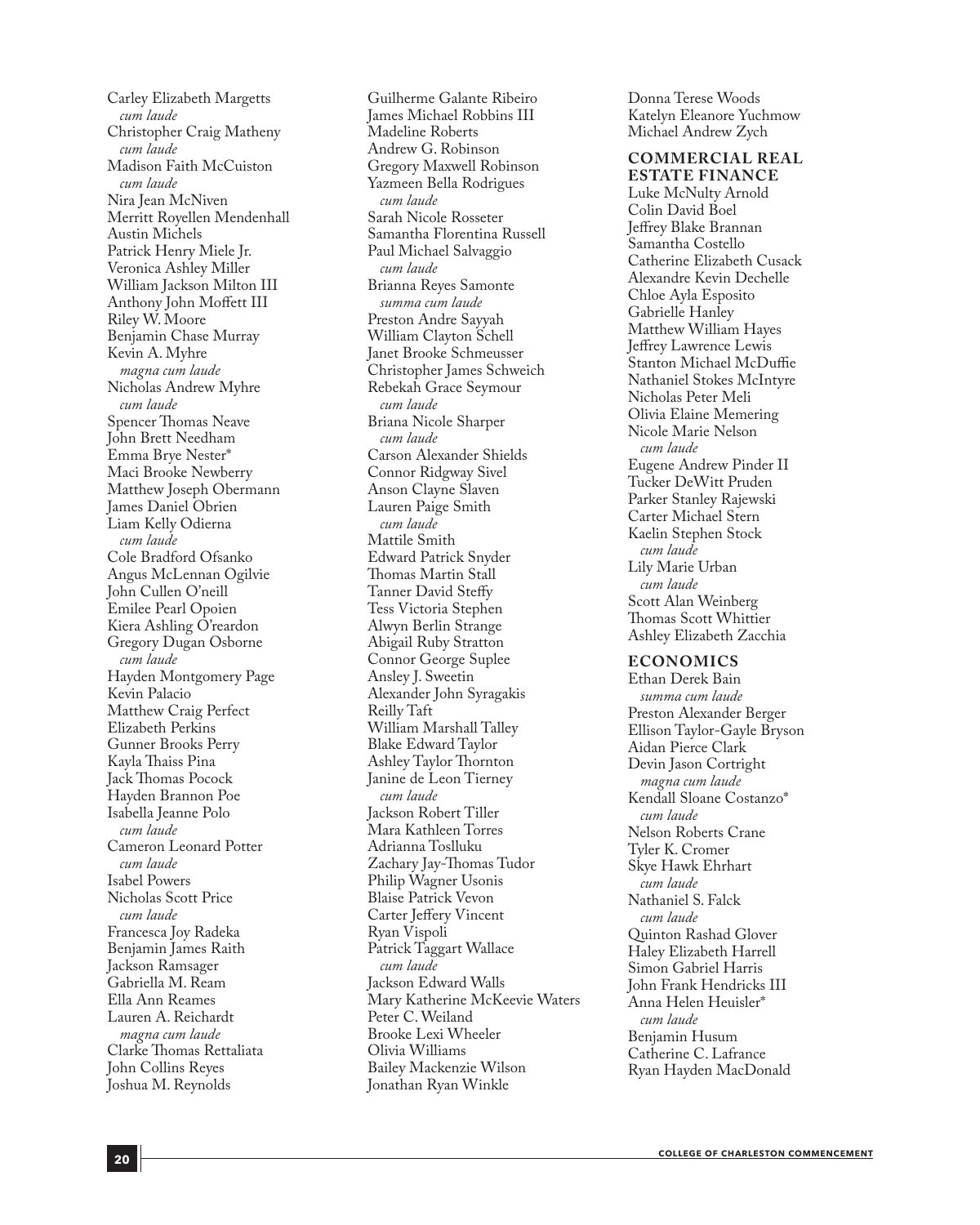Lauren Elizabeth O'Steen *summa cum laude* Candace Caroline Pfister\* *magna cum laude* John Tanner Pritchett Colton Alex Russell Connor Paul Sage\* *cum laude* Emauri S. Singletary Eliza Kelley Smith *cum laude* Phoebe Grayce Vanono Devin Walden\* Hsiang Chien Wang Nathaniel James Williams\* *summa cum laude*

**FINANCE**

Roy David Aish *magna cum laude* Bader Mustafa Al-Ahmad Drew Kristan Asadorian *cum laude* Landon Jacob Badgett Gavin Macfarlane Baker Brewer Riley Ballard Eric Steven Banuelos Lucentio Joseph Basolis Yasmina Sahara Bizri Briggs Powell Bouchillon James Hutchison Bryan III Nicholas Andrew Bynum Drew Campbell Trevor Ryan Blackey Cobb Briana Symone Cooper Ashlyn Denae Creech Joseph J. Delguercio Katherine Lee Earnhardt *magna cum laude* Nathaniel S. Falck *cum laude* Patrick Bryan Gallagher Grayson Chase Goff Steven Linnell Gower *cum laude* Richard Griffith Donald Vincent Hansis *cum laude* Dylan Burgess Harris Ryan A. Heese Tanner Snow Heitman Nicholas Hoffman William Jenks Victor Orlando Jimenez Ronald Joseph Johnson Davis William Jung Jeremy Elijah Kaplan Jason Andrew Kekacs Tucker L. Kilcoyne Weston Stone King

Daniel Joesph Knightly Trevor Konspore Robert Jesse Krick *summa cum laude* Vincent Salvatore LaManna Jr. Alexandra Dann Ledyard John Chace Leuba Georges Edward Mahama William Nigel McCarthy Dane Gregory Michels Zoe Grace Migliozzi *cum laude* John Burke Mishoe Graciela Taylor Mong *cum laude* Ryan Joseph Moosbrugger Jordan David Mouw *cum laude* John Christopher Munyak Blair Makenzie Nemechek *summa cum laude* Hailey Lyn Nicolau *cum laude* Garrett K. Ordway Rhys Edward Owen *cum laude* Jennings Kerr Owens Emma Chelle Parisi *cum laude* Shalina D. Parker Preston Patel Colin John Paton Caroline Ashley Perez *cum laude* Brandon Wellington Pierson *cum laude* Michael Quirico Elizabeth Quinn Ramge *cum laude* John Edward Ramsayer\* *magna cum laude* Colby Baker Ratledge Matthew Valentino Riegler Collin Foster Riley Jordan Alec Rose Jake Mitchell Slesh Dalton Douglas Socrates Lauren Olivia Staff *magna cum laude* Wade H. Summer Liam James Sweeney Timothy Nolan Townsend Paige Hildegard Anne Turley\* *cum laude* Lily Marie Urban *cum laude* Bounthung Tyler Visoury Noah Foster Williams Andrew Troy Yancey

#### **HOSPITALIT Y AND TOURISM MANAGEMENT**

Adelaide Morgan Aldinger Rachel Ann Bates Jessica Grace Berner Sarah Olivia Collins Kari Alyx Conley Grace Alexandra Deavor Mary Duda Hannah Rose Elia *magna cum laude* Dylan Joseph Finn Margaux Payton Fox Nicole Blair Frankenfield Jacob Friedman Celia Marie Carroll Gillum Benjamin Rider Hudson Taylor Moree Hudson Emily Sue Irvin *cum laude* Kimvithyanet Iv *cum laude* Hailey Mozelle Keith *cum laude* Briggs Mcgill Kemp Madison Valentien Kull Jack Darden Kurlander Rebecca Jill Lamb Hannah Makai Lassiter Lucas James MacLeod Theresa Elizabeth Maher *cum laude* Hunter McFadden Anna Eleanor McSweeney Caroline Catherine Meadows Maria Meidanis Logan Moody Sean Patrick Mooney Katherine Elizabeth Moore Maya Cambell Moore Catherine Hallie Morris Samba Thiago Ndiaye Jewell LaRue Porterfield Caramia Reutter *cum laude* Max Basile Russell Kirstin Marie Sciartelli Matthew G. Sears† Amanda Mary Solomon Joshua Fisher Stiles† Emily Marie Titman *cum laude* Iliana Troubetaris Halle Anne Walker Ethan Zane Waller Jillian Rose Wilkie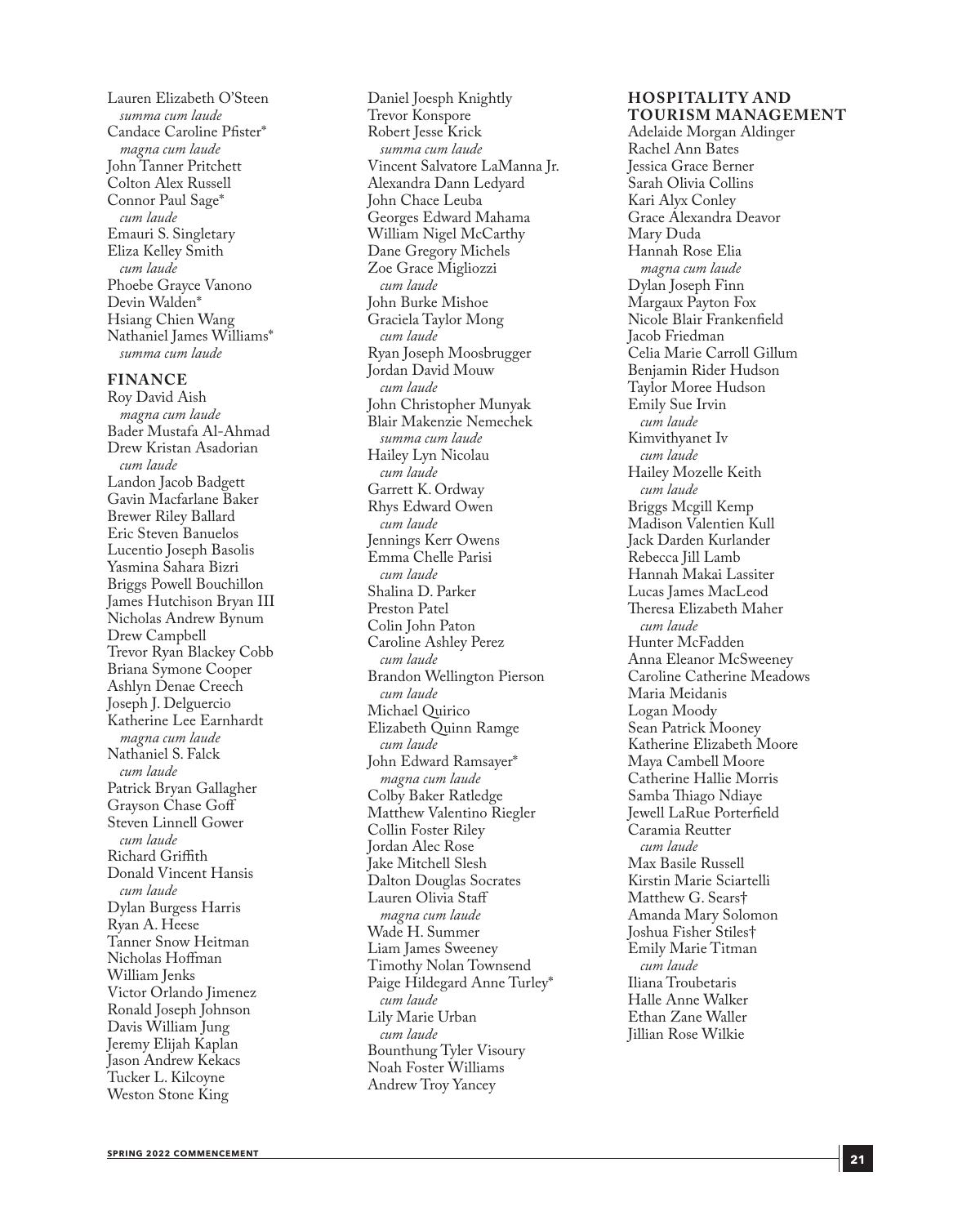#### **INTERNATIONAL BUSINESS**

Nicholas Nason Beckert Natalia Anelise Belinoski Miranda Lee Bense Sophie Walsh Bullinger Jacob Michael Calle Claire Elizabeth Campbell Imogen Jade Cassidy *summa cum laude* Alessandra Chavarria Chloe Layne Christian Amelia Mae Connelley Kendall Sloane Costanzo\* *cum laude* Derek Joseph Davidson Joao Mauricio Antunes Monteiro De Souza Christopher James Deitch Henry Eoin Drake Isabella Durso Skye Hawk Ehrhart *cum laude* Madison Gillespie Ferrell Riley Andrew Fink Britton Joy Grossman *cum laude* Wade Miles Hardy Henry Thomas Hofmann William Lawrence Hutchisson *magna cum laude* Cooper Scott Jay *cum laude* Elliott Altsheler Jay *cum laude* Summer E. Lane Eric Leon Hayden Bryson Lines Austin Scott Malcolm Chandler Thomas Martell Sam Hughston McClellan Maeryn Karianna Mellett Elena Minolfo\* *magna cum laude* Fatima Navarro Padilla James Byron Oistad\* *summa cum laude* Lauren Hahn Ollis\* *summa cum laude* Cassidy Rae Peek Hannah Elizabeth Ploskonka\* *cum laude* Ksawery Franciszek Pociej Colby Baker Ratledge Molly Soleil Rubenstein Camryn Ryan Olivia Mary Stewart Caitlin Thie Harrison Brooks Todd\* Daniel Morderai Toubiana

Sophia Philomena Helena Tyrteos *magna cum laude* Walker John Voit Siying Zheng *magna cum laude*

#### **MARKETING**

Bailey Ryan Adams Elyse Marie Adams Blakeley Jennifer Addis Lucas Nissim Adorno Molly Catherine Alpert Caroline Quinn Amey Isaac Anderson Bagwell Chloe Madison Boyer Caleb Michael Bruner *magna cum laude* Sumter Tucker Calvert Imogen Jade Cassidy *summa cum laude* Sarah Ann Cavallaro\* *cum laude* Justice Collins Martha Preston Collins Emily Rose Cooperman\* *cum laude* Danielle Renee Davis Evan Christopher Deblanc Christopher Terrence DeMartino Jackson Vaughan Digieso Rachel Anna Dinning *cum laude* Charles Evan Dockery Christopher Edward Dove II Lauren Nicole Ducci *cum laude* Meredith N. Duncan *cum laude* Lily Elizabeth Dyrsten Rachel Ann Ewald Evangeline Daily Fiscus *cum laude* William Fitzgerald Kirsten Frazier Abigail Faith Gibson Andrew G. Godfrey Jillian Claire Goldstein\* *cum laude* Rachel Brei Greene Phillips\* *magna cum laude* Jared Austin Gruber Elle Makenna Hampson Jessica Lynn Harman Sarah Lynn Hensley Meredith Rose Jackson *magna cum laude* Allysa Morgan Jandes Eva Mai Kay Lauren Kerkhoff Hunter Marie Kieran

Jacob Carson Lopez Charlotte Ann Macdonald Colleen Elizabeth Magee Leah Barbara Martin *cum laude* Olivia Martinez Cameron W. Marvin Lucy Margaret Mather Bridget Helene Mayza *cum laude* Eliza Lindsay McCarley *magna cum laude* Liam Girard McCarthy *cum laude* Olivia Elaine Memering Maya Cambell Moore Cade Parker Morris Carlie Marie Mullin George A. Nield II Elizabeth Grace Outlaw Rachel Patricia Oxley James Austin Piercy Grace Hannah Porter Mallory Ann Poston Alec Ryan Pourmoghadam *cum laude* Anna Catherine Ramsayer\* Christopher Raymond Ranta *cum laude* Paulina Carryn Reynolds Lindsay Leigh Rohde Mary Denise Rowedder *cum laude* Julian Alex Salley III Alexander Roberto Sanson Lillie Jane Sauls Tatiyana Yvonne Sekelick Hailey Ann Shafran Caitlyn Rose Sloane Rosemary Paige Stoia Olivia Catherine Tavani *cum laude* Emily Lauren Taylor Briana Alexis Tilden Hannah Jayne Underkofler Julia Rose Verre *cum laude* Bailey Elizabeth Wall Brian O'Connell Wallace Christopher C. White Dylan Hamilton Whittaker Sydney Elizabeth Williams\* *magna cum laude* Freya Woodrow Andrew James Woolcock Marisa Ann Zokle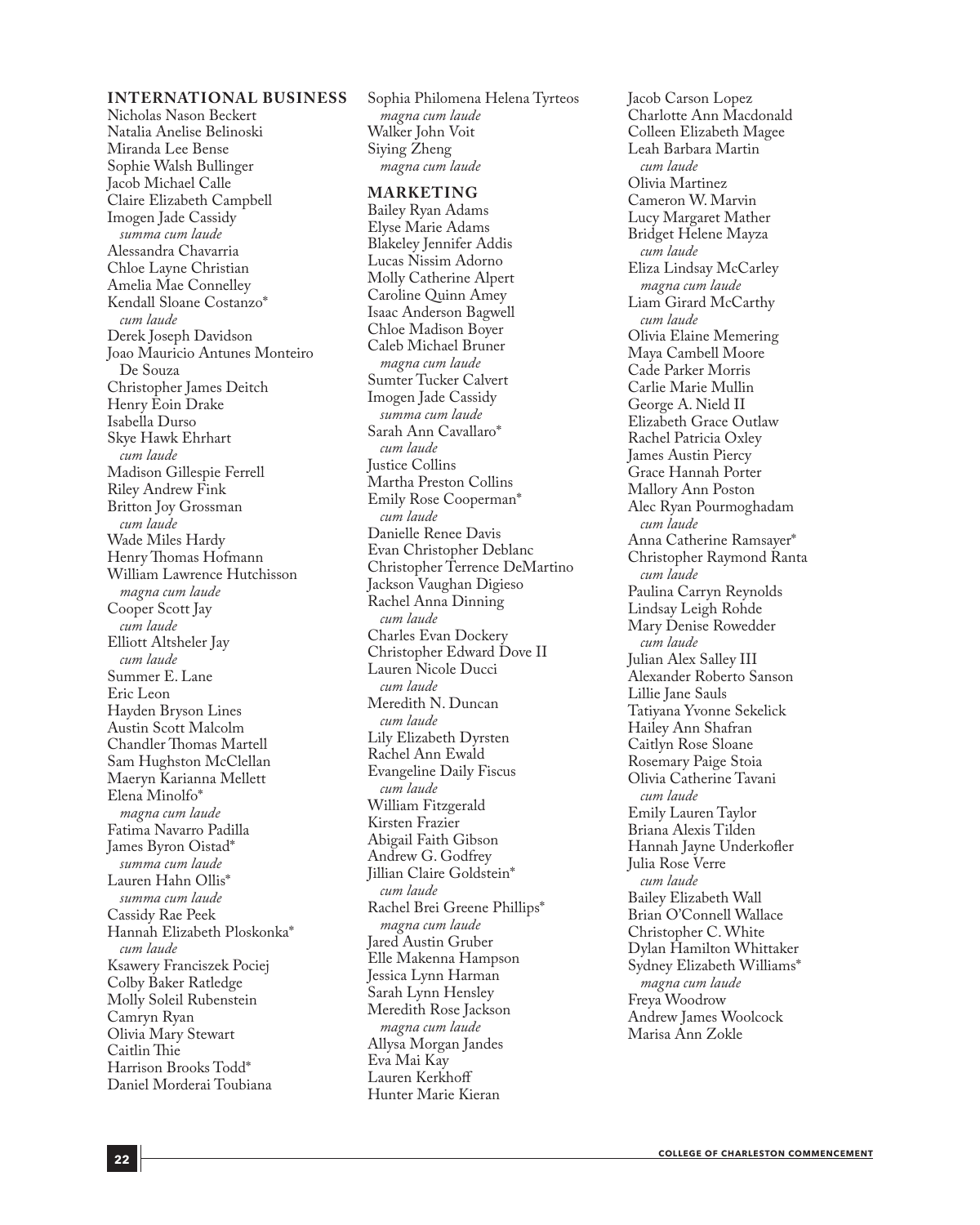#### **PROFESSIONAL STUDIES**

Kalyn Ott Barr *cum laude* Jordan Leigh Elia Mary Pearl Gibbs Kearra Marie Grana Charles Benjamin Harvey IV Michele Diane Headen Daryl Leroy Henry David Russell Johnson Michael Gabriel Johnson Sherry Ann Kachanis Emily Anne Knichel Jack Leonardo Mary Sue Lissimore *magna cum laude* Wendy Leeann Long Zachary McMurrer Alana Leigh Meyer Jannah Amber Placek Evanlyn Goldie Ray *cum laude* Samantha Felipa Sanchez Lomas Jessica Megan Shipman

Krystina Faye Smith Sean Terranova Colby Edward Turner Lauryn Usry Ward

#### **SUPPLY CHAIN MANAGEMENT**

Mylea AoHua Airington *cum laude* Alexander Allen James Gould Anspacher Joshua Eli Black Jackson Tillman Booth Christian Arthur Bourbonnais Jake Harris Brenner Madison Grace Buchter Claire Elizabeth Campbell Graceson Cooper Carson Louis-Joseph Jaques-Marie Couteaud *cum laude* Tyler Michael D'Alessandro Dennis Darmoroz William Powell Gause Connor James Getchell

Ciara Angelique Gilbert *cum laude* Hamza Khan Jadoon Connor James Korfas Parker Kent Lipton Jr. Adrian Lyakhu *cum laude* Shantel McPherson Elizabeth Rose Petner\* *cum laude* Nathaniel Gray Quick Benjamin Kenneth Ross Benjamin Thomas Roth Kaitlyn Marie Scalfani Ariel H. Shatz *cum laude*  Jackson Merrill Smith Michael Harrison Vails John Paul Walsh

### SCHOOL OF EDUCATION, HEALTH, AND HUMAN PERFORMANCE

#### **EARLY CHILDHOOD EDUCATION**

Mia Chaeli Amoroso *magna cum laude* Emily Alexis Barrach *magna cum laude* Emily Elizabeth Benton Ellie Rose Blatchford Megan Elizabeth Coon *magna cum laude* Selena Belle Della Rosa Teresa Kathleen DeRosa Caitlin Dolan *magna cum laude* Noel Nicolette Dominguez Ashley Brooke Gaskins McKenzie D. Heaton Nellie Agnes Joseph Peyton Yvonne Lowenthal *cum laude* Erin Morrigan Maloney Megan A. Martinez *cum laude* Lily Luna McCabe *cum laude* Madison Rebecca McDaniel Theresa Marie McGee *cum laude*

Kendall Elaine Morrison *cum laude* Emily Otten *cum laude* Allie Marie Potenziano† Shonda Laniece Prioleau Nickia Lee Reid *summa cum laude* Shannon Elizabeth Rochette Chelsea Elizabeth Sturgis Summer N. Sweeney *magna cum laude* Brittany Reilly Turner *cum laude* Kathryn Clark Utz† Essence Washington Samantha B. Weitzman *cum laude* Emily Ann Wurdeman Emma M. Wyman *cum laude*

#### **ELEMENTARY EDUCATION**

Michala Rose Alessi *magna cum laude* Miciah C. Beck Nathan James Bowdon Mallory Claire Brown

Alexandria Irene Caporale *cum laude* Chantel Champion *magna cum laude* Samantha Maya Clearfield *magna cum laude* MacKenzie Marie Conklin Samara Pearl Dengler Blair Alexandra Floyd Katherine Reece Fryman *cum laude* Meriwether Rollins Galloway *cum laude* Courtney Paige Gennarelli Nicole Regina Guarino *magna cum laude* Hannah Maureen Hansen Samantha Margaret Healy *cum laude* Lindsay S. Hollingsworth Brittany Christina Kassouf Katherine Grace Kelly Camille Rose Knockemus *cum laude* Katya Tyler Latza Sayvon Jahiem Lee Skylar Ann Matthews Carli L. McCants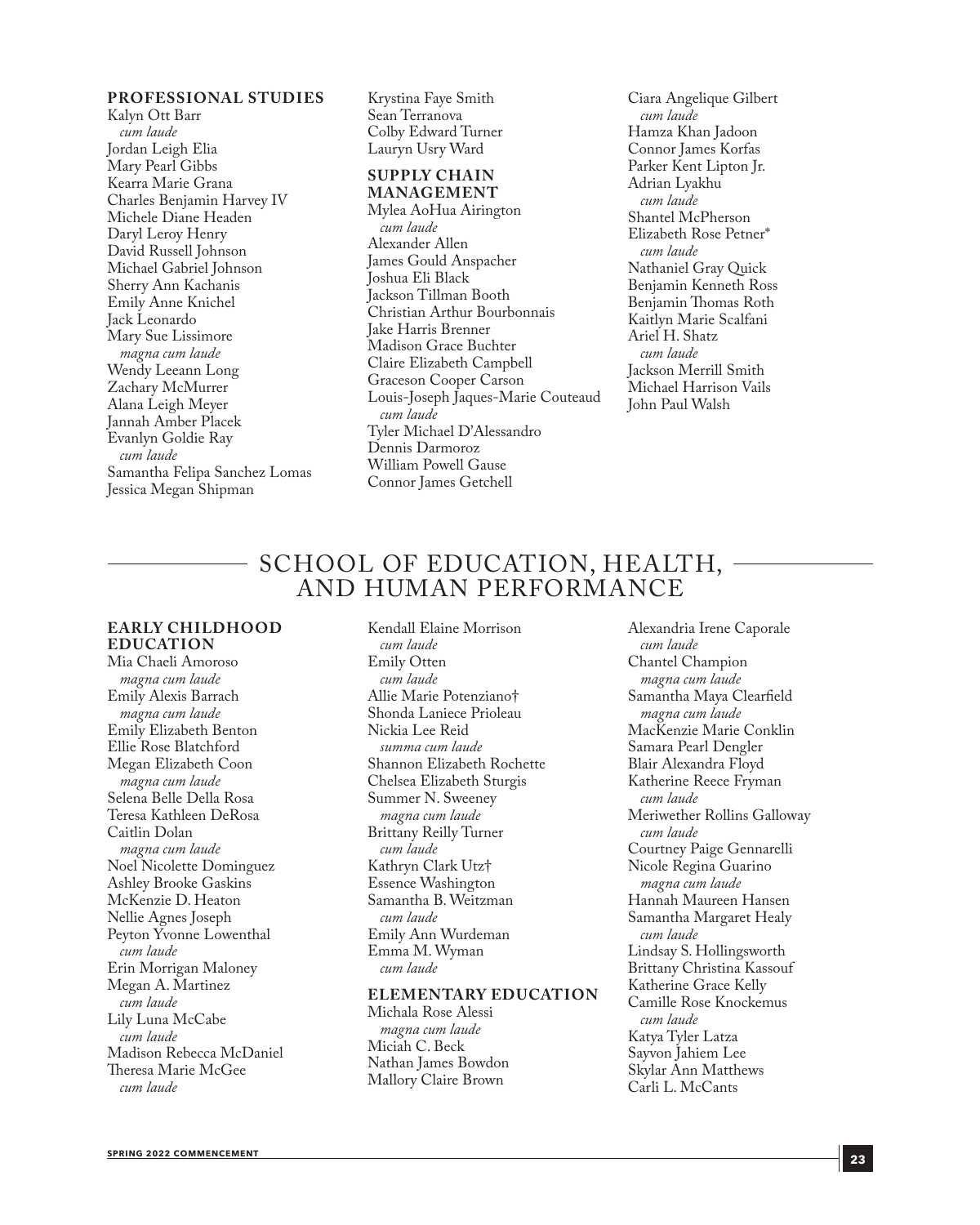Rachel Virginia Parham Charles Chandler Peel Zoie Elizabeth Petronzo Peyton Marie Pinkerton Tara Lynn Pucetas Amanda Brooke Scarborough Katie Leah Schulken Julie Ann Sorensen *magna cum laude* Sydney Morgan Stablein *cum laude* Sara P. Thrift Mollie E. Washell *summa cum laude* Brittany Nicole Wilkerson *cum laude* Allison M. Williams *cum laude* Kinandah Monai Williams *cum laude* Celia Ryan Wood *magna cum laude*

#### **EXERCISE SCIENCE**

Hunter Ragin Arrants *cum laude* Ca'Rron Jerrod Backman Ashton Elysabeth Barlow\* *cum laude* Schuyler Renee Benjamin Samantha Lee Blease Alexander Holland Bogert Ashlyn Nicole Bolen *magna cum laude* Michael Alexander Brown *cum laude* Hannah-Rose Bryant\* Katherine Elizabeth Burdett *summa cum laude* Devon Mack Bush Lilli Li Yi Butterfield\* *summa cum laude* Michaela Califano *cum laude* Emily Rose Cavallaro\* *summa cum laude* Jordan Gabrielle Clendenen Mia Hope Collins Richard Conyers III Bryson T. Cook *cum laude* Selena Corella Nicholas D'Amico Jerry Rena Delgado *cum laude* Gina Rose DiGiacomo *summa cum laude* Lily Anne D'Ostilio *cum laude*

Molly Sanderson Dougherty *cum laude* Brianna Mary Dul Amani Gale Dunston *magna cum laude* Cameron Fields McKenzie Grace Gallo Temper Kiara Garcia Baker Adair Garland *cum laude* Natasha Katarina Giovannini Sula Lily Grainger *summa cum laude* Kristen Elise Halter Hallie Olivia Hammond *cum laude* Mitchell J. Hanrahan Paris Karlene Oceania Henken *cum laude* Sidney Haynes Hillhouse *magna cum laude* Kristin Taylor Hood Colin Mcdonald James Regan Elizabeth Kelley Samantha Krahn Virginia Ann Leaphart *cum laude* Jessica Lynn Leiker Augustus Leyden Skye Alexandria Majka *cum laude* Grace I. Mann Brianna Gabrielle Marlow Anne Elizabeth McKenzie *magna cum laude* Blake Moorer *cum laude* Kyle James Lanyon Morrell Delilah Corrin Mullet *cum laude* Mary Katherine Nemeth Leonardo Nicholas Nguyen Caroline Maeve O'Hara Alice Tatiana Ortiz Avendano Tiratha G. Patel Olivia Ireland Poff Bennett Virginia Prosser\* *summa cum laude* Sophia Rose Razzi *magna cum laude* Lauren Ashley Reed *magna cum laude* Allison Mackenzie Reid Nicholas Francis Rienzo Roxanne Rikard *cum laude* Hayden G. Riley Kirstin Desiree Robinson Cynthia Ruiz

Abigail G. Russell *magna cum laude* Jennifer Nicole Sella\* *magna cum laude* Jared Shotel *cum laude* Anaya Cierra Smith Katherine Michelle Smith *cum laude* Cassadi Paige Sobas *magna cum laude* Anna Elizabeth Stanley Shi'Yauni Shi'Kiee Stevens Morgan Evelyn Sweeney Brandon J. Thomas-Burgess Grant Alexander Trubey Ty-Rah Teann Turner Nathan Urrestta Payton Grace Wade *summa cum laude* Tara Weingartner Linda S. Wellons Melissa Renae Whaley Ikayla Taleah White Allison Chandler Woods *cum laude* MacKenzie Wright *magna cum laude*

#### **FOREIGN LANGUAGE EDUCATION**

Timothy Robert Gasparik *cum laude* Kite S. McGinnis *magna cum laude* Abigayle Elizabeth Phillian *summa cum laude* Creighton S. Shelby *cum laude*

#### **MIDDLE GRADES EDUCATION**

Lorrie Hafen Kathryn A. Hollingsworth\* *summa cum laude* Erin Catherine Jones *cum laude* Kevin Shermon Jordan Jr. Emily C. Kaht Rachel M. Lentz Amy Elizabeth Lizas Rosa Victoria Luna\* *summa cum laude* Makayla Rae Mathewes Hannah Jean Ontog Meyers *cum laude* Joshua D. Sanders Jason Michael Summers Karli Elizabeth Upton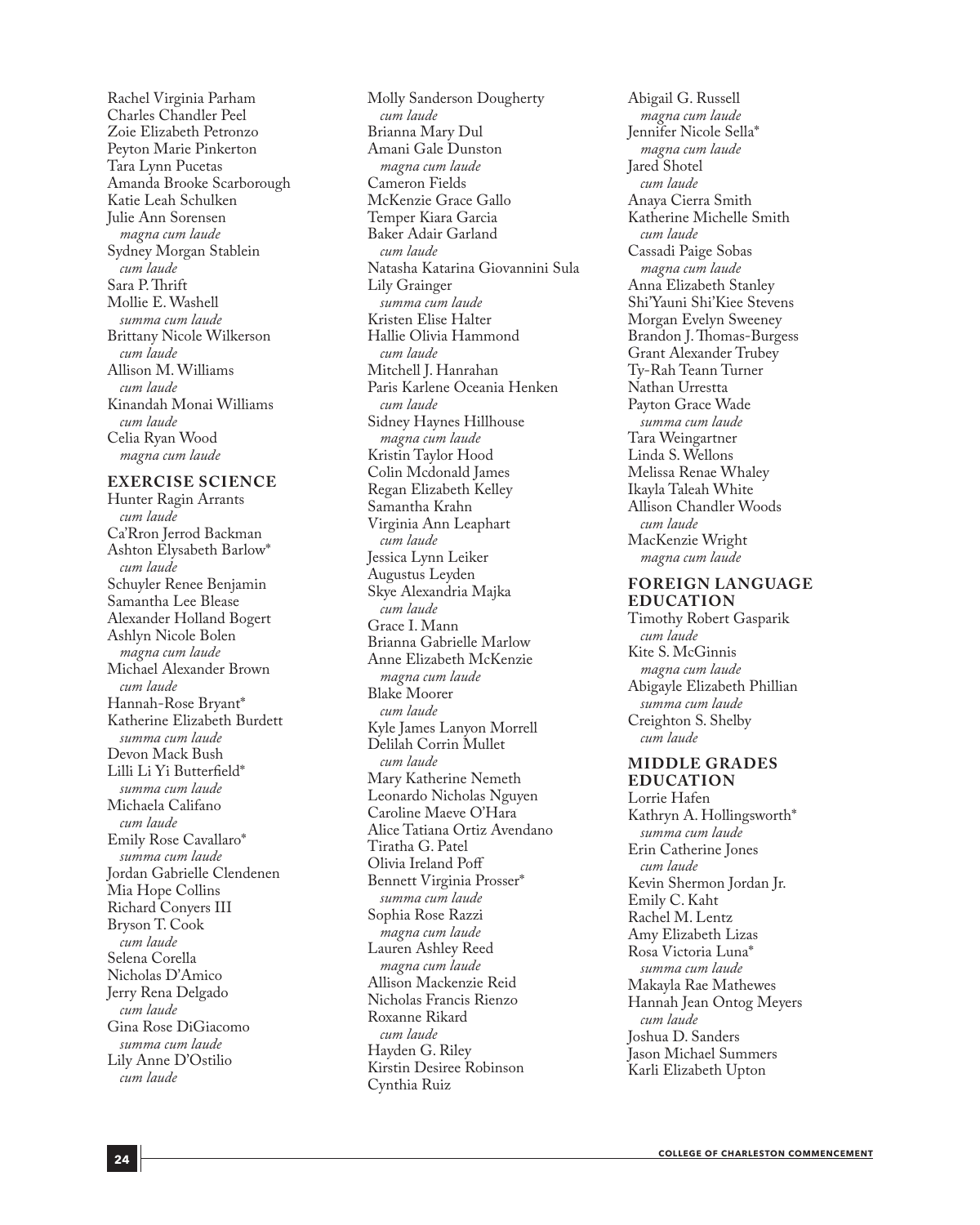#### **PH YSICAL EDUCATION**

Kirsty Catherine Brodie *cum laude* Justin Tyler Busby Brett M. Duncan *summa cum laude* Joseph Pierre Edwards II Joshua R. Gardo Benjamin Jackson Harley Alexis Jimenez Julian Lemon† Shea Santor *cum laude* Elana Rebecca Tiger *summa cum laude*

#### **PUBLIC HEALTH**

Aisia Denise Addison Linda Kennedy Albers *cum laude* Madison Rose Andriano Olivia Jordan Asmar Zachary John Ault† Rachael Ann Baker Julia Rose Battaglino Gal Benjamin *cum laude* Addasyn Isabelle Bennett Adia Kahryn Bennon Anna Taylor Benson\* *cum laude* Mary Dudley Berry *cum laude* Eleanor Grace Bertrand Jasmine Nicole Bess Tym'ashia Tiaira Bowden-Mayfield Brooke Ashley Bowens Kirsten Danielle Bradley Zachary A. Branham Madison Brielle Briley Lydia Mia Bruni Emma A. Bruno Avery Nicole Buell *magna cum laude* Emily R. Burdette Rosemary Ilyana Buscher-Baird Anna Haley Calcagno Temre Renae Campbell *cum laude* Makenna Ann Carew *summa cum laude* Jenna Killian Carter *summa cum laude* John R. Carter *cum laude* Caroline McCrae Cercopely Bryson T. Cook *cum laude* Gianna Marie Cucinotta *magna cum laude*

Jesse Emerson Dasinger Brooke Kayla Dillon Madison Dinkins Livia Dawn Donovan *summa cum laude* Kayla Christina Downs *cum laude* Abigail Kinley Drake Kennedy Drew Emily R. Driver Olivia Jade Dzieciolowski Donya Zand Farzam\* *magna cum laude* Alexa Marie Fisch *cum laude* Eleanore Sophia Reeck Fish\* Maranda Jean Fitzwater *magna cum laude* Abigail Ann Foster\* *summa cum laude* Hannah Elizabeth Fountain Ti'Anna Denotia Gaskins Dy'omah Gaymon Madison George Gracey Ruth Gerschutz Morgan Elisabeth Giancaterini *summa cum laude* John Christopher Golder\* *cum laude* Maggie M. Gormley *cum laude* Riley Elizabeth Graham *summa cum laude* Corrine Elizabeth Gregory *cum laude* Elizabeth Mi Hall Samantha Jayne Hall Kaitlyn Elizabeth Hallak Molly Barbara Hart *cum laude* Kaitlyn Hear Barbie Hang Ho *magna cum laude* Cary Ashley Hobbs Jaquayla Devon Hodges *cum laude* Anneliese Rose Horan *cum laude* Mercedes Vonceil Housey Amearia D. Houston Tristan Leigh Howell Mary Carlson Hunter† Zoe Kathryn Jenkins *cum laude* Olivia Joanson Laura I. Joaqui-Alizander Bronson Tate Kirven Gina M. Koppenaal *magna cum laude* Sable Brook Land

Sophia Anne Lawson Sara Elizabeth Levitt *cum laude* Paige Arianna Lewis\* *summa cum laude* Alexander Joseph Libertini Mary Melissa Lightsey\* *cum laude* Caroline Elizabeth Linker Isabelle E. Livoti Camryn E. Long Grant Stafford Lonneman *summa cum laude* MacKenzie Christine Maggard Tanner Jason McCallister Ashley Marie Meehan Codi N. Meree Sarah Jane Merritt *magna cum laude* Taylor Alexis Merritt Sydney Lane Meszaros Riley Nicole Miller *magna cum laude* Jennifer Leigh Mills *magna cum laude* Penny Elizabeth Modzelewski *cum laude* Meredith Musman Lauren Marie Nelson\* Madeleine I. Odutayo Emilia Adelle Olson\* *summa cum laude* Asiling Cole O'Neill *magna cum laude* Alexandre K. Parker Vaibhavi Bhikhu Patel Samantha Lynn Petillo *summa cum laude* Kathryn Grace Phillips Martha Ashby Pickens Janiya Simone Plowden *cum laude* Sydney Pritchard *magna cum laude* Kylie Lillian Quade *magna cum laude* Alexandria Lee Quirke Haven P. Rector Lindsey Hannah Regeis Natalie Rose Laclair Reider *magna cum laude* Rebecca B. Romano Ethan Jay Rosenblum\* *cum laude* Kathleen Alice Ross Gabriella Renea Rumgay *magna cum laude* Alexandra Gray Ryan *magna cum laude*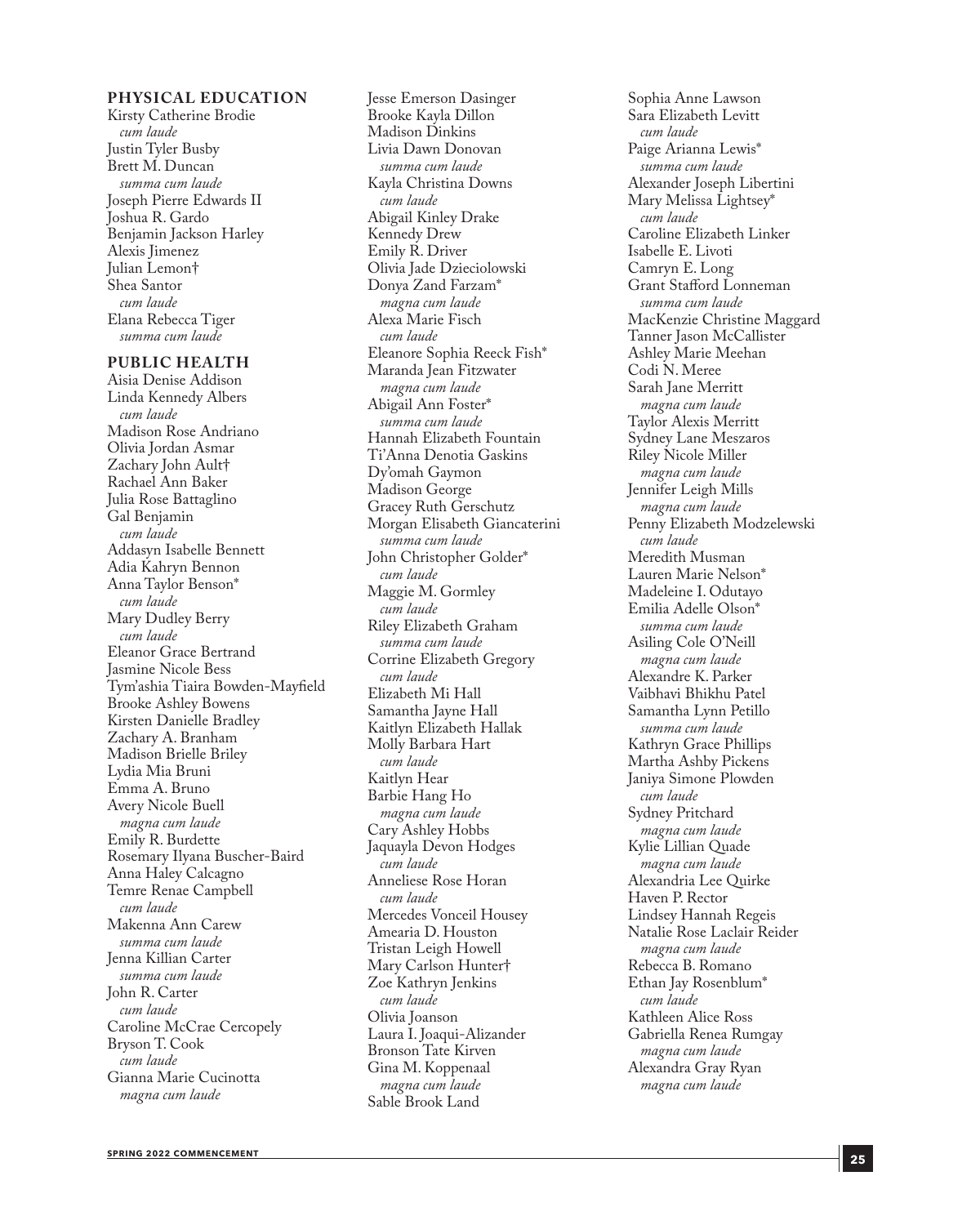Caitlin Elizabeth Ryan\* *cum laude* Alexis Grace Sattler\* *cum laude* Margaret Ellen Scott Jillian Grace Sebelist\* Fatima Coumba Seck *summa cum laude* Sophie Rebekah Spiegel\* *magna cum laude* Ashley Madison Sprinkle Caroline Rainsford Stewart Sarah Christina Stewart Bailey Amanda Taylor Madison Scheffee Marie Taylor Connor Dwayne Teague Brooklyn Taylor Thomas Jamye Ranya Tillotson Annie-Mae Eliza Togel Alexis M. Turner *magna cum laude* Alayna M. Vaught *cum laude* Mauricio Antonio Velasquez Monica Patricia Velazquez Rizo *summa cum laude* Makayla Simone Noel Walker Kelly Wang *cum laude* Aubrie Catherine Waters Mallory Katherine Watford\* *cum laude*

Alexis Renee Williams Madeline Elizabeth Williams Sabrina Evett Williams Isaiah Roy Wilson Maya Raye Wright *cum laude* Maya Saba Ziashakeri *magna cum laude*

#### **SECONDARY EDUCATION COGNATE**

Victoria Immanuelle Calalang Mary Ellen Clark *cum laude* Amanda M. Culp Kathryn Brooke Dimatteo Kristin Rose Gallagher Guinevere Josephine Hartman\* *magna cum laude* Emily A. Johnson Glenn Edward Johnson Robert Duncan Lee Regan Michelle Meloon Jessica Palombo *summa cum laude* Dillon Michel Penning Shepherd Mcchesney Scott Sarah B. Silcox *cum laude* Andrew Thomas Skvarna

#### **SPECIAL EDUCATION**

Karson Mayelle Bryant Kimber Abney Bullington Emma Christine Chivily Madison Medley Crawford *cum laude* Savannah J. Culkin Mary Margaret Deering† Tristan Noelle Gordon *cum laude* Kaitlyn OBrien Griffiths *magna cum laude* Catherine Grace Howard Margeaux Grace Hutton *cum laude* Jamie Catherine Jensen *magna cum laude* Hannah Ruth Jones *magna cum laude* Audrey Medgyesy *magna cum laude* Kathleen Mairead Miceli\* *summa cum laude* Claire Ellen Pyne *cum laude* Maya Laurel Sanford Jordyn K. Sawyer Elisabeth Spohn Wenman Sarah Margaret Young

### SCHOOL OF THE ARTS

#### **ART HISTORY**

Nicole Bell Nicholas Cantacuzene Jack August Donahue Cathleen Elizabeth Smith Gavin *cum laude* Winter Scarlet Hein *cum laude* Avery Rose Higgins Madison Alexa Israel Sharon Kay Ramirez Haley Reiner Gabriella Marie Rowsam *cum laude* Alexa Leigh Sankary William Clayton Smith Victoria Love Souther Michele Elise Tassoul *cum laude* Reagan Erin Thomas Johanna Choate Younghans

#### **ARTS MANAGEMENT**

Martin Adkins Caroline Quinn Amey Ava Michelle Arbeely Kay Kendall Baker *magna cum laude* Grace Gabrielle Bates Tayler Lin Bell *cum laude* Clay David Benjack *magna cum laude* Shelby Leann Bourgeois Luis Cano Bravo Mykai Ameen Campbell Carsyn Elizabeth Cantey James Joel Cashman *magna cum laude* Gabriella Nicole Cawley Emory Adele Crump *magna cum laude* Isabelle Augusta Davidson *cum laude*

Madeline Rose Davis *cum laude* Grace Elizabeth Del Castillo Allan *cum laude* Kayla Lynn Dockery Catherine Elaine Donald Lauren Sydney Dryzer\* *magna cum laude* Trevor Grai Estee Emily Quinn Ferguson Hannah Marie Franklin *magna cum laude* Kendra Lynn-Starr Gamache Maxwell Spencer Glenn *cum laude* Coleman Stuart Gould Valentina Granada *cum laude* Charles Steele Grow Cameron Hardison Amina Tasmee Hossain Madison Ann Jones *cum laude*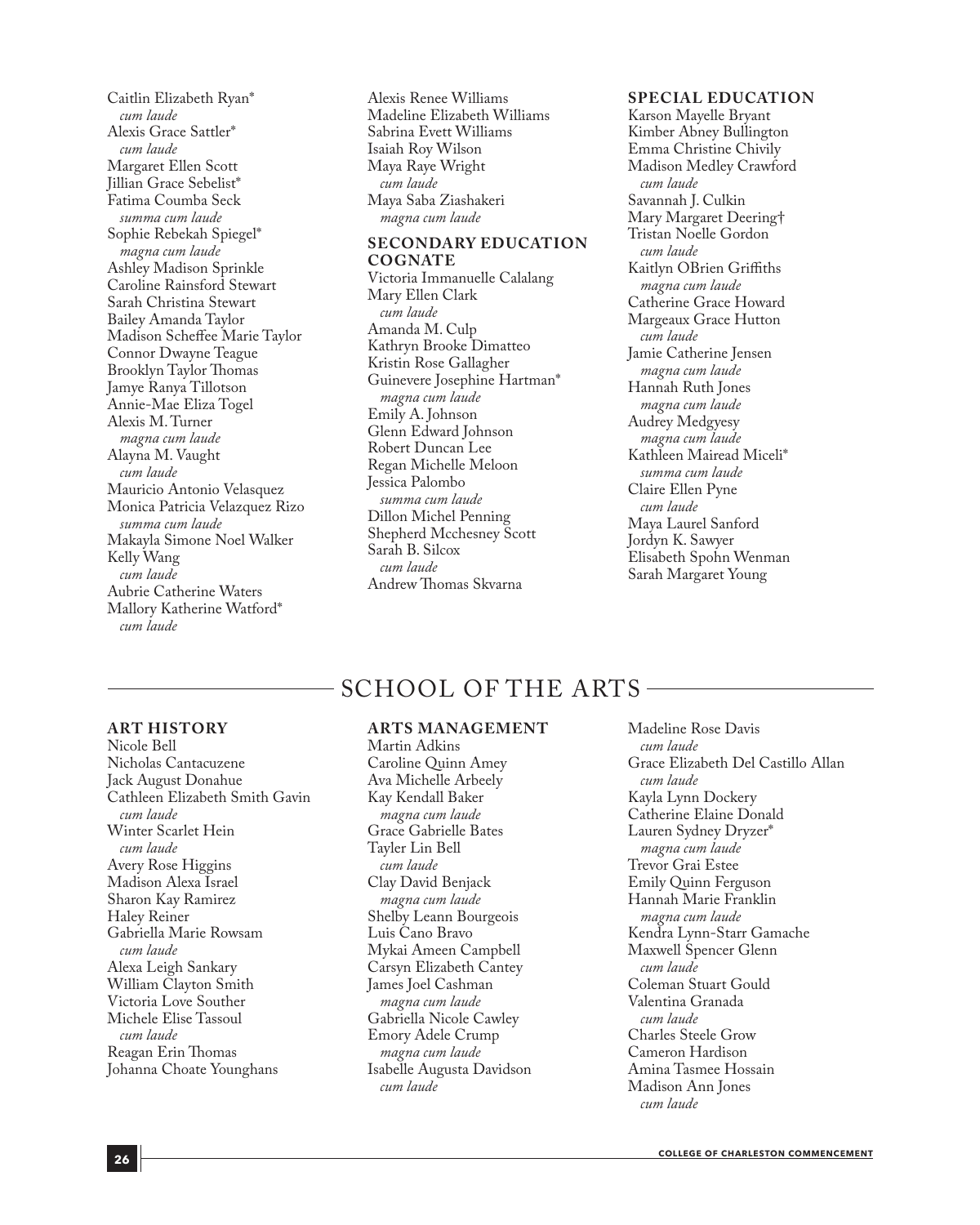Natasha Alicia Jones Audrey Ann Kimbrell Caroline Isabella Kitsos Adrianna S. Lee Joshua Michael Loose Jarrett Philip MacDonald Holly Cameron Maher Brian Reese Massey Audrey Lee McKinney Adelaide Elizabeth Meny *summa cum laude* Margaret Chapin Michel Mary Erin Molony Ashley N. Montalvo Arianna E. Moore Caroline Elizabeth Morris *cum laude* Gracen D. Nelson *magna cum laude* Haley R. Norman Sophie T. Norris Clara Page Shields Norvell Heather Jane Olsen Collin Avery Parrott Mikhail Romanovich Pekar *magna cum laude* Aubrey Jowers Pitts *summa cum laude* Abigale Frances Rigamonti Chase Alexander Riley Lyndie Jean Robinson Alan Terence Shao II Sarah Grace Sherbondy Danielle Grace Silvestri *cum laude* Dalen Small Alexia Angel Sosa Pino Alfonso Sto Domingo Croft Middleton Stoney *cum laude* Kyle Austin Suman Reagan Erin Thomas Jillian R. Thorvaldson *magna cum laude* Abigail C. Walker *cum laude* James Jonathan Wright Hailey Ann Yasinski *cum laude* Abigail Flinn Young\* *cum laude* Kristian Zivkovic

#### **DANCE**

Carmella Sharon Della-Peruta *cum laude* Kayla Lynn Dockery Ajophonie Maayan Goodwin Mariah Lee Lowther Tyrese Leon Neale

#### **HISTORIC PRESERVATION AND COMMUNITY PLANNING**

Margaret Keelie Britt Jenna Leigh Chalhoub Kathryn Delaney Cook Andrew Coleman Hair Madison Noel Harmon *cum laude* Winter Scarlet Hein *cum laude* Catherine Claire Jackson Madison E. Lee *cum laude* Skyler Brinkley Lee *summa cum laude* Savannah E. Lied *cum laude* Mariah Raine Lowry Kayla Annabelle Malmgren Helen Ayers McGaughy Cosmo Rockey Pallazola James Scott Powell Gabriella Marie Rowsam *cum laude* Julia Claire Rozin Rebekah Grace Seymour *cum laude* Noah Sigalas Jessica Lynn Stech *cum laude* John Mills Sutton *magna cum laude* Darby S. Toole Catherine Rose Venturini *cum laude* Andrew Helmut Graf Von Schweinitz Katherine Graham Wells *summa cum laude* Jacob Dalton Woods *summa cum laude*

#### **MUSIC**

Tyler Austin Bancroft Joshua Dalton Brock Jackson Wayne Caldwell *cum laude* Alexandra Bibia Crawford *cum laude* Jasmine Sabria Crowder McCarthy Warner Fitch Sara Ashton Fullford *cum laude* Zoe Shyrai Genovese Miranda Marie Jacobs Charity Ayana Sebree Jones Miriam Joy Kirshtein Mary Eleanor Lewis Maddox Edward Mast Mary Elizabeth Matsler

Justin Burgess Nelson Abigail Erin Oldstrom *cum laude* Karlee Elizabeth Parshall *magna cum laude* Mikhail Romanovich Pekar *magna cum laude* Grant Mitchell Peterson Elizabeth Holley Pickford *magna cum laude* Eric D. Pickford *magna cum laude* Abigail C. Walker *cum laude* Ethan Michael Waugh Seth Christian Younglove

#### **STUDIO ART**

Daniela Arenas *cum laude* Brynne Ella Berry *magna cum laude* Dustin H. Bonner *cum laude* Joseph Green Brandon IV Mykai Ameen Campbell Peter F. Carter Lydia Rose Chadwick Kathryn Glenn Courtney *summa cum laude* Conor Joseph Cradock Alice Latting Crenshaw Olivia Dabbs Hayley Maya D'Alessandro *summa cum laude* Keith Loren Dugan Jr. Katelyn E. Fogle *cum laude* Emma Jameson Friedman *cum laude* Mary Louise Gallant Christopher James Gibson Valentina Granada *cum laude* Elliott Miller Hammond *cum laude* Haley Alyss Harris *cum laude* Stevie Hart Taylor Danielle Hattaway Madison Kali Jung Amber Marie Lally Emma Katherine Lang Skyler Brinkley Lee *summa cum laude* Brian Reese Massey Anna Marie Matutina *cum laude* Shannon Rose McKenna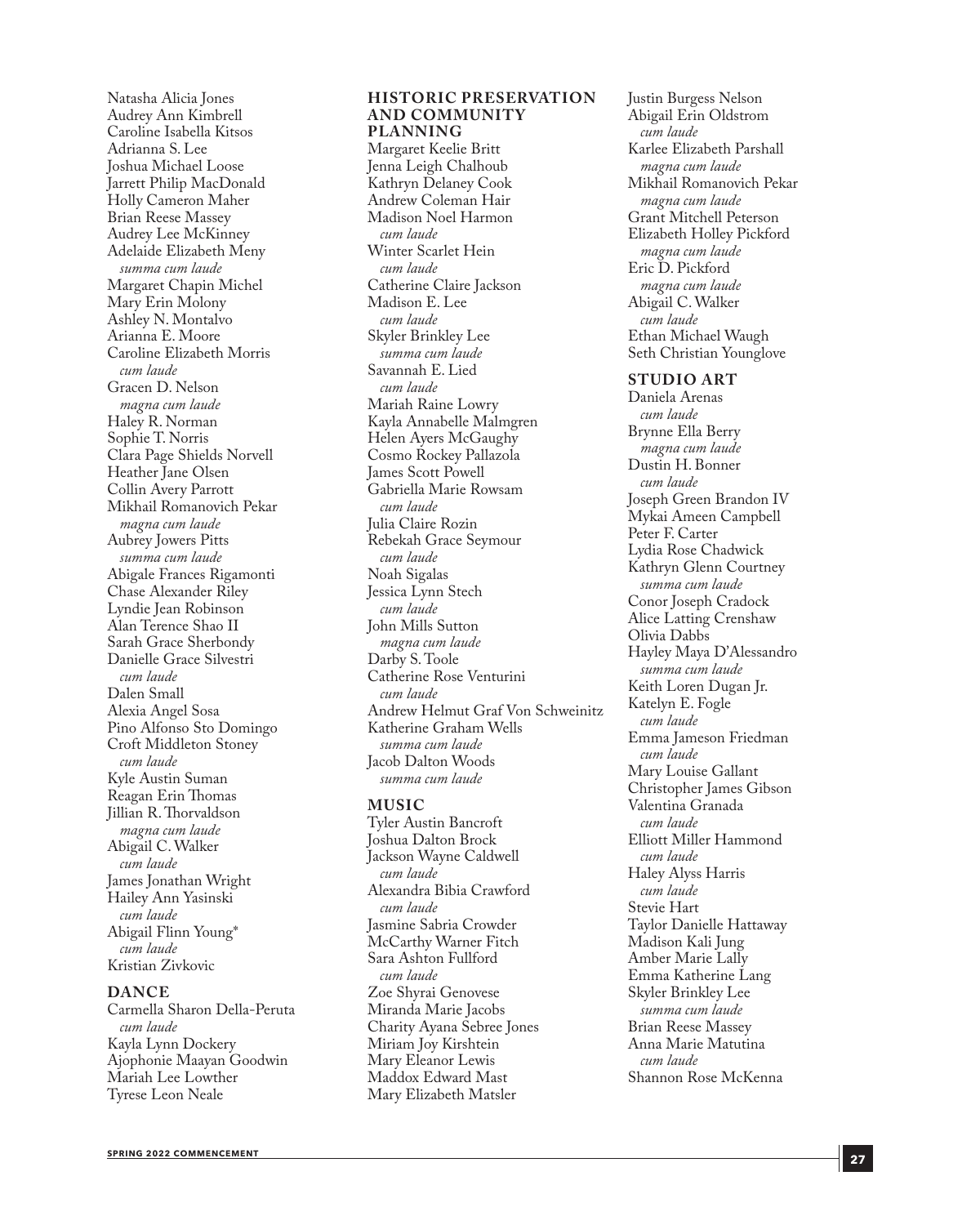Fatema Eljneed Mohammed† Caroline Elizabeth Morris *cum laude* Caroline Brooking Morrison Ashlynn Iva Moseley Haley R. Norman Rosangela Carolina Orlandi *cum laude* Maxwell Barnaby Page Shaina Rose Platt *magna cum laude* Sharon Kay Ramirez Abigale Frances Rigamonti Jacob T. Ryan Rachel F. Sartip Hailey Lorraine Shevitz Erika Michelle Shevrin Haylea Frances Sowul *cum laude* Elizabeth Tarrant Winnifred Achuarrey Tataw Jillian R. Thorvaldson *magna cum laude*

#### **ASTRONOMY**

Erika Hamilton Logan James Oxener

#### **ASTROPHYSICS**

Jessica Lynn Anderson David John Dorf IV *cum laude* Matthew Donald Emery David A. Guarino Jr. Jacob Michael Koenemann *magna cum laude* Jonathan Michael Silva\* *cum laude* Zachary Holmes Smith

#### **BIOCHEMISTRY**

Hussain K. Bhagat\* *cum laude* Jayda Angelica Carroll-Deaton\* *magna cum laude* Dallas W. Crowder Jonathan Charles Eskew-Martin Sophia Grace Gierszal\* *summa cum laude* Darrius Tahj Hill Raven Alexis King\* *cum laude* Fabio Namir Najjar *cum laude* Lane Elisabeth Roth

Ava Nicole Trucillo *cum laude* Sara M. Woods Elizabeth Zemke

#### **THEATRE**

Mary Hope Ballou\* *summa cum laude* Ashton Haley Boland Carsyn Elizabeth Cantey Morgan Breanna Clinton Connor Alexander Combs Madeline Rose Davis *cum laude* Erin Rose Frase Bailey Caroline Frye William Alexander Gilbert Chandler David Gravely *cum laude* William Owen Groark Joseph Blake Kennedy *cum laude* Alexander James Kennett†

Rebecca Ellen McLeod *cum laude* Julia Kathleen Mimo *magna cum laude* Rosangela Carolina Orlandi *cum laude* Abbigail Hart Perry *magna cum laude* Kristen Isabella Prado Zoe K. Sauder Emma Clare Simmons *magna cum laude* Kyle William Turner Haley Deann Vaccaro *magna cum laude* Leah M. Van Horn Steven Ryan Witt Seth Christian Younglove

### SCHOOL OF SCIENCE AND MATHEMATICS

Thomas Dillon Sinkway\* *cum laude* Kimberly Suemei Sok\* *magna cum laude* Tanner Lincoln Uebersetzig WeiJun VanLith *cum laude*

#### **BIOLOGY**

Bryce Riley Adams Alaa Mohamed Ahmed Jocelyn Alcazar Trujillo Maya C. Allen\* Toni Elix-McKenzie Allison\* Gennifer Altamirano Lopez Aubrey Bryce Anthony Kara MacKenzie Arnold *cum laude* O'Brien V. Atkinson\* *cum laude* Lakeisha Lee Avallone Milly Maria Baez Marco Orlando Barrera Joseph O'Neil Beaudet Adrianna Caitlyn Bell Hunter Bergmann Catlynne Noel Bernesser Elizaveta Valeryevna Bird\* *summa cum laude* Hayden Margaret Boselowitz Leonora Brabham

Joseph Louis Brennan\* *summa cum laude* Tyler Pinkham Brooks Courtney Kathryn Brown *magna cum laude* Morgan Denise Brown-Walker\* Tyra F. Brown-Wallace William Wesley Bryan Allison Kay Bull *magna cum laude* Clarissa Cheyenne Burgess Olivia Claire Byrne Vanessa Ros Cabezas Espinoza *cum laude* Victoria Immanuelle Calalang Noemi Carretero Lazcano Kathryn Jane Catoe *magna cum laude* Kristen Claire Cherry *magna cum laude* Erika Renee Chevrier Katelyn Michelle Covert *summa cum laude* Dallas W. Crowder Brasil S. Cumberbatch II Hayley Maya D'Alessandro *summa cum laude* Stephanie Nicole Dalrymple Alexia D. Darnell Emily Olivia Davis\*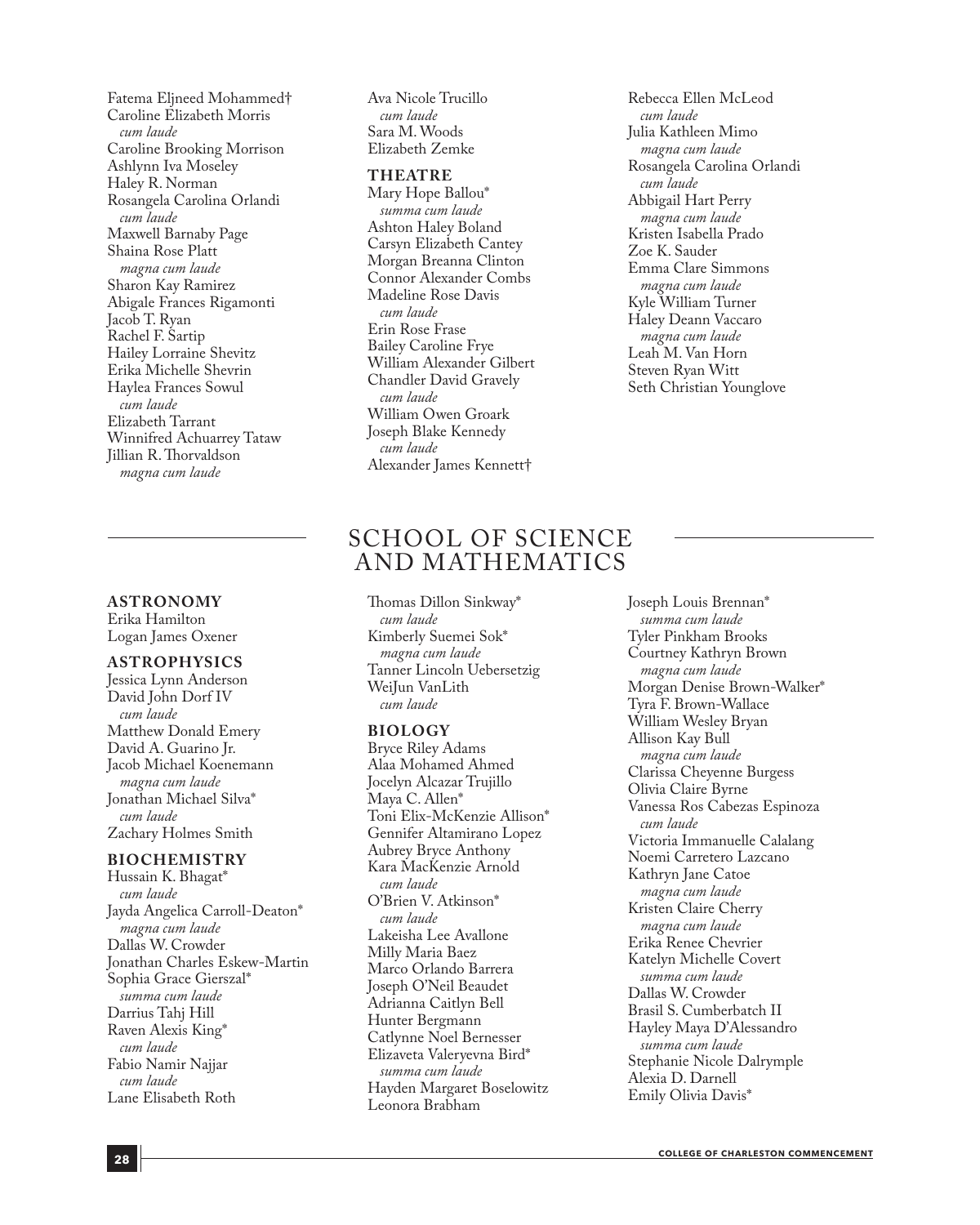Hayden Ashley Deprill Madison Dinkins Sarah Marie DiSalvo Courtney Elizabeth Doane Molly Catherine Dolan Erin Olivia Schanon Dovey Fiona Elizabeth Duffy Nathaniel C. Elston Rowan Gabriel Emerson\* *summa cum laude* Faith Tobechukwu Emetu\* *magna cum laude* Clara Errard *cum laude* Carol Michelle Espinoza Gabriella Elizabeth Everhart Donya Zand Farzam\* *magna cum laude* Maximiliano Francisco Flota Audrey Lynn Frazier *cum laude* Vanessa Alvarez Fullante Eaman Gadalla Mariama Gbassah Miranda Elizabeth Gegner Patrick Devereux Gilmore Malik Jamal Gist Avery Ann Goff *cum laude* Megan Makayla Golbus\* *cum laude* Ajophonie Maayan Goodwin Jessona Chantel Gray Brooke Kristina Harris\* *summa cum laude* Hayden Patrick Hartley Kasey Michele Herring Melissa Christine Hiller Matthew Jay Holden Julia Marie Hopkins\* *magna cum laude* Julia Elise Hormann\* *summa cum laude* Sarah E. Hunter\* *cum laude* Kyle Iffland *magna cum laude* Emily Marie Irick Camden Lyle Jensen *summa cum laude* Michelle Jiang Arianna M. Johnson Sabrina Lauren Johnson Parker Marie Kirkwood Jared P. Kirven Joshua Zacharia Kulcsar\* Addison Laird Joseph Michael Law Bradley Tillman Lee Hannah Eve LeJeune

Christopher John Leon Elizabeth Chandler Lista *cum laude* Olivia Rose Lombardi Angelica Susana Lorduy Ashley Renee Mael Sophia A. Magarelli *summa cum laude* Charlotte C. Marchell *summa cum laude* Manuela Marquez-Cadavid\* *cum laude* Jose Guadalupe Martinez Sydney Elizabeth Mayers Megan G. Mazzei\* William Charles McCamy IV *summa cum laude* Lilly Katherine McGonegal\* *cum laude* Grace Elizabeth McLendon Tsultrim Mendenhall Brian Chandler Metts Shelby Anne Meyerhoffer Paige E. Meyers\* *magna cum laude* Trisha Aidan Minsk *cum laude* Sarah Taylor Moffly Garrett Cole Monzadeh *cum laude* Nicole Leilani Morin Rebecca Claire Mount Madalyn E. Mungo Khadija Lashay Murphy Braden Alexa Nash *cum laude* Paige Nicole Neff\* Bradford Lindberg Jeffery Nelson Peter Bangamba Ngoyi Elizabeth Marie Nowak *cum laude* Lily Beatrice Nowakowski *summa cum laude* Kristen Lindsey O'Rear Maria Alejandra Osorio Hernandez Logan James Oxener Pamela Mariah Painter *cum laude* Jui Shailen Patel *summa cum laude* Khushbu A. Patel Sapna Jignesh Patel\* *cum laude* Eva Grace Patnoude\* *magna cum laude* Kasey Elizabeth Peterson *cum laude* Emery Ethan Petrozelli *cum laude* Melody Huyen Pham

Javier Marcos Polo Jr. Sydney Taylor Preston Austin Patrick Rangel Nickayla Mone' Leatri'Ce Riley Juliana Camila Rivera Samantha L. Roberts Rob Aldrin Calixterio Robino *summa cum laude* Destiny Kayla Robinson Hannah Esther Rothkopf Mattie Fisher Ruby Robert Mata Ruiz Jr. Alaysha Kenjanay Salley Roger Gavin Shepard Clovelly Sheppard Kacey Morgan Smekrud\* *magna cum laude* Carly Michelle Smith Briana Anslee Soto Jessica Stacieski Lauren Victoria Steiner\* *cum laude* Madison H. Stelljes Lindsay Elizabeth Stravolo *cum laude* Olivia Sheila Suarez-Cudd\* Sarah Reynolds Suber Colin William Suplee Frederick Karl Swiger III *summa cum laude* Patrick William Sydow\* *summa cum laude* Sydney Marie Tekac *cum laude* Loveleen Kaur Thiara *magna cum laude* Claire Elizabeth Thompson Emelie Catherine Tingle Catherine Elaine Traw Quraneshais K. Truesdale Vi Kha Truong\* *summa cum laude* Michael Ulrich Chloe Anne Vandenberg *summa cum laude* Brianna Morgan Vassey *cum laude* Tanner Carson Veatch Kelly Wang *cum laude* Ayden Robert Wardius Beckham D. Watkins Jessica Michelle Weaver Caralyn Anne Westley Benjamin Robert Wetenhall Kalyn Drew Whetsell Victoria A. Wilcox Erik Tyler Wilkes Rachel Elyse Wilkinson\* *summa cum laude*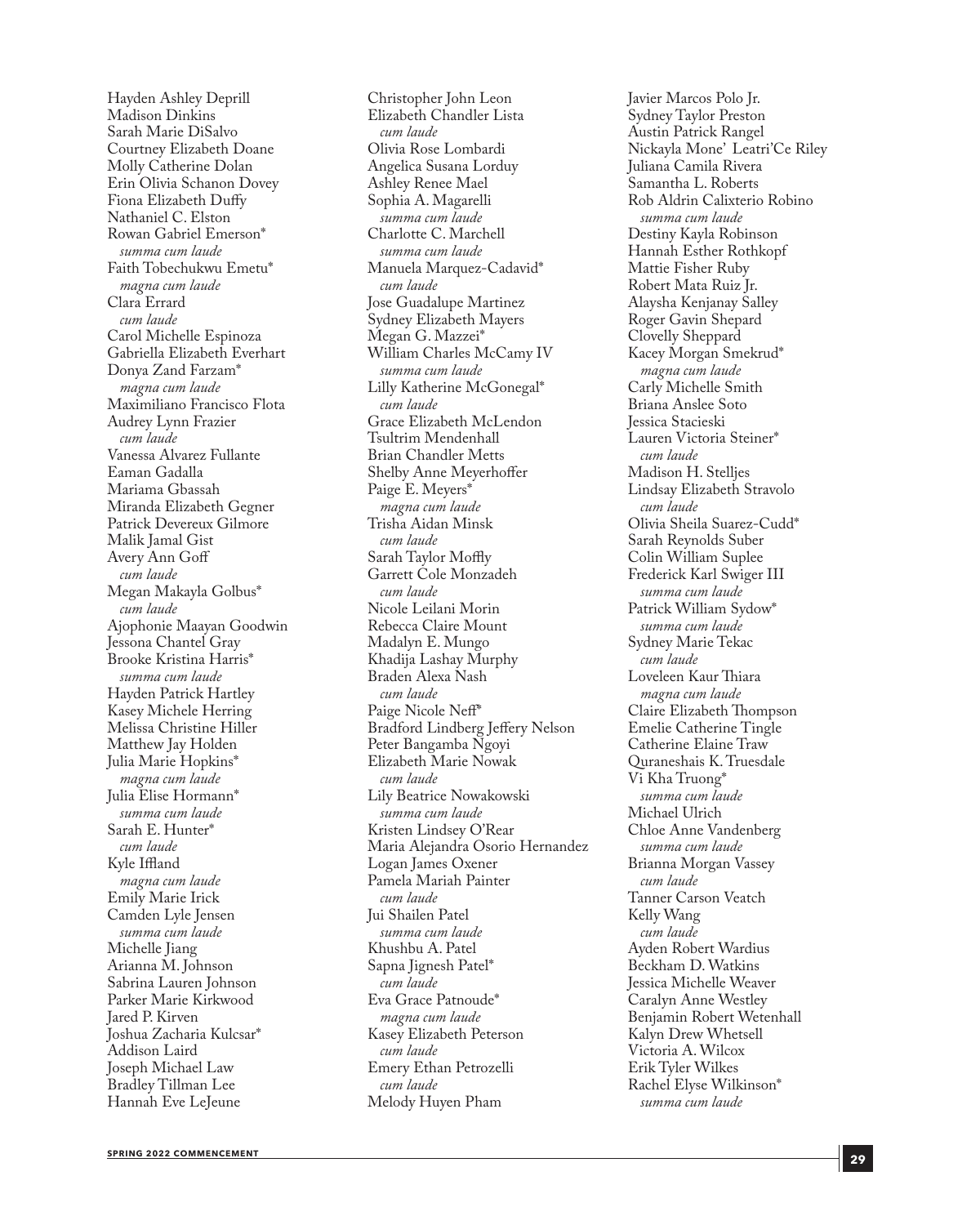Kahealani Madison Willm *magna cum laude* Shamera Z. Willoughby Megan Carmichael Wooles *cum laude* Anna Marie Wooten Madisen Loraine Workman Carol Marie Wright Savannah Kathrin Young

#### **CHEMISTRY**

Tamara Leena Alquza Alexandra E. Archer Eryn Nicole Beal Jayda Angelica Carroll-Deaton\* *magna cum laude* Em Thi Ngoc Dinh Jonathan Charles Eskew-Martin Cahley Marie Farrell *cum laude* Sophia Grace Gierszal\* *summa cum laude* Edward M. Gilbreth Jr. Julia E. Goldman\* *cum laude* Kyle Alexander Hollandsworth Mary Frances Johnson McKenna Ellis King Raven Alexis King\* *cum laude* Courtney B. Limehouse Thomas Dillon Sinkway\* *cum laude* Rashawn Tavon Spann\* Charles Philip Taibi\* *magna cum laude* Michele Elise Tassoul *cum laude* WeiJun VanLith *cum laude* Jake Ski Weiner Mollie Zuyus

#### **COMPUTER INFORMATION SYSTEMS**

Spencer Colyer Bonvillain Matthew Steven Brazell Demetria Bright Christopher Barton Bush *summa cum laude* Katie Jew Chea *magna cum laude* Tyler Kendall Collins Courtney Sierra Cross Michael Vincent Dostert *cum laude* Thomas Lawson Freiberg Madison Victoria Gardner Zachary Taylor Griffith Taylor Nicole Hartley

Joseph Osborne Kahoe Temera D'Mia Millidge Shem Vermon Froyalde Navarro *magna cum laude* Barrington Anthony Palmer Jr. Robert Patrick Rentz Kaysha Nao Spigner Ian Mark Stadtmueller Noah A. Sulek

#### **COMPUTER SCIENCE**

Carson Alan Barber\* *cum laude* Skyler Phoenix Bouder Garrett James Brenner\* *magna cum laude* Ross Philip Clarke Cormac Dylan Conahan *summa cum laude* Ian Dudderar Cayden William Dunn Karl Faircloth Steven Michael Felesky *cum laude* Eric Miles Fike Anna Kathryn Forgette\* *summa cum laude* Justin Reid Foster *summa cum laude* Hunter Ray Funderburk Noah Graham Giltmier *cum laude* Tyler Joseph Glowaski Daniel Thomas Halley Erika Hamilton Victoria Jane Jones Ryan Joseph Kaczorowski Amira T. Kapasi Tristan Shane Lawler Jacob Lipsey Ashanti S. Long George Lutas Jaxson Raymond Lyles Richard Allen McCarty Luke Kessler McGuire *summa cum laude* Tyler Ray Montgomery Janneke Ann Morin\* *summa cum laude* Jacob River Nash *magna cum laude* Laura Lynn Nee Montrel Hakeem Nesbitt Hai Tuan Nguyen Damon Gabriel Otero *cum laude* Aerin Kylie Parker Parin Patel Shivani Amitkumar Patel Evan M. Pennebaker

Eric D. Pickford *magna cum laude* Christian Ray Powell Melissa Roulier Randall Thomas Schwemmer Jared Scot Siecinski Megan E. Simpson\* *cum laude* David Lykke Sorensen\* *cum laude* Emma Lee Steuer *cum laude* Katherine Elizabeth Sweeney David James Thompson *magna cum laude* Giuliana Katherine Tosi *cum laude* Stefan Veloff Matthew Robert Walter *magna cum laude* Alexandria Renee Wizes Ronald M. Zielaznicki

#### **COMPUTING IN THE ARTS**

Noah Christopher Ballenger Brynne Ella Berry *magna cum laude* Nathan A. Bradley *cum laude* Jazmin Elaine Brown Noah Patrick Dixon *cum laude* Anna Kathryn Forgette\* *summa cum laude* Patrick Moreland Grimes Alexis Lee Hellberg *magna cum laude* Levi Gibson Kenley Alexander Edward Kent *cum laude* Spencer Christian Lukehart William Ezekiel Murphy Abbott Charles William Oscar Samantha Lynn Ramsden\* *magna cum laude* Whitney Virginia Tate-Moffo\* *magna cum laude* Emily Taylor Tibbetts *cum laude* Kayla C. Timmons Ryan Anna Wagner *cum laude* Alexandria Renee Wizes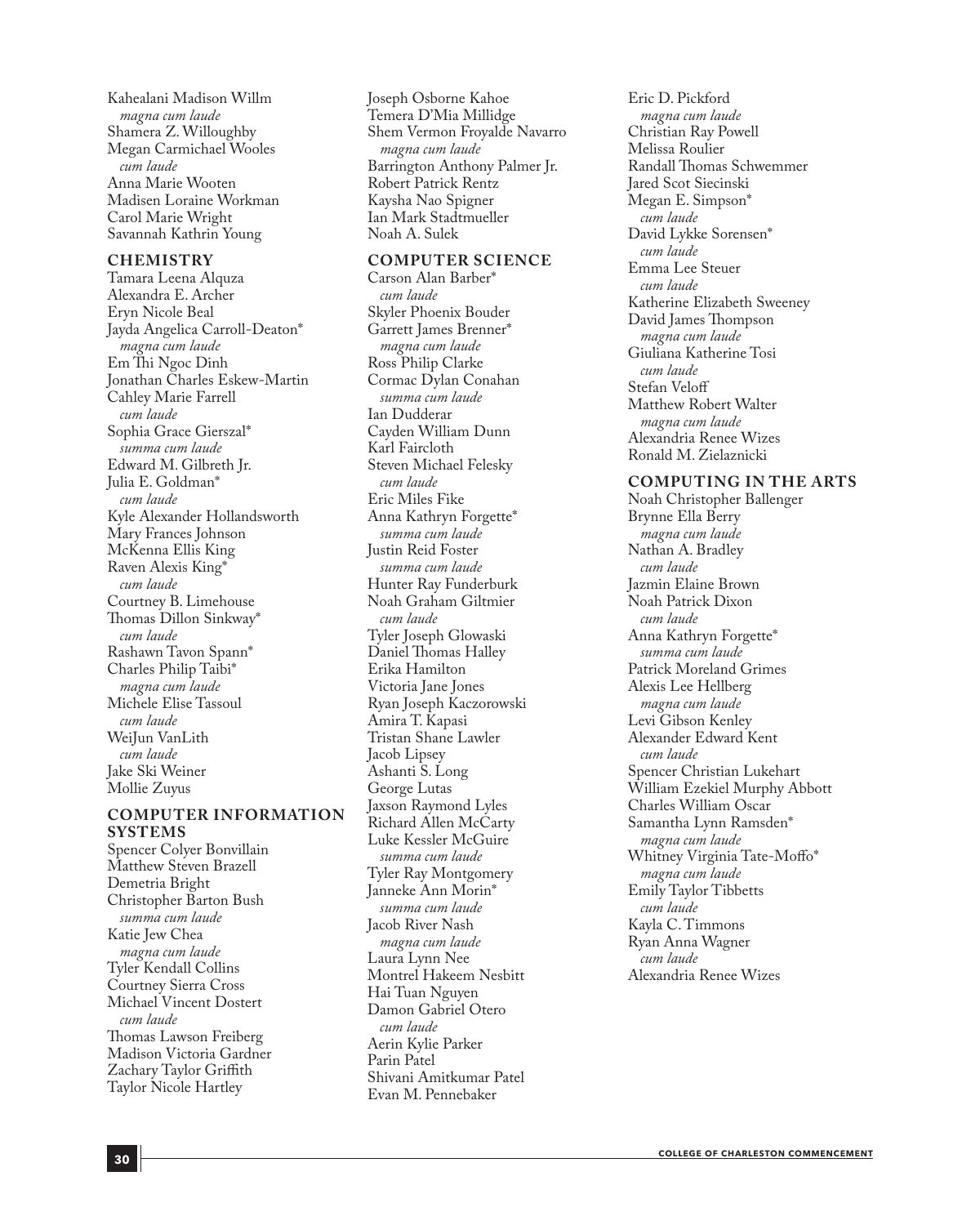#### **DATA SCIENCE**

Emily Caroline Chafin\* *summa cum laude* Kyra Paris Govan Benjamin Parker Hairston Alexander S. Krauss Katelyn Melissa Prete Alexander Areia Smyth *cum laude* Joshua Graham Turner

#### **ENVIRONMENTAL GEOSCIENCES** Ashley Wibel

**GEOLOGY**

Scott Tyler Bell Jade Morgan Benson *magna cum laude* Roxanne Riley Buck Samantha E. Czwalina\* *summa cum laude* Scarlett A. Duncan\* *cum laude* Olivia Isabella Gonzalez Robert R. Hammond Lydia Claire Heath *cum laude* Canaan J. Hodges Jordan T. James\* *summa cum laude* Kesli Anna Kruzel *summa cum laude* Mary Elizabeth Kule *summa cum laude* Katelynn Marie Kurtz Michael Scott Lacy Charles Nathan Wesley Linder *magna cum laude* Emily Elisabeth Lowe Corinne K. Luksch *cum laude* Nicholas Carper Margo Angus J. McCord\* *summa cum laude* Jason Thomas Mueller Joshua Steven Premak Kory James Rayburg Tyler Anakin Roberts Victoria Marie Shuler Anastasia Belle Sillsbury Natalie Marie Sorrem\* Camille Rachel Sullivan\* *magna cum laude* Noah Michael Turner Katherine Graham Wells *summa cum laude* Nora Emily Zich

#### **MARINE BIOLOGY**

Dulce Estrella Acosta Adriana Apintiloaiei\* *summa cum laude* Madeline Elizabeth Arnold Hannah Marion Berkimer *cum laude* Lindsey Marie Boncorddo Sarah E. Brown Anna Elizabeth Buko *cum laude* Jordan M. Costello Kate Elizabeth Davis\* *cum laude* Tyler Michael Davis Francesca Evelyn Dellacqua Scarlett A. Duncan\* *cum laude* Julia Anice Dunlap Preston Jaeger Tyler Matthew Jernigan Morgan Elizabeth Lattomus Declan Kelly McCormack Madeline Grace McGrew\* Madison Rose McNulty Sydney Nicole Milburn *magna cum laude* Talia Mae Monkiewicz Zoe Elysia Morgan Anna Bradley Morrow Caitlyn R. Moss Eleanor Rose Pestorius *cum laude* Emily Lawton Potter *magna cum laude* Kaitlyn Elizabeth Roberts *cum laude* Dylan Cadel Robey Christian Deon Simmons Natalie Marie Sorrem\* Katelyn Frances Sullivan Charles Philip Taibi\* *magna cum laude* Lauren Hailey Tanaka\* *summa cum laude* Sierra R. Thomas-Frazier Caroline Elizabeth Thompson

#### **MATHEMATICS**

Joseph Louis Brennan\* *summa cum laude* Lee Preston Carey Mary Ellen Clark *cum laude* Amanda M. Culp Kathryn Brooke Dimatteo Michael D'Iorio

Chapman Lane Ellisor Julia E. Goldman\* *cum laude* Adam Ryan Heaman Shereka Jamee Lashea Heyward *cum laude* Maddox Sullivan Johnston Breanna Daverin Lenartowich Jorge Andre Limon Acevedo *magna cum laude* Olivia Kiely Lucashensky Chloe Mei Ann Mattila\* *summa cum laude* William Richard Myrick *summa cum laude* Alexandra Adams Pierce Andrew Thomas Skvarna Lauren Olivia Staff *magna cum laude* Wesley Kohl York

#### **METEOROLOGY**

Grace Katherine Lowe William D. McLoud Hilary Blaine Powell Hannah Ranae Rahner

#### **PHYSICS**

Jessica Lynn Anderson Carson Alan Barber\* *cum laude* David John Dorf IV *cum laude* Matthew Donald Emery Erika Hamilton Nicolas Giovanni Harris\* *cum laude* Glenn Edward Johnson Lauren Caroline Johnson Jacob Michael Koenemann *magna cum laude* Grace Katherine Lowe William D. McLoud Hannah Ranae Rahner George Granade Riser Jonathan Michael Silva\* *cum laude* Zachary Holmes Smith